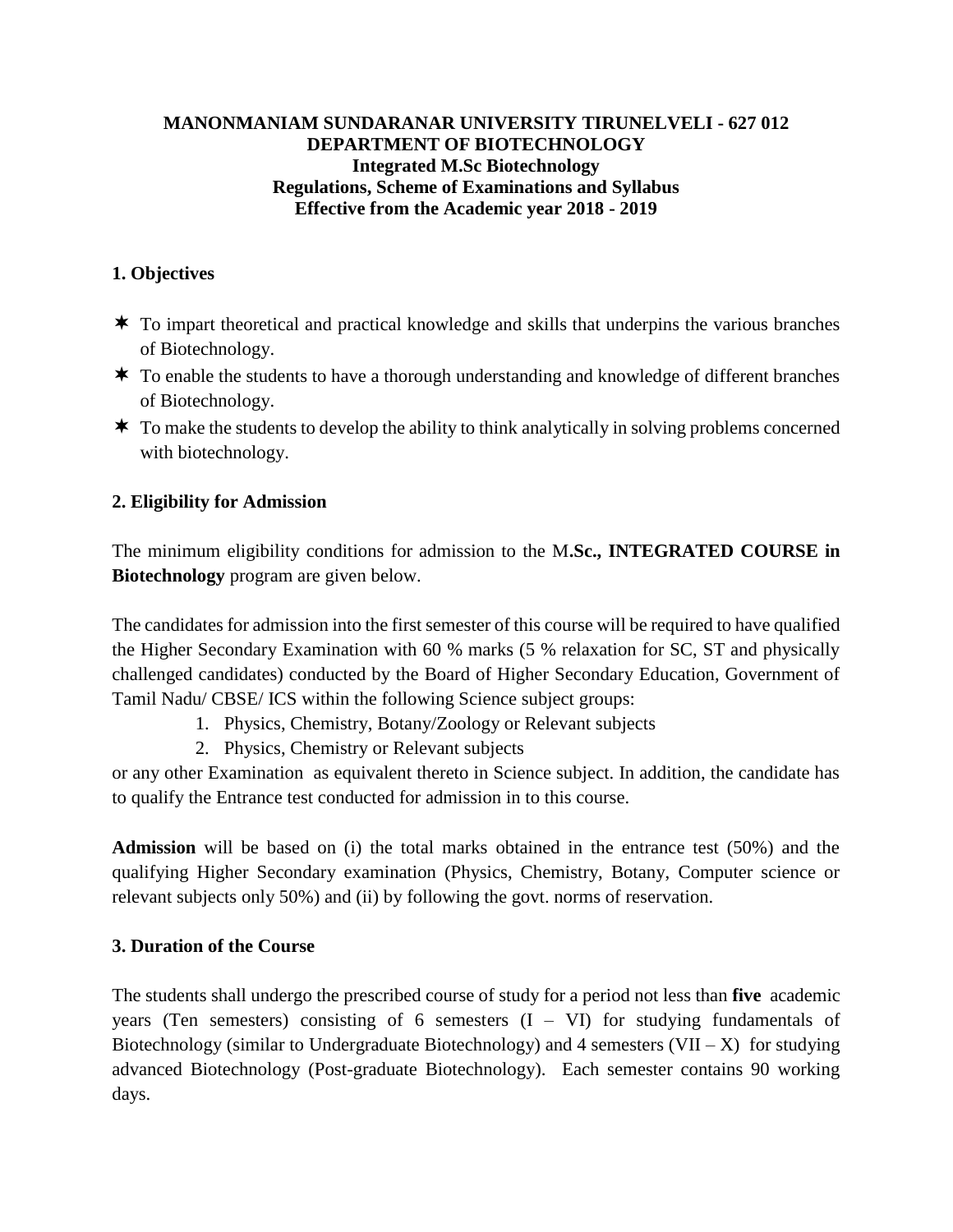# **Scheme of the Course**

| Sem $(1)$    | Pt.                     | Sub                            | Subject Status (4)         | Subject Title                       | Contact                          | Credit                           |
|--------------|-------------------------|--------------------------------|----------------------------|-------------------------------------|----------------------------------|----------------------------------|
|              | I/II/III/I              | No.                            |                            | (5)                                 | Hrs/Wee                          | s(7)                             |
|              | V/V                     | (3)                            |                            |                                     | k(6)                             |                                  |
|              | (2)                     |                                |                            |                                     |                                  |                                  |
|              | I                       |                                |                            |                                     |                                  |                                  |
|              | $\mathbf{I}$            | $\mathbf{1}$<br>$\overline{2}$ | Language                   | Tamil/Other Language                | $\overline{4}$<br>$\overline{4}$ | $\overline{4}$<br>$\overline{4}$ |
|              |                         | 3                              | Language                   | English                             |                                  |                                  |
|              | III                     |                                | Core 1                     | <b>Fundamentals of Biodiversity</b> | $\overline{4}$                   | $\overline{4}$                   |
| $\bf{l}$     | III                     | $\overline{4}$                 | Core 2                     | <b>Fundamentals of Cell Biology</b> | $\overline{4}$                   | $\overline{4}$                   |
|              | III                     | 5                              | Major Practical-I          | Biodiversity & Cell Biology         | $\overline{4}$                   | $\overline{c}$                   |
|              | III                     | 6                              | Allied-I                   | Biochemistry-I                      | 3                                | $\overline{3}$                   |
|              | III                     | $\tau$                         | <b>Allied Practical-I</b>  | Biochemistry-I                      | 3                                | $\sqrt{2}$                       |
|              | IV                      | 8                              | Common: 1                  | <b>Environmental Studies</b>        | $\overline{2}$                   | $\overline{2}$                   |
|              | <b>Subtotal</b>         |                                |                            |                                     | $\overline{28}$                  | 25                               |
|              | I                       | 9                              | Language                   | Tamil/Other Language                | $\overline{4}$                   | $\overline{4}$                   |
|              | $\mathbf{I}$            | 10                             | Language                   | English                             | $\overline{4}$                   | $\overline{4}$                   |
|              | III                     | 11                             | Core 3                     | <b>Basic Microbiology</b>           | $\overline{4}$                   | $\overline{4}$                   |
| $\mathbf{I}$ | III                     | 12                             | Core 4                     | Fundamentals of Biotechnology       | $\overline{4}$                   | $\overline{4}$                   |
|              | III                     | 13                             | Major Practical-II         | Microbiology & Biotechnology        | $\overline{4}$                   | $\overline{2}$                   |
|              | III                     | 14                             | Allied-I                   | Biochemistry-II                     | $\overline{3}$                   | 3                                |
|              | $\rm III$               | 15                             | <b>Allied Practical-I</b>  | Biochemistry-II                     | $\overline{4}$                   | $\overline{2}$                   |
|              | IV                      | 16                             | Common:2                   | Value Based Education/Social        | $\overline{2}$                   | $\overline{2}$                   |
|              |                         |                                |                            | Harmony                             |                                  |                                  |
|              |                         | <b>Subtotal</b>                |                            |                                     | 29                               | 25                               |
|              | $\mathbf I$             | 17                             | Language                   | Tamil/Other Language                | $\overline{4}$                   | $\overline{4}$                   |
|              | $\overline{\text{II}}$  | 18                             | Language                   | English                             | $\overline{4}$                   | $\overline{4}$                   |
|              | III                     | 19                             | Core 5                     | <b>Introduction to Genetics</b>     | $\overline{4}$                   | $\overline{4}$                   |
| III          | III                     | 20                             | Major Practical-III        | Genetics                            | $\overline{4}$                   | $\overline{2}$                   |
|              | III                     | 21                             | Allied-I                   | <b>Plant Physiology</b>             | 3                                | 3                                |
|              | III                     | 22                             | <b>Allied Practical-I</b>  | <b>Plant Physiology</b>             | $\overline{4}$                   | $\overline{2}$                   |
|              | IV                      | 23                             | Non Major Elective         | Introduction to Computer            | 3                                | $\overline{c}$                   |
|              | IV                      | 24                             | Mandatory                  | Yoga                                | $\overline{2}$                   | $\overline{2}$                   |
|              |                         | <b>Subtotal</b>                |                            |                                     | 28                               | 23                               |
|              | I                       | 25                             | Language                   | Tamil/Other Language                | $\overline{4}$                   | $\overline{4}$                   |
|              | $\rm II$                | 26                             | Language                   | English                             | $\overline{4}$                   | $\overline{4}$                   |
|              | $\rm III$               | 27                             | Core:6                     | Principles of Molecular Biology     | $\overline{4}$                   | $\overline{4}$                   |
|              | III                     | 28                             | Major Practical-IV         | Molecular Biology                   | $\overline{4}$                   | $\overline{2}$                   |
|              | $\rm III$               | 29                             | Allied-II                  | Animal Physiology                   | $\overline{3}$                   | $\overline{3}$                   |
|              | III                     | 30                             | <b>Allied Practical-II</b> | <b>Animal Physiology</b>            | $\overline{4}$                   | $\overline{2}$                   |
| IV           | ${\rm IV}$              | 31                             | Non Major Elective         | <b>Biostatistics</b>                | $\overline{3}$                   | $\overline{2}$                   |
|              | IV                      | 32                             | Mandatory                  | <b>Computer for Digital Era</b>     | $\overline{2}$                   | $\overline{2}$                   |
|              | $\overline{\mathsf{V}}$ | 33                             | <b>Extension Activity</b>  | NCC, NSS, YRC, YWF                  | $\overline{a}$                   | $\mathbf{1}$                     |
|              |                         |                                |                            |                                     |                                  |                                  |
|              | <b>Subtotal</b>         |                                |                            |                                     | 28                               | 24                               |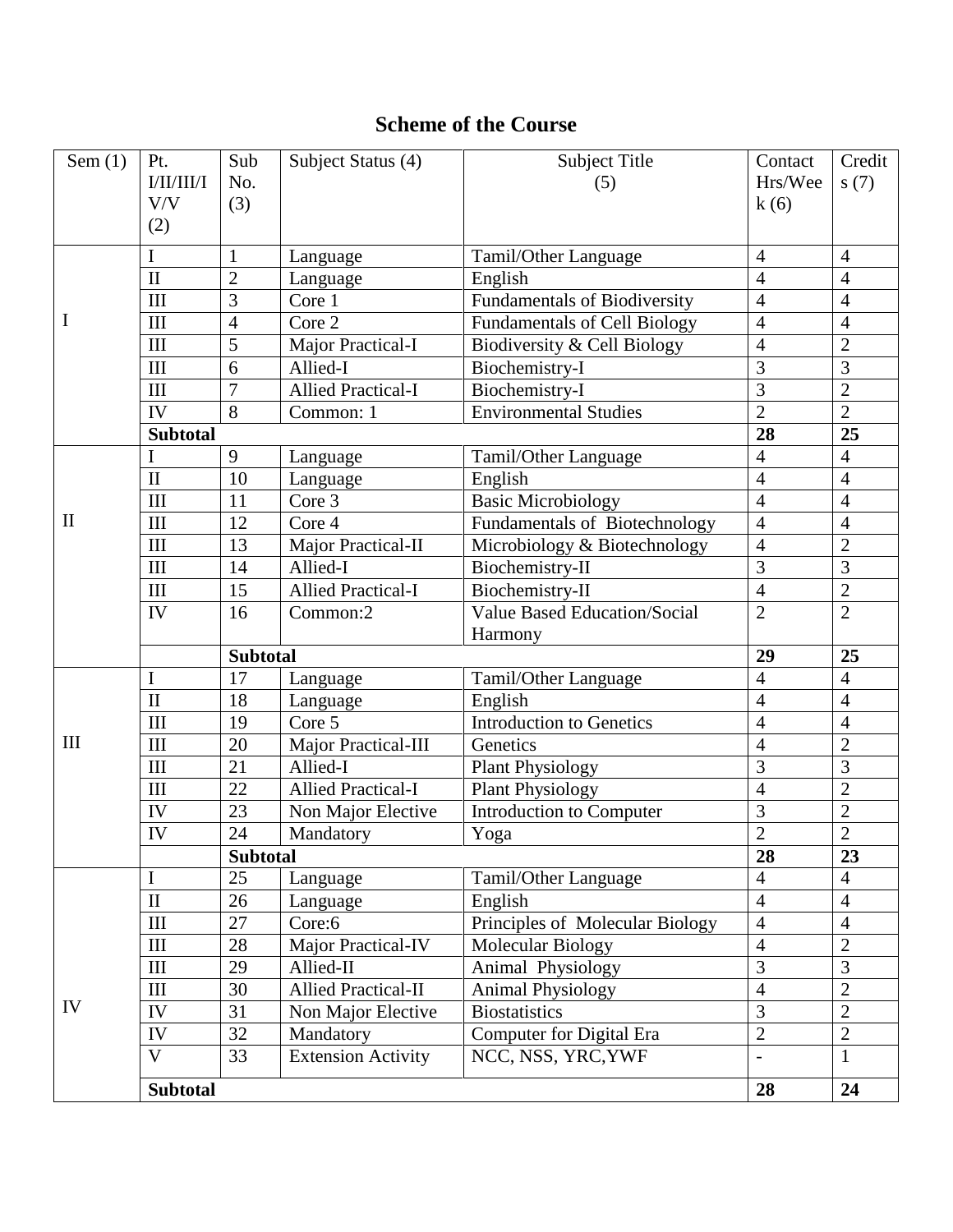|             | III             | 34 | Core:7                    | Microbial Physiology               | $\overline{4}$           | $\overline{4}$           |
|-------------|-----------------|----|---------------------------|------------------------------------|--------------------------|--------------------------|
|             | $\rm III$       | 35 | Core:8                    | Immunology                         | $\overline{4}$           | $\overline{4}$           |
|             | III             | 36 | Core:9                    | Nutritional Biotechnology          | $\overline{4}$           | $\overline{4}$           |
| V           | III             | 37 | Core:10                   | <b>Basic Bioinformatics</b>        | $\overline{4}$           | $\overline{4}$           |
|             | III             | 38 | Practical V               | Microbial Physiology,              | $\overline{4}$           | $\overline{2}$           |
|             |                 |    |                           | Immunology, Nutritional            |                          |                          |
|             |                 |    |                           | Biotechnology & Bioinformatics     |                          |                          |
|             | III             | 39 | <b>Skill Based Core:1</b> | Mushroom culture and               | $\overline{4}$           | $\overline{4}$           |
|             |                 |    |                           | Vermiculture                       |                          |                          |
|             | IV              | 40 | <b>Skill Based Common</b> | Personality Development/Effective  | 2                        | $\overline{2}$           |
|             |                 |    |                           | Communication/ Youth Leadership    |                          |                          |
|             | <b>Subtotal</b> |    |                           |                                    | 26                       | 24                       |
| VI          | III             | 41 | Core:11                   | Medical Biotechnology              | $\overline{4}$           | $\overline{4}$           |
|             | III             | 42 | Core:12                   | <b>Enzyme Technology</b>           | $\overline{4}$           | $\overline{4}$           |
|             | III             | 43 | Skill Based Core:1        | <b>Floricultural Biotechnology</b> | $\overline{4}$           | $\overline{4}$           |
|             | III             | 44 | Major Elective            | Aquaculture Biotechnology          | $\overline{3}$           | $\overline{4}$           |
|             | III             | 45 | Mini Project              |                                    | 8                        | $\overline{8}$           |
|             | <b>Subtotal</b> |    |                           |                                    | 23                       | 24                       |
| <b>VII</b>  | III             | 46 | Core:13                   | Molecular Biology                  | $\overline{4}$           | $\overline{4}$           |
|             | III             | 47 | Core:14                   | <b>Applied Microbiology</b>        | $\overline{4}$           | $\overline{4}$           |
|             | III             | 48 | Core:15                   | <b>Analytical Techniques</b>       | $\overline{4}$           | $\overline{4}$           |
|             | $\rm III$       | 49 | Core:16                   | Genetic Engineering                | $\overline{4}$           | $\overline{4}$           |
|             | III             | 50 | Practical-VI              | Molecular biology, Applied         | $\overline{2}$           | $\overline{2}$           |
|             |                 |    |                           | Microbiology                       |                          |                          |
|             | III             | 51 | Practical-VII             | Analytical Techniques and          | $\overline{2}$           | $\overline{2}$           |
|             |                 |    |                           | <b>Genetics Engineering</b>        |                          |                          |
|             | $\rm III$       | 52 | Electives                 | Electives: Select one              |                          |                          |
|             |                 |    |                           | 1. Marine Biotechnology            | 3                        | 3                        |
|             |                 |    |                           | 2. Cancer Biology                  |                          |                          |
|             |                 |    |                           | <b>Subtotal</b>                    | 23                       | 23                       |
| <b>VIII</b> | $\rm III$       | 53 | Core:17                   | Food Biotechnology                 | $\overline{\mathcal{L}}$ | $\overline{\mathcal{L}}$ |
|             | III             | 54 | Core: 18                  | Nano Biotechnology                 | $\overline{4}$           | $\overline{4}$           |
|             | III             | 55 | Core:19                   | Genomics and Proteomics            | $\overline{4}$           | $\overline{4}$           |
|             | III             | 56 | Core:20                   | <b>Agricultural Biotechnology</b>  | $\overline{4}$           | $\overline{4}$           |
|             | III             | 57 | Practical-VII             | Food Technology & Nano             | $\overline{2}$           | $\overline{2}$           |
|             |                 |    |                           | Biotechnology                      |                          |                          |
|             | III             | 58 | Practical-VIII            | Genomics and Proteomics &          | $\overline{2}$           | $\overline{2}$           |
|             |                 |    |                           | <b>Agricultural Biotechnology</b>  |                          |                          |
|             | $\rm III$       | 59 | Electives                 | Electives: select one              | $\overline{3}$           | $\mathfrak{Z}$           |
|             |                 |    |                           | Pharmaceutical Biotechnology       |                          |                          |
|             |                 |    |                           | Gene Therapy                       |                          |                          |
|             | III             | 60 | <b>EDC</b>                | <b>Extra Departmental Course</b>   | $\overline{3}$           | 3                        |
|             |                 |    |                           | (NPTEL Online Course)              |                          |                          |
|             |                 |    |                           | <b>Subtotal</b>                    | 26                       | 26                       |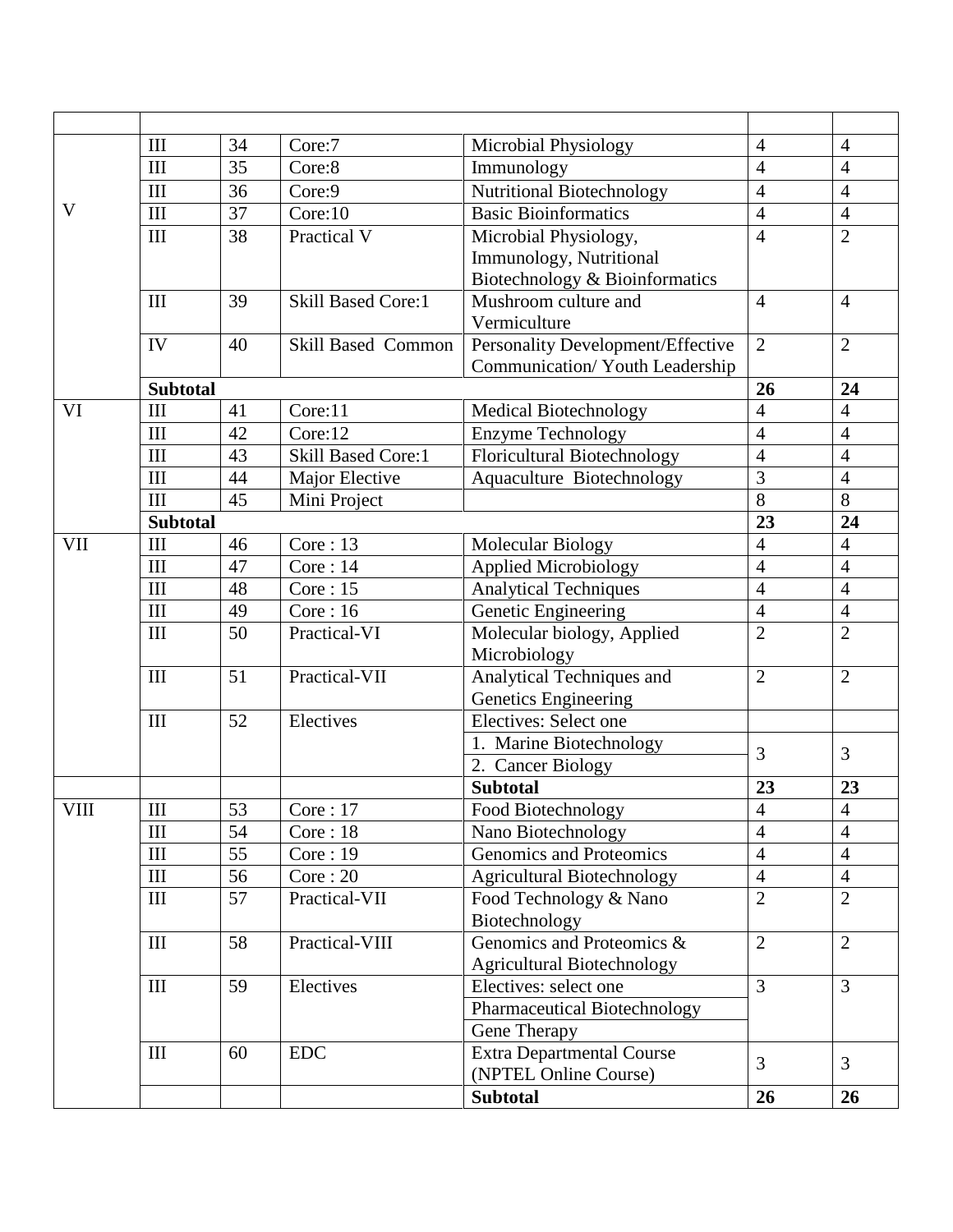| IX | III | 61 | Core:21<br>Animal Biotechnology |                                     | $\overline{4}$ | $\overline{4}$ |
|----|-----|----|---------------------------------|-------------------------------------|----------------|----------------|
|    | III | 62 | Core:22                         | <b>Plant Biotechnology</b>          | $\overline{4}$ | $\overline{4}$ |
|    | III | 63 | Core:23                         | <b>Industrial Biotechnology</b>     | $\overline{4}$ | $\overline{4}$ |
|    | III | 64 | Core:24                         | <b>Environmental Biotechnology</b>  | $\overline{4}$ | $\overline{4}$ |
|    | III | 65 | Practical-IX                    | Animal Biotechnology, Plant         | $\overline{2}$ | $\overline{2}$ |
|    |     |    |                                 | Biotechnology                       |                |                |
|    | III | 66 | Practical-X                     | Industrial Biotechnology &          | $\overline{2}$ | $\overline{2}$ |
|    |     |    |                                 | <b>Environmental Biotechnology</b>  |                |                |
|    | III | 67 | Electives                       | Electives: Select one               | 3              | $\overline{3}$ |
|    |     |    |                                 | Management in Biotechnology         |                |                |
|    |     |    |                                 | Stem cells and regenerative biology |                |                |
|    | III | 68 | <b>EDC</b>                      | <b>Extra Departmental Course</b>    | 3              | 3              |
|    |     |    |                                 | (NPTEL Online Course)               |                |                |
|    |     |    |                                 | <b>Subtotal</b>                     | 26             | 26             |
| X  | III | 69 | Core:25                         | <b>Research Methodology</b>         | $\overline{4}$ | $\overline{4}$ |
|    | III | 70 | Core:26                         | Bioethics, IPR and                  | $\overline{4}$ | $\overline{4}$ |
|    |     |    |                                 | Entrepreneurship                    |                |                |
|    | III | 71 | Project                         | <b>PROJECT</b>                      | 17             | 13             |
|    |     |    |                                 | (Related to Biotechnology)          |                |                |
|    |     |    |                                 | <b>Subtotal</b>                     | 25             | 21             |
|    |     |    |                                 | <b>Grant Total</b>                  | 263            | 241            |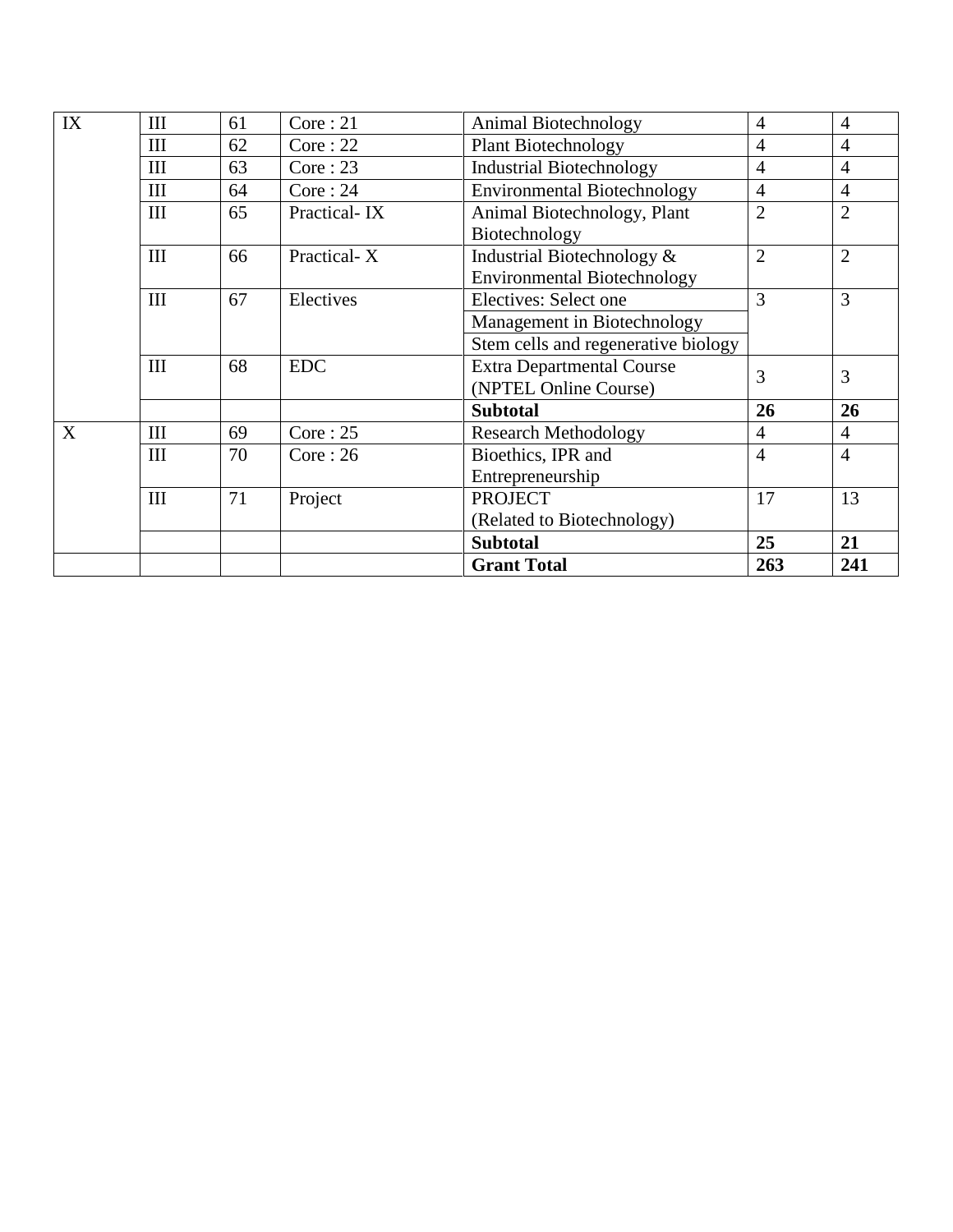## **SEMESTER I**

#### **Fundamentals of Biodiversity (Core)**

#### **Preamble**

**To have an insight on biodiversity types, hot spots, bio resources, economic values of biodiversity.**

#### **Unit I.**

**Biodiversity** - Definition: Genetic diversity, Species diversity, Ecosystem diversity: Structural and functional aspects. Ecosystem: Basic concepts, components of ecosystem. Trophic levels, food chains and food webs and ecological succession. Ecological pyramids, ecosystem functions. Energy flow in ecological systems, energy efficiencies.  $-15$  hrs

#### **Unit II.**

**Value of Biodiversity**: Intrinsic, consumptive, productive use, social, ethical, aesthetic and option values. Utilitarian values of biodiversity-goods, services and information. Biodiversity at global, national and local levels India as a Mega Diversity Nation, Hotspots of Biodiversity: Criteria for determining hot spots. – 15 hrs

#### **Unit III.**

**Population**: Basic concepts, population characteristics – density, natality, mortality, agestructure, population growth. Ecological niche and habitat. Positive and negative interactions of populations – competition, predation, parasitism, mutualism. – 15 hrs

#### **Unit IV**

**Threats to Biodiversity**: Habitat loss, pollution, species introduction, global climate change, overexploitation, poaching of wildlife. Extinction: mass extinction, extinction process, ecosystem degradation, over exploitation, invasive species. Human factors: social factors, economics, politics and action. Man-wildlife conflicts. Endangered and endemic species of India, – 15 hrs

#### **Unit V**

**Conservation of Biodiversity:** Strategies for conservation: In-situ and ex-situ conservation environmental assessment, protected areas-biosphere reserves, national parks, sanctuaries, tiger reserves project tiger. Ex situ conservation-Managed ecosystems, biological resources and gene banks, botanical gardens, bio-parks, simulated ex situ conservation strategies, valuing biological resources, ecotourism, Role of IUCN, Biodiversity International, IPGRI, WWF, FAO, BSI, ZSI, NBPGR, NBFGR, NBAGR, NFPTCR – 15 hrs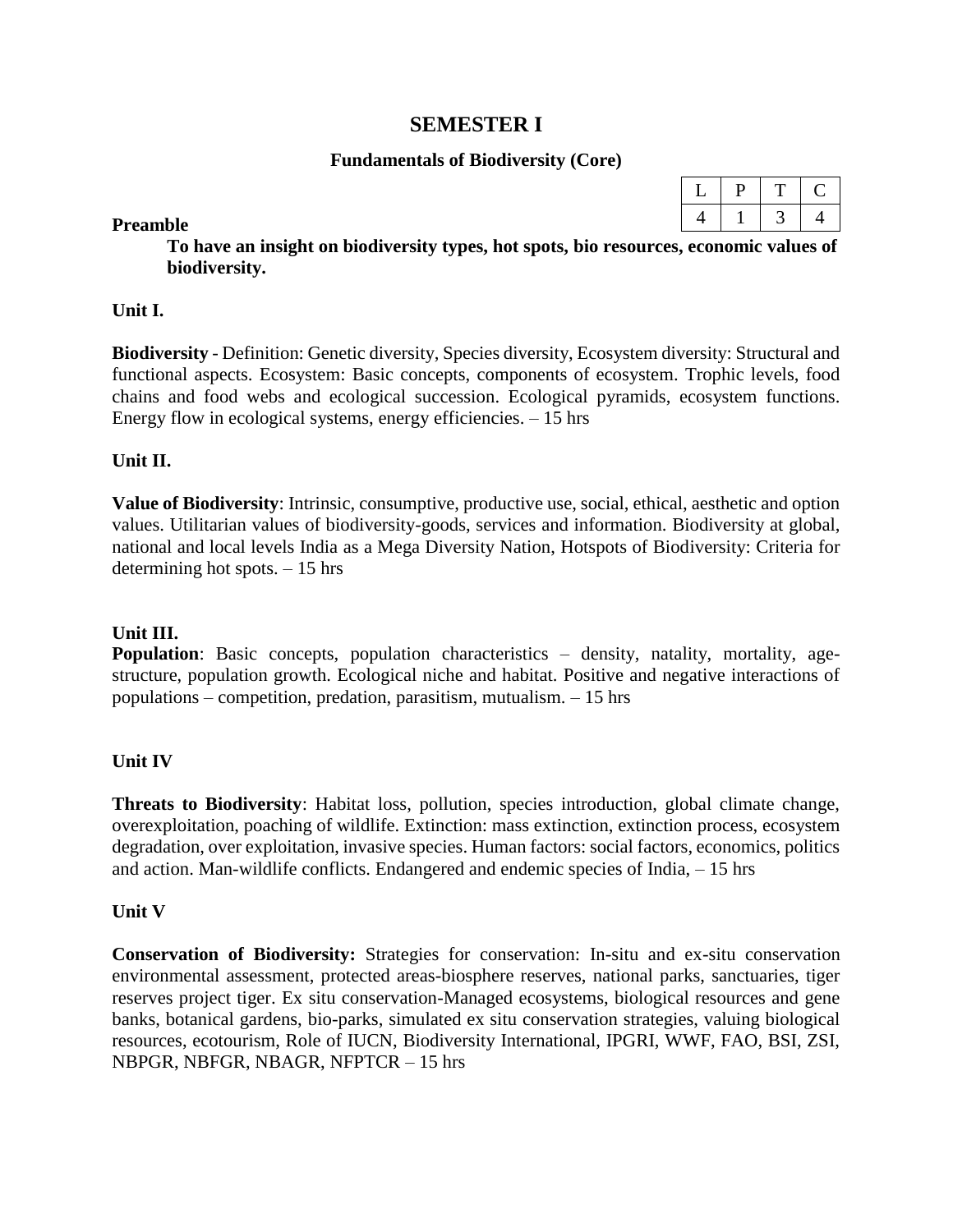#### **Fundamentals of Cell biology - Core**

#### **Preamble:**

**Understanding the origin of life on earth, knowing the plant and animal cell structures, biogenesis of cellular organelles, insight of prokaryotic cell structure, function and modes of transport occurring in the cells.** 

#### **Unit I**

**Origin of life on Earth** - The theory of Extraterrestrial contact - import of life through meteorites. Theory of Chemical Evolution, Primitive Earth Conditions - anoxic reductive atmosphere, relatively high temperature, Volcanic eruption, radioactivity, high frequency UV radiation. Abiotic formation of sugars, amino acids, organic acids, purines, pyrimidines, glycerol and formation of nucleotides and their polymerization to RNA on reactive Surfaces, polymerization of amino acids to Polypeptides and Proteins. Ribozymes and RNA World.Formation of DNA, Formation of nucleoproteins, Prions, Natural Selection of Self replicating Polymers – 15 hrs

#### **Unit II**

**Basics of Cell Biology** (structure & function)-Discovery of cell and Cell Theory; Comparison between plant and animal cells; Cell wall; Plasma membrane; Modification of plasma membrane and intracellular junctions; Cytoskeleton; Protoplasm; Mitochondria; Chloroplast; ER; Golgi complex; Lysosome, endosome and microbodies; Ribosome; Centriole; Nucleus; Chemical components of a cell; Catalysis and use of energy by cells – 15 hrs

#### **Unit III**

**Biogenesis of Cellular organelles**-Biosynthesis of mitochondria, chloroplast, ER, Golgi complex; Biosynthetic process in ER and Golgi apparatus; Protein synthesis and folding in the cytoplasm; Degradation of cellular components – 14 hrs

### **Unit IV**

**Structure and function of Prokaryotic cell & its components** - The Slime and the cell wall of bacteria containing peptidoglycan and related molecules; the outer membrane of Gram-negative bacteria, the cytoplasmic membrane. Mesosomes, flagella, Pilus, fimbriae, ribosomes, carboxysomes, sulfur granules, glycogen, polyphosphate bodies, fat bodies, gas vesicles; endospores, exospores, cysts. Mycelia of fungi and Actinomycetes, Cytoskeleton filament, heterocysts and akinetes of Cyanobacteria, Gliding and motility – 15 hrs

### **Unit V**

**Membrane structure** & transport - Models of membrane structure, Membrane lipids, proteins and carbohydrates; Solute transport by Simple diffusion, Facilitated diffusion and Active transport  $-15$  hrs

#### **References**

1. Bruce Alberts *et al*., Essential Cell Biology, Taylor and Francis Group, 2014

2. John K. Young, Introduction to Cell Biology, World Scientific, 2010.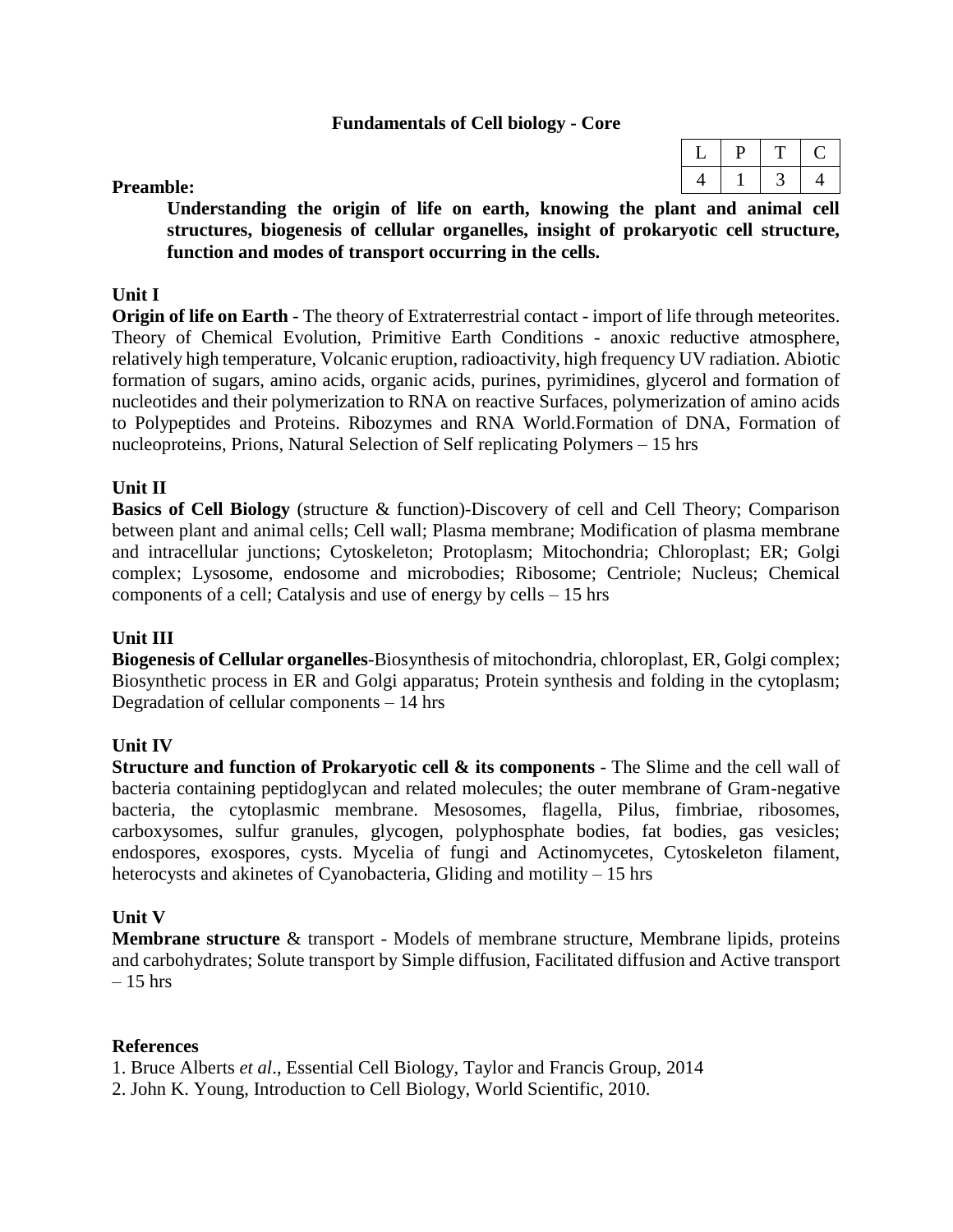3. George Plopper, Principles Cell Biology, Jones & Bartlett Publishers, 2016 4. Aubrey Stimola, Cell Biology, The Rosen Publishing Group, 2011.

# **Major Practical –I**

# **Biodiversity & Cell Biology**

- 1. Prospecting of plants for alternative (non-conventional) energy sources.
- 2. Phytoremediation of polluted soils / water.
- 3. Biodiversity of a habitat.
- 4. Biodiversity of a selected sacred groove.
- 5. Study of a natural ecosystems around.
- 6. Micrometry Use of Microscopes, Cameralucida, Stage and Ocular Micrometer.
- 7. Examination of live bacteria from curd.
- 8. Counting of RBC and WBC using Haemocytometer (Demonstration only)
- 9. Mounting buccal epithelium and observing living cells using vital siaining.
- 10. Mitosis in Onion root tip squash.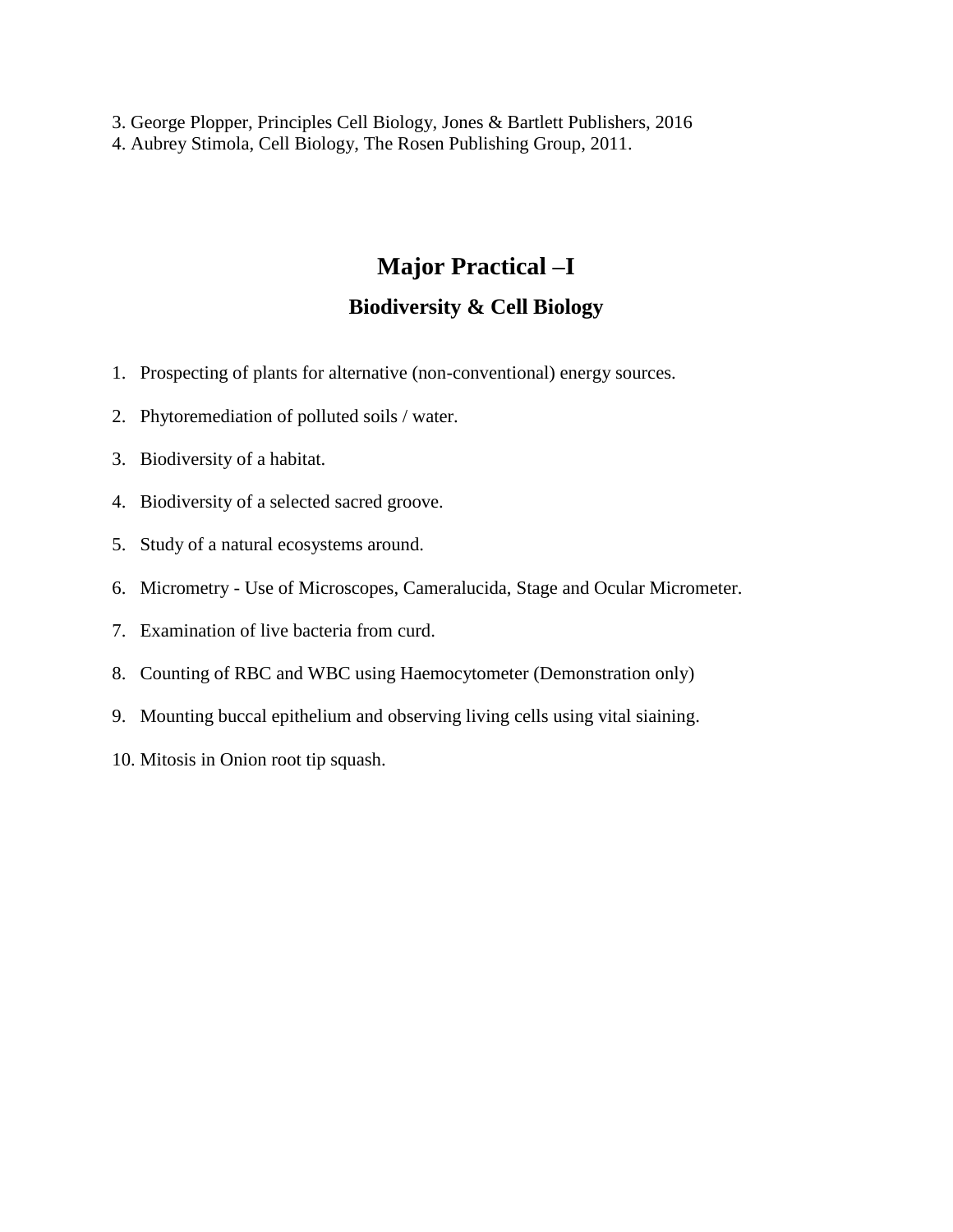#### **Biochemistry I – Allied**

#### **Preamble:**

**To have clear background information concerned with biomolecules - carbohydrates, lipids, proteins with their classifications coupled with enzyme kinetics.**

#### **Unit I**

**Carbohydrates**: Structural aspects - Introduction & Occurrence, Classification of Mono, Di and Polysaccharides, Reducing & Non-reducing Sugars, Constitution of Glucose & Fructose, Osazone formation, Pyranose & Furanose forms, Determination of ring size, Inter-conversion of monosaccharides – 12 hrs

### **Unit II**

**Lipids**: Structural aspects-General introduction, Classification & Structure of Simple & Compound lipids, Properties of Lipid aggregates, Biological membrane, Membrane protein structural aspects, Lipoproteins – 12 hrs

### **Unit III**

**Proteins**: Structural aspects-General introduction, Classification & General characteristics, Structure of Primary, Secondary, Tertiary & Quaternary proteins, α & β chains of proteins, Classification of Amino acids – 12 hrs

### **Unit IV**

**Nucleic acid**: Structural aspects-Components of DNA and RNA, Nucleosides & Nucleotides (introduction, structure & bonding), Double helical structure of DNA (Watson-Crick model), various forms of DNA – 12 hrs

#### **Unit V**

**Chemical & Enzymatic Kinetics**: An introduction to enzyme; How enzyme works; Reaction rate; Thermodynamic definitions; Principles of catalytic power and specificity of enzymes; Enzyme kinetics-Approach to mechanism – 12 hrs

#### **References**

1. Donald Voet, Judith G. Voet, Charlotte W. Pratt, Principles of Biochemistry, Wiley Interscience, 2008.

2. Donald Voet, Judith G. Voet, Charlotte W. Pratt, Fundamentals of Biochemistry: Life at the Molecular Level, 5th Edition, Wiley Interscience, 2016.

3. Albert L. Lehninger, David Lee Nelson, Michael M. Cox, Principles of Biochemistry, W.H. Freeman, 2008.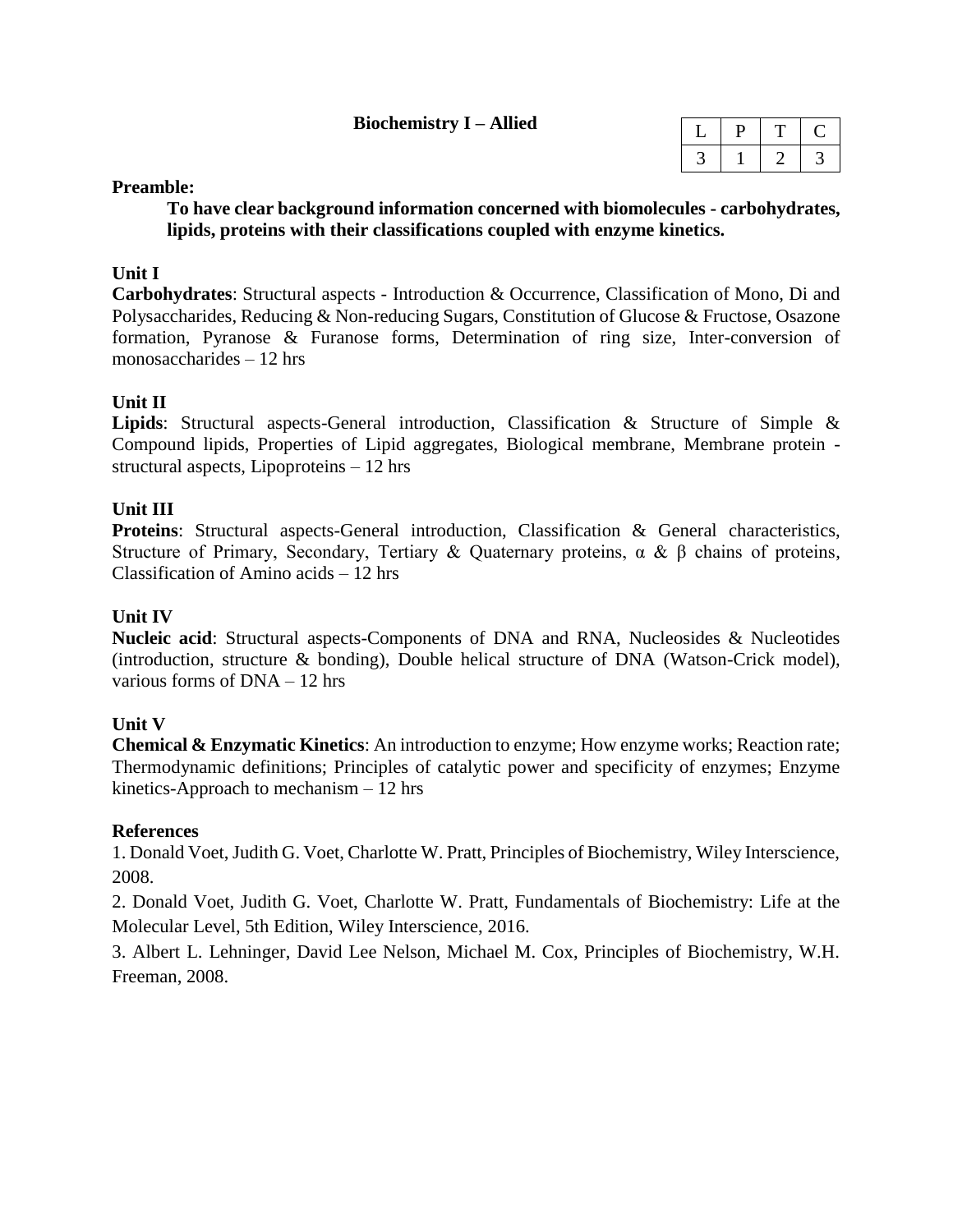# **Allied Practical –I**

#### **Biochemistry**

- 1. Use of analytical balance and weighting.
- 2. Calculation, preparation of normal, molar and percentage solutions.
- 3. Preparation of buffers (acidic, neutral and alkaline) and determination of *p*H.
- 4. Titration curve of glycine and determination of *p*K and *p*I values.
- 5. Estimation of glucose O T Method
- 6. Estimation of fructose –Seliwanoff's Method
- 7. Estimation of Pentose Bial' s Method
- 8. Estimation of Protein Biuret Method
- 9. Estimation of Urea DAM Method
- 10. Estimation of Cholesterol Zak's Method
- 11. Estimation of Phosphorus Fiske Subbarow Method.
- 12. Preparation of Osazones and their identification.
- 13. Absorption maxima of colored substances- *p*-Nitrophenol, Methyl orange.
- 14. Absorption spectra of protein-BSA, nucleic acids- Calf thymus DNA.
- 15. Isolation of RNA and DNA from tissue/culture.
- 16. Qualitative Identification of DNA, RNA and Nitrogen Bases

**Common: 1** Environmental Studies

#### **SEMESTER II**

**Basic Microbiology (Core)**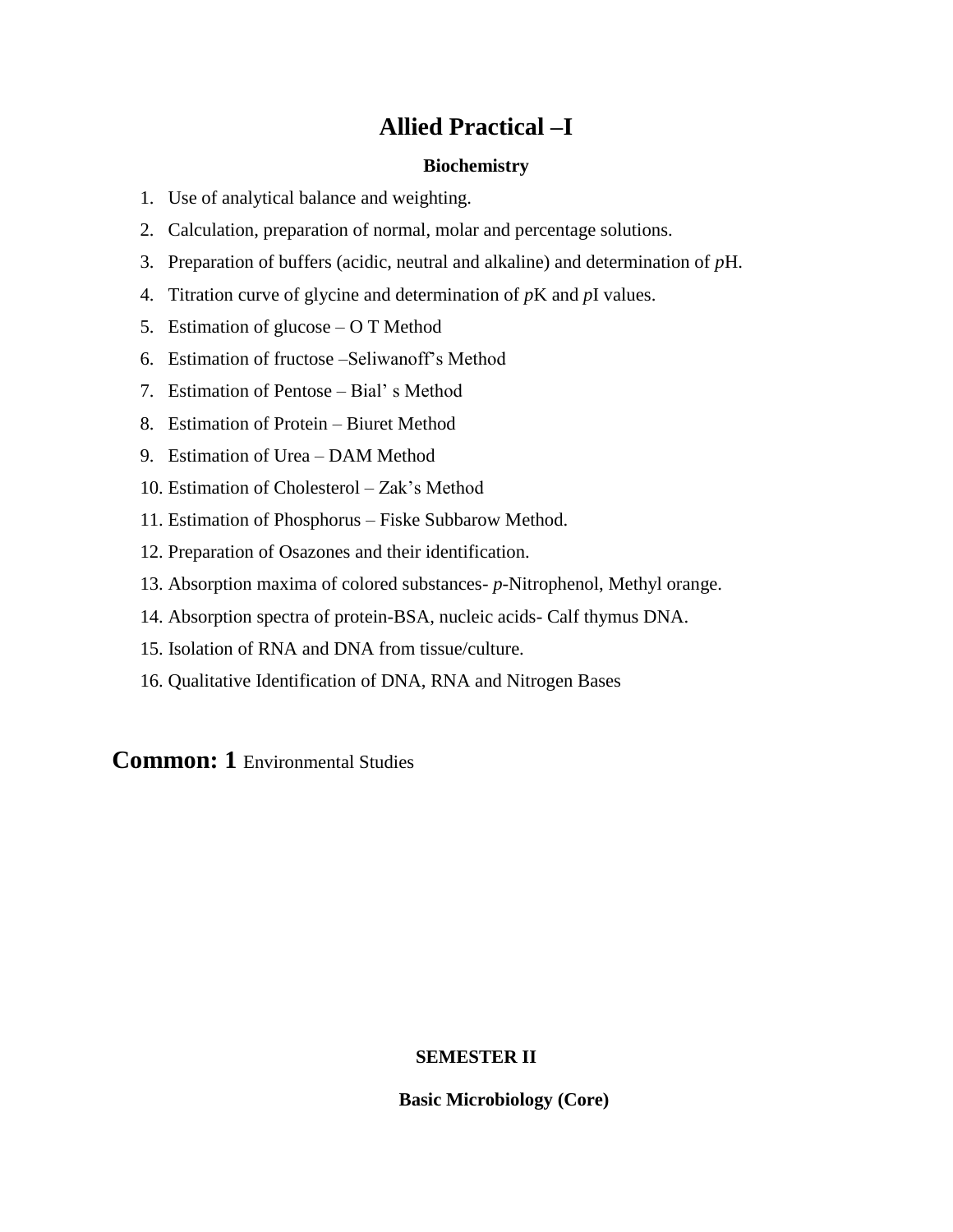#### **Preamble:**

**To create a thorough knowledge on microorganisms, their anatomy, mode of multiplication, metabolism, diagnosis and treatment.**

#### **Unit I**

General Microbiology - History and Scope of Microbiology - Sterilization and Disinfection different culture media - Cultivation of Bacteria - Identification of Bacteria - Principle, operation and maintenance of instruments in Microbiology – 15 hrs

#### **Unit II**

Bacterial Anatomy - Structure and Functions of cellular components of bacteria. Physiology of bacteria - Growth and nutrition of bacteria and their requirement. Bacterial metabolism - Respiration, fermentation and photosynthesis – 15 hrs

#### **Unit III**

Morphology, cultural characterisics, pathogenicity, Laboratory diagnosis and treatment of Gram Positive and Gram negative organisms. Gram Positive - *Staphylococcus, Streptococcus, Bacillus, Clostridium.* Gram Negative - *Neisseria, E. coli, Klebsiella* – 15 hrs

#### **Unit IV**

Classification and Nomenclature of Viruses - Virology - Morphology of Viruses - Properties of viruses - Viral multiplication - Amplificaion of viruses - Viral Genetics – 14 hrs

### **Unit V**

Mycology - Features, Laboratory of diagnosis of treatment of pathogenic fungi- Superficial mycoses - Subcutaneous Mycoses - Systemic Mycoses - Opportunistic Mycoses. Parasitology - *Entamoeba histolytica* - Giardia, Taxoplasma, Plasmodium - Life cycle, Diagnosis and treatment  $-15$  hrs

#### **References:**

- 1. General Microbiology, Stanier, R. Y., Ingram, J.L.K., Wheelis, M.L and Painter, P.R, The Macmillan Press Ltd.,
- 2. Biology of Microorganisms, Brock, Madigan, M.T., Martinko, J.M. and Parker, J. Prentice-Hall.
- 3. Microbiology, Pelczar, M.J. Jr., Chan, E.C.S. and Kreig, N.R., Tata McGraw Hill
- 4. Microbial Genetics, Maloy, S.R., Cronan, J.E. Jr. and Freifelder, D. Jones, Bartlett Publishers.
- 5. Chemical Microbiology, An introduction to Microbial Physiology AH Rose, Butterworth, London.
- 6. Microbiology A Laboratory Manual, Cappucino, J.G and Sherman, N, Addison Wesley.

#### **Fundamentals of Biotechnology – Core**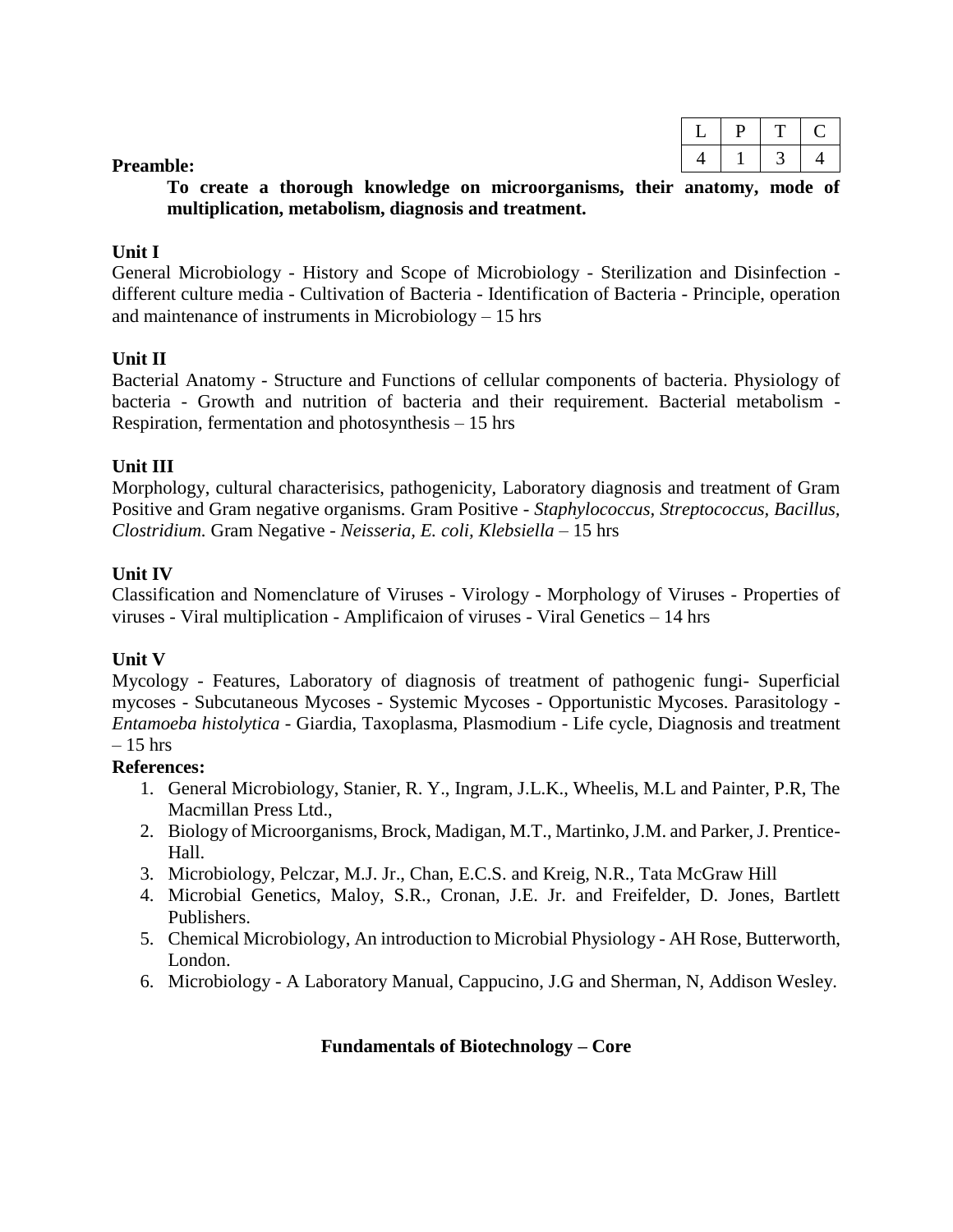| ◡ |  |  |
|---|--|--|
| щ |  |  |

#### **Preamble:**

**To understand the fundamentals of biotechnology at molecular level in different fields concerned with medical and industrial concepts.**

#### **UNIT I**

Introduction to Biotechnology Definitions: Historical perspectives, scope and importance - an interdisciplinary challenge, Classical versus Modern concepts. Conventional practice of brewing, domestic and fermented foods and milk. Introduction to prokaryotic cell and eukaryotic cell and its differences, origin of microbiology, types and importance of microorganisms. Developmental biology in evolution – 15 hrs

#### **UNIT II**

Introduction to Biomolecules and Bioinformatics. Structure and functions of nucleic acids, lipids, carbohydrates, amino acids in brief. Introduction to Bioinformatics, role of bioinformatics in biotechnology, biological databases and their applications example - Human Genome Project (PDB, Gene Data Bank) – 15 hrs

#### **UNIT III**

Molecular basis of Biotechnology. Basic laws of inheritance; Mendalian ratios, Identification of genetic material, classical experiments, extra nuclear inheritance, structure of chromosome and its functions, sex linked disorders. Central dogma of molecular biology, higher order chromatin organization. Basic concepts in plant tissue culture – 15 hrs

#### **UNIT IV**

Medical Biotechnology. Basic concepts in Animal tissue culture. Elements of Immunology - Types of immunity (Acquired and Innate), structure and functions of antigen, types of antibodies, Hybridoma technology. Etiology of cancer. Production of rDNA products, example - Insulin and Recombinant Vaccine (Hepatitis B) – 14 hrs

#### **UNIT V**

Process Biotechnology Upstream process - basic structure of fermenter, types of fermentation processes, aerobic and anaerobic process, construction of fermenter, Batch and Continuous fermentation. Downstream process - overview of downstream process in biotechnology. Case Studies - Process flowchart for the production of β-lactum antibiotic, bioethanol production and biofertilizer production, bioremediation. Stoichiometry and carbon recovery in product formation, example - ethanol, citric acid and lactic acid. – 15 hrs

#### **References**

1. Colin Ratledge, Bjorn Kristiansen, Basic Biotechnology, Third Edition, Cambridge University Press, 2006.

2. Firdos Alam Khan, Biotechnology Fundamentals, CRC Press, Taylor & Francis Group, 2012.

3. W T Godbey, An Introduction to Biotechnology: The Science, Technology and Medical Applications, Elsevier, 2014.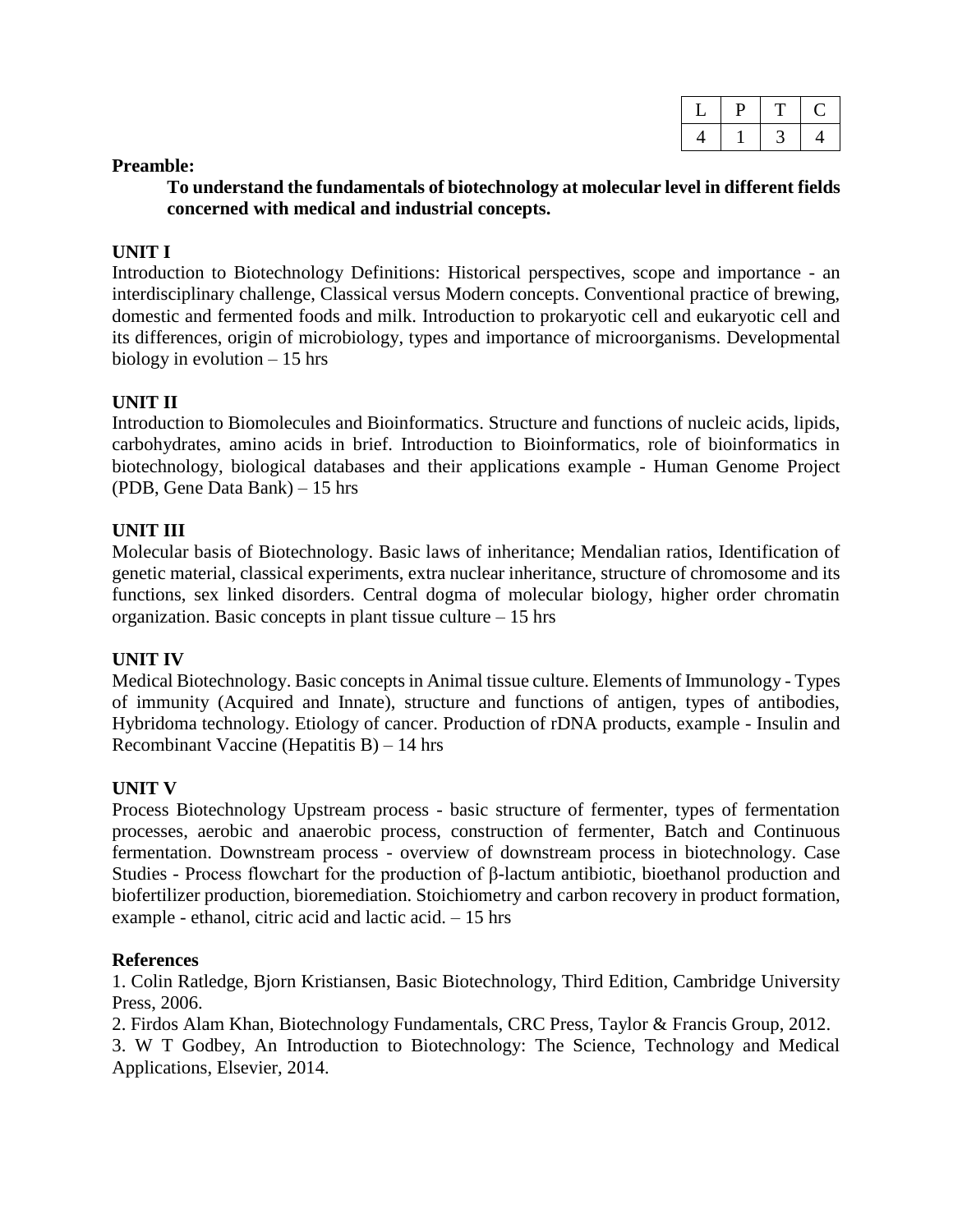# **Major Practical-II Major practical for Microbiology & Biotechnology**

- 1. Sterilization Techniques & sterilization of Media, Glass wares. 2. Media Preparation (solid & liquid).
- 2. Principles of laboratory Equipment(Microscope, laminar airflow chamber, incubator, hot air oven, spectrophotometer)
- 3. Measurement of Growth rate of bacteria Turbidometric method.
- 4. Staining Techniques–Gram's staining, Spore Staining, Acid fast, Lacto phenol Cotton Blue Staining.
- 5. Characterization of microorganisms -IMVIC tests, Microscopic slide preparation –Fungi & Bacteria, Antibiotic sensitivity Test - Kirby Bauer method.
- 6. Isolation & Enumeration of Microorganism from water and Soil.
- 7. Estimation of CFU counts
- 8. Preparation of standard buffers and determination of pH of a solution.
- 9. Immobilization, vaccine production, antibody production,
- 10. Isolation of genomic DNA from bacteria.
- 11. To check PH in given sample.
- 12. TLC, paper chromatography.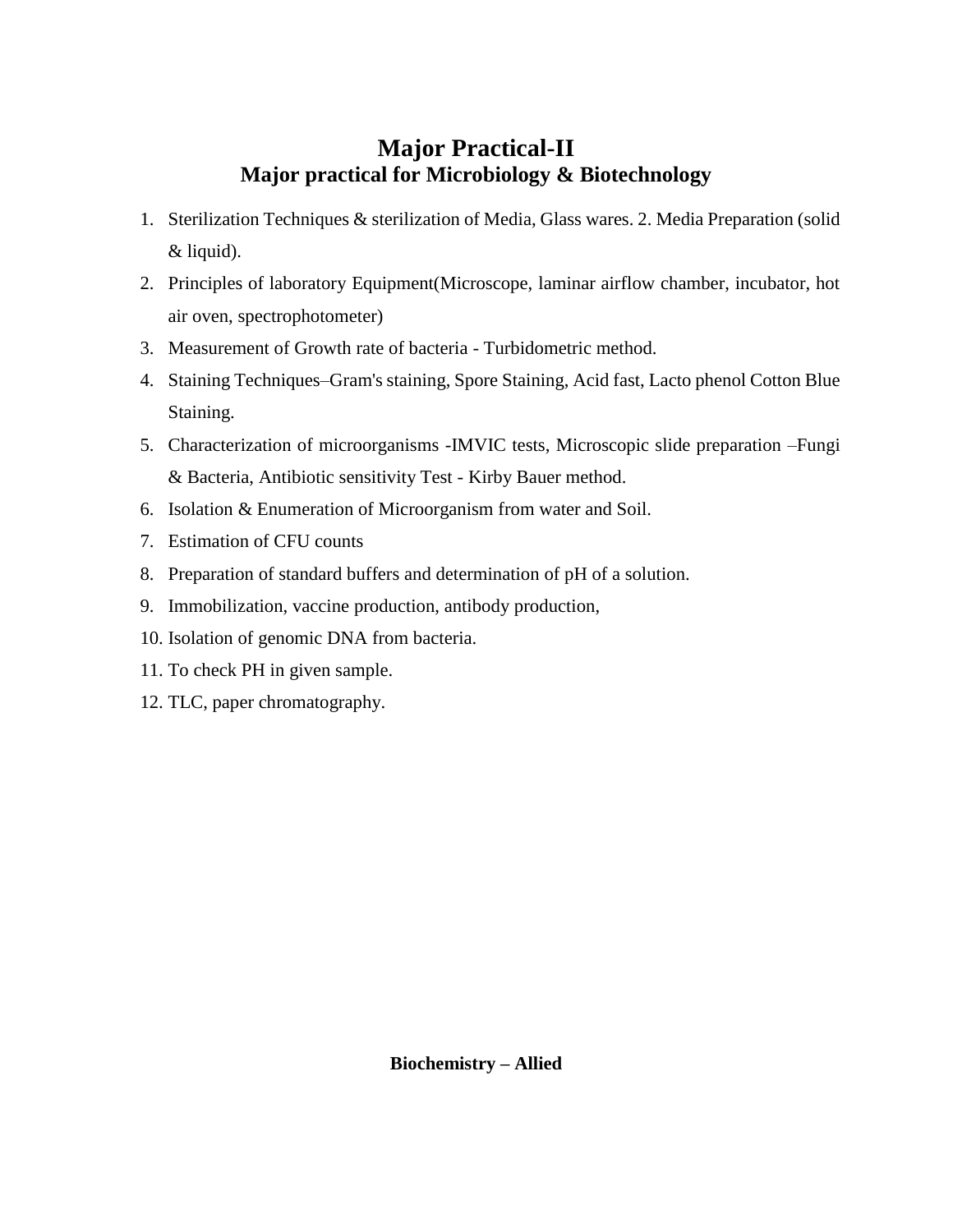### **To provide basic informations on metabolism of carbohydrates, lipids, amino acids.**

### **Unit I**

Metabolism: Anabolism and catabolism, compartmentalization of metabolic pathways. Bio Energetics: Laws of Thermodynamics - First and second law. Concept of enthalphy, entropy and free energy. Standard free energy. Endergonic and exergonic reactions. Coupled reactions. High energy compounds - structural features of ATP and its free energy change during hydrolysis, other high energy compounds – 12 hrs

# **Unit II**

Biological oxidation: Ultra structure of mitochondrion, electron transport chain. Electron transport complexes Complex I, II, III and IV. Uncouplers and inhibitors of respiration (Rotenone, Antimycin, Cyanide and 2,4 DNP) Oxidative Phosphorylation, P/O ratio. Formation of ATP - Outline of Mitchell's Hypothesis. Substrate level phosphorylation with examples – 12 hrs

# **Unit III**

Metabolism of Carbohydrates: Glycogen metabolism - glycogenolysis, glycogen synthesis. Glycolysis, energetic of glycolysis.Entry of other carbohydrates into glycolytic pathway. Fates of pyruvate - conversion of pyruvate to lactae, alcohol and acetyl Co-A. Citric acid cycle and it's energetic. Amphibolic integrating roles of TCA cycle.Anaplerotic reactions.Pentose phosphate pathway and its significance. Cori cycle, Gluconeogenesis – 12 hrs

### **Unit IV**

Metabolism of Lipids: Oxidation of fatty acid - α,  $\beta$  and ω types,  $\beta$ -oxidation of even number saturated fatty acids. Energetics of β-oxidation. Schematic representation of biosynthesis of even number saturated fatty acids and cholesterol biosynthesis. Formation of ketone bodies – 12 hrs

# **Unit V**

Metabolism of Amino acids: General reaction of amino acid degradation - Transamination, deamination and decarboxylation. Ketogenic and glucogenic amino acids. Urea cycle and its significance. Nucleic acid metabolism – 12 hrs

### **References**

1. Fromm, Herbert J., Hargrove, Mark, Essentials of Biochemistry, Springer, 2012.

2. Victor W. Rodwell, P. Anthony Weil, Kathleen M. Botham, David Bender, Peter J. Kennelly, Harpers Illustrated Biochemistry 30th Edition, McGraw-Hill Education, 2015.

3. Jeremy M. Berg, Lubert Stryer, John L. Tymoczko, Gregory J. Gatto, Biochemistry, Macmillan Learning, 2015.

> **Allied Practical – II Biochemistry – II**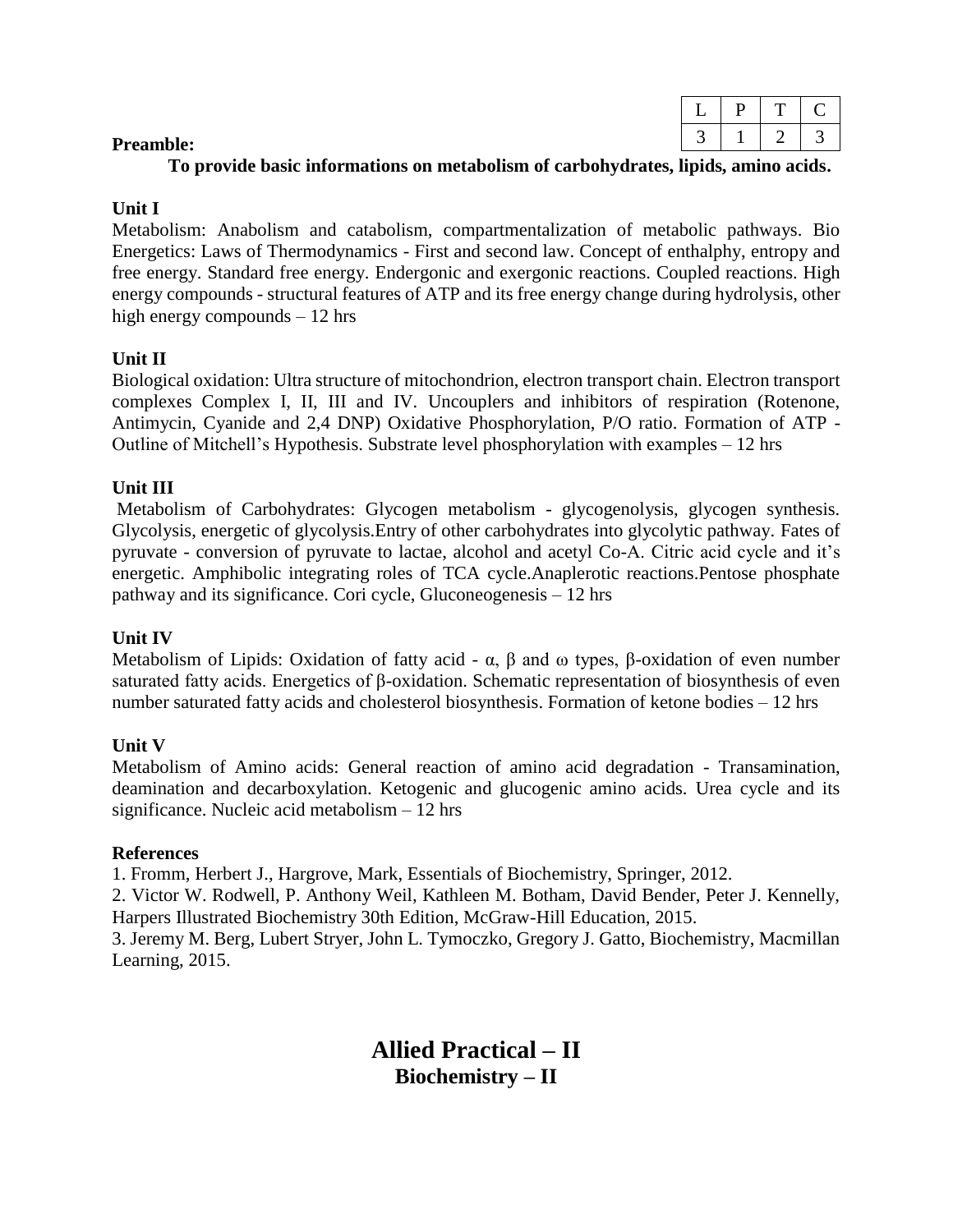- 1. Qualitative analysis of carbohydrates.
- 2. Estimation of sugar Anthrone Method.
- 3. Estimation of reducing sugar Dinitrosalicylic acid Method.
- 4. Chromatography (TLC, paper chromatography, Column chromatography.
- 5. Estimation of proteins by Bradford method.
- 6. Qualitative analysis of aminoacids.
- 7. Determination of pH value, MM equation.
- 8. Estimation of DNA by Diphenylamine method
- 9. Estimation of RNA by orcinol method
- 10. Quantitative determination of lipids.

**Common:2** Value Based Education/Social Harmony.

#### **SEMESTER III**

#### **Introduction to Genetics (Core)**

 $L$  | P | T | C 4 1 3 4

**To enrich the minds with concepts concerned with gene, chromosome, mutational types and human genetics.**

#### **Unit I**

Mendelian Principles: Dominance, segregation, independent assortment. Concept of gene: Allele, multiple alleles, Pseudoallele, complementation tests. Linkage: Concepts, recombination, gene mapping in prokaryotes and eukaryotes, fine structure mapping  $-15$  hrs

#### **Unit II**

Extra chromosomal inheritance: Inheritance of Mitochondrial and chloroplast genes, maternal inheritance. Microbial genetics: Methods of genetic transfers - transformation, conjugation, transduction and sex-duction, mapping genes by interrupted mating, fine structure analysis of genes – 15 hrs

#### **Unit III**

Mutation: Types, causes and detection, mutant types - lethal, conditional, biochemical, loss of function, gain of function, germinal verses somatic mutants, insertional mutagenesis. Structural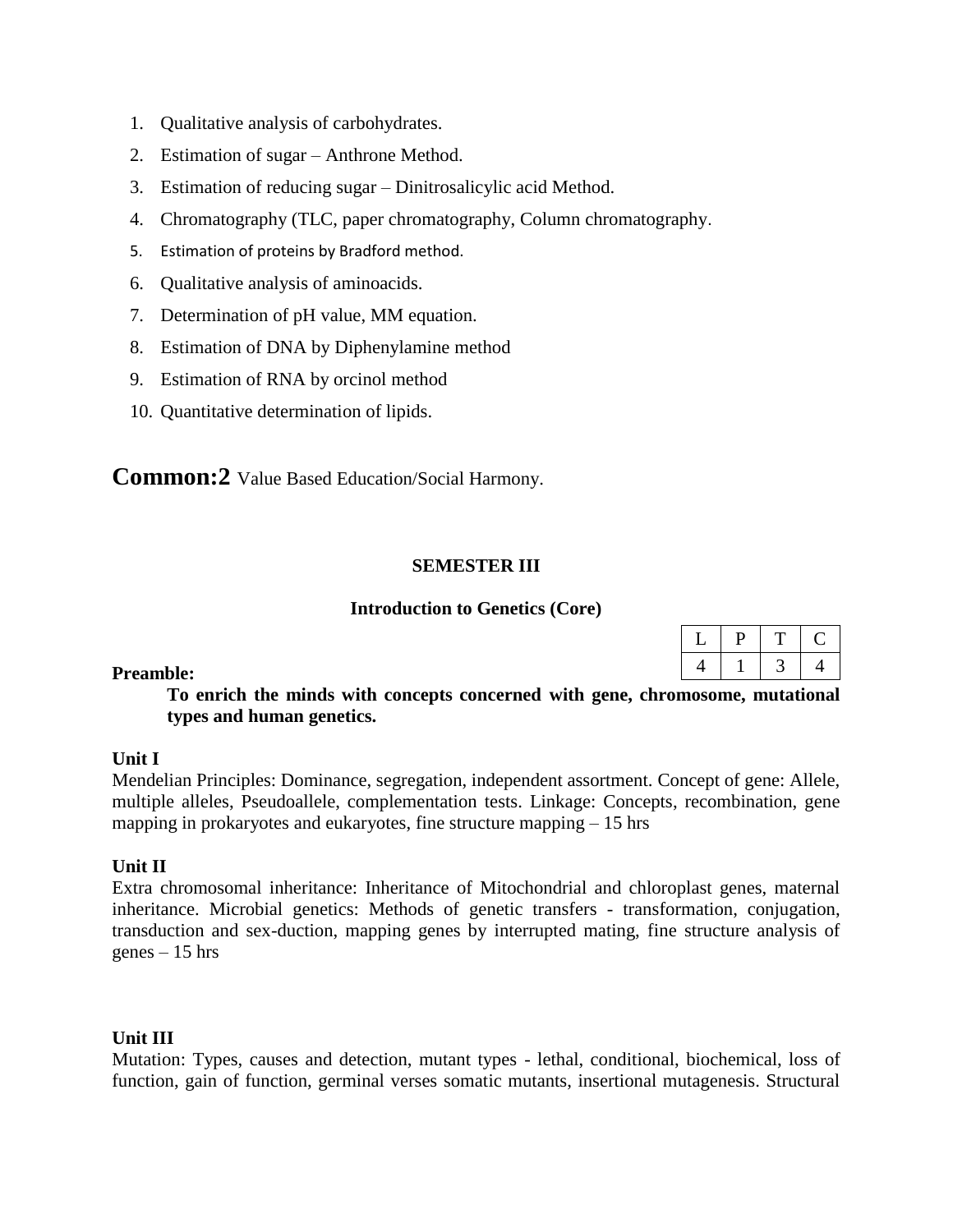and numerical alterations of chromosomes: Deletion, duplication, inversion, translocation, Ploidy and their genetic implications – 15 hrs

#### **Unit IV**

Human Genetics: Pedigree analysis, lod score for linkage testing, karyotypes, genetic disorders. Quantitative Genetics: Polygenic inheritance, heritability and its measurements, QTL mapping – 14 hrs

### **Unit V**

Extensions of Mendelian Principles: Codominance, incomplete dominance, gene interactions, pleiotropy, genomic imprinting, penetrance and expressivity, phenocopy, linkage and crossing over, sex linkage, sex limited and sex influenced characters. Recombination: Homologous and non-homologous recombination including transposition – 15 hrs

#### **References**

- 1. Principles of Genetics Paperback Student Edition by Gardner (Author), Simmons (Author), [Snustad](https://www.amazon.in/s/ref=dp_byline_sr_book_3?ie=UTF8&field-author=Snustad&search-alias=stripbooks).
- 2. Concepts of Genetics 10e Paperback by [Klug/Cummings/Spencer](https://www.amazon.in/s/ref=dp_byline_sr_book_1?ie=UTF8&field-author=Klug%2FCummings%2FSpencer&search-alias=stripbooks).
- 3. Genetics Paperback Illustrated by P. S. [Verma](https://www.amazon.in/s/ref=dp_byline_sr_book_1?ie=UTF8&field-author=P+S+Verma&search-alias=stripbooks) (Author), V K Agarwal (Author).
- 4. Principles of Genetics Paperback by [Robert Tamarin](https://www.amazon.in/s/ref=dp_byline_sr_book_1?ie=UTF8&field-author=Robert+Tamarin&search-alias=stripbooks) (Author).

# **Major Practical – III Genetics**

- 1. Mendel's law of genetics . Mono and Dihybrid crosses
- 2. Simple Mendelian trait and Pedigree analysis.
- 3. Mendelian Genetics, probability and statistics.
- 4. Polygenic inheritance with reference to height and weight statistical analysis.
- 5. Chromatography of Drosophilia eye pigments.
- 6. Observation of Drosophila wild type and mutant.
- 7. Observation of meiosis in *Hibiscus* , Plant Genetics module
- 8. Barr body identification in cells of Buccal smear.
- 9. Genetically Modified Foods and Plants
- 10. Karyotyping (process, methods, chromosome structure, mutation identification, chromosome deletion).
- 11. Mutagenesis in Bacteria: The Ames test
- 12. Preparation of polytene chromosomes ( Chironomous larvae salivary gland)- squash preparation.

# **Plant Physiology**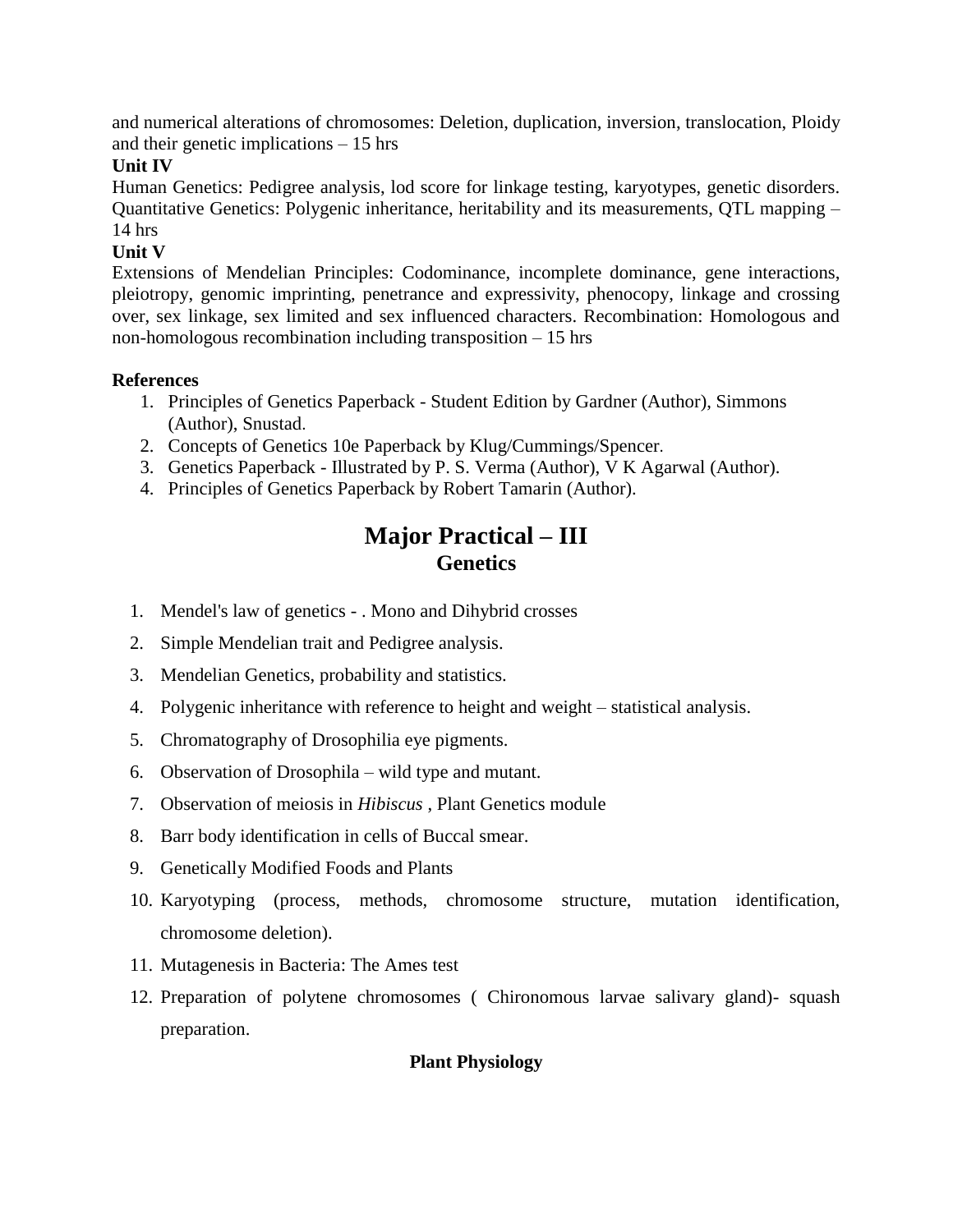#### **Preamble:**

**To nurture the students with plant cells, photosynthesis, respiration, transpiration, plant hormones and stress biology of plants.**

#### **Unit I**

Plant Physiology (Importance of Plant Physiology); Plant cells (leaves, stem, roots, xylem & phloem) Water cells (water transport, water potential and transpiration through leaf), Osmosis. Photosynthesis-Structure and function of chloroplast, light and dark reactions, Cyclic and noncyclic electron transfer,  $C_3$ ,  $C_4$  and CAM pathways (Crussulacean acid metabolism) – 15 hrs

#### **Unit II**

Respiration & Photo respiration: Respiration types, RQ, Citric acid cycle, Plant microbial electron transport and ATP synthesis, alternate Oxidase; Photo respiratory pathway. Nitrate & Ammonium assimilation. Nitrogen fixation, Amino acid Biosynthesis – 15 hrs

#### **Unit III**

Plant Hormones-Types & roles (Auxin, Gibberellins & Cytokinins, Ethylene, Abscissic Acid) Biosynthesis, Storage, breakdown & transport; Physiological effects& Mechanisms of action. Growth phases, Photoperiodism and Biological clocks – 15 hrs

#### **Unit IV**

Sensory Photobiology: Structure, function and mechanisms of action of phytochromes, cryptochromes and phototropins; stomatal movement; Transpiration; mechanisms of loading and unloading of photo assimilates. Secondary metabolites - Biosynthesis of terpenes, phenols and nitrogenous compounds and their roles – 15 hrs

#### **Unit V**

Plant stress Physiology-Responses of plants to Biotic and abiotic stress (Pathogens, insects, drought, heat, salinity, water, temperature salt). Mechanisms of resistance to biotic and abiotic stress. GMO in crops; Physiological aspects & problems of cereals, pulses, oilseeds, cotton sugarcane  $-14$  hrs

#### **References**

1. Rajiv Kumar Sinha, Modern Plant Physiology, Alpha Science International Ltd, 2004.

2. Hans Mohr, Peter Schopfer, Plant Physiology, Springer, 2012.

3. P. C. Trivedi, Advances in Plant Physiology, I.K. International Publishing House Pvt. Ltd. 2006.

**Allied Practical – I Plant Physiology**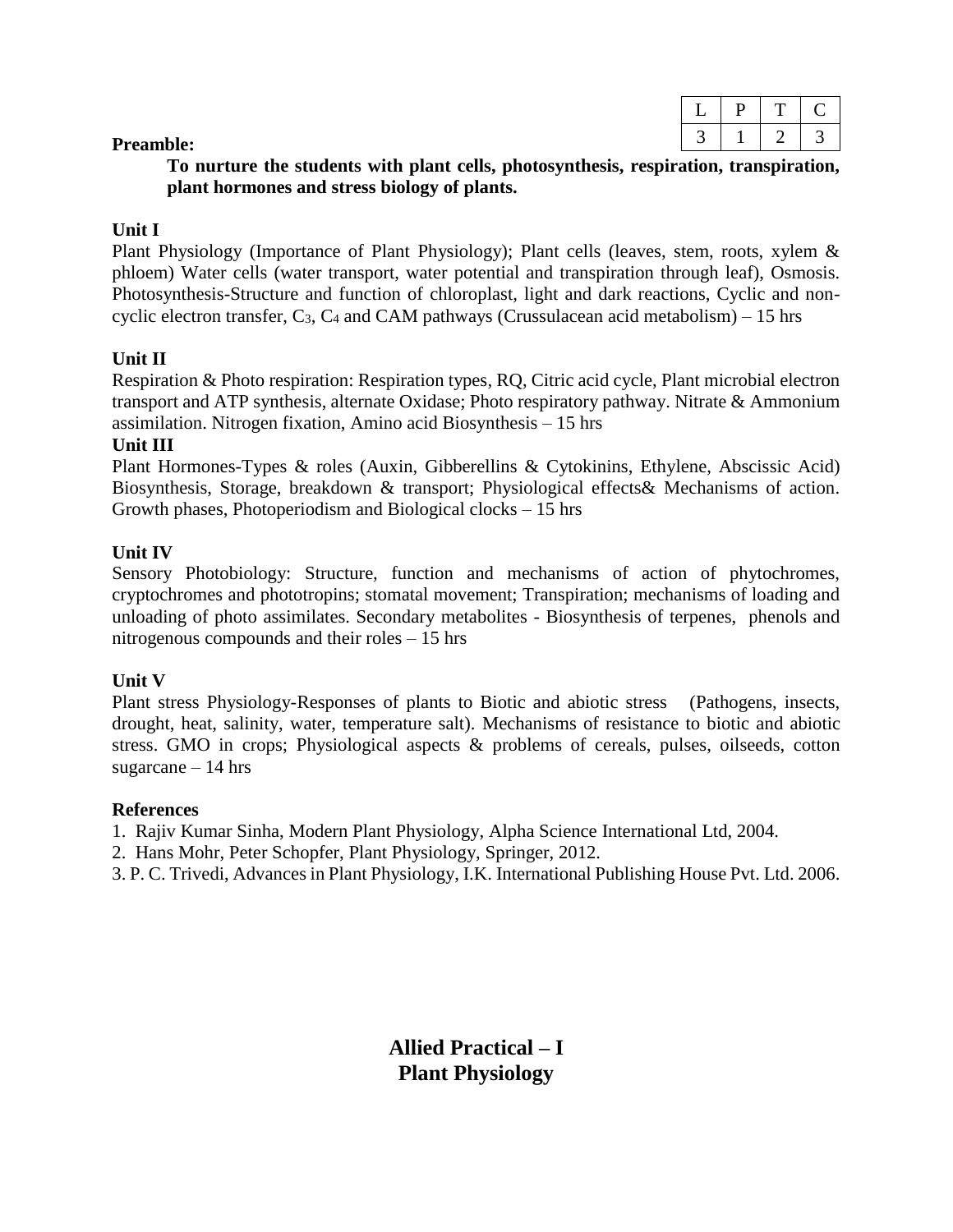1. Systematic study of locally available plants belonging to the families prescribed in theory syllabus.

2. Demonstration of herbarium techniques & study about Photosynthesis - Light Reactions

3. Structure of pollen grains using whole mounts (Catharanthus, Hibiscus, Acacia, Grass) \$

Demonstration of Pollen viability test using in- vitro germination (Catharanthus).

4. Study of ovule types and developmental stages of embryo sac using permanent slides

/Photographs.

5. Developmental stages of onion root tip & Study of **PLASMOLYSIS** by using onion.

6. Section the parts of plants & Structure of endosperm (nuclear and cellular); Developmental

stages of dicot and monocot Embryos using permanent slides / Photographs

7. Demonstration of Hydroponics System

8. Isolation and mounting of embryo (using Symopsis / Senna / Crotalaria)

9. Isolation of chloroplast DNA, Isolation of chlorophyll & Measuring chlorophyll in leaves & Study of plant hormone

# **Mandatory - Yoga**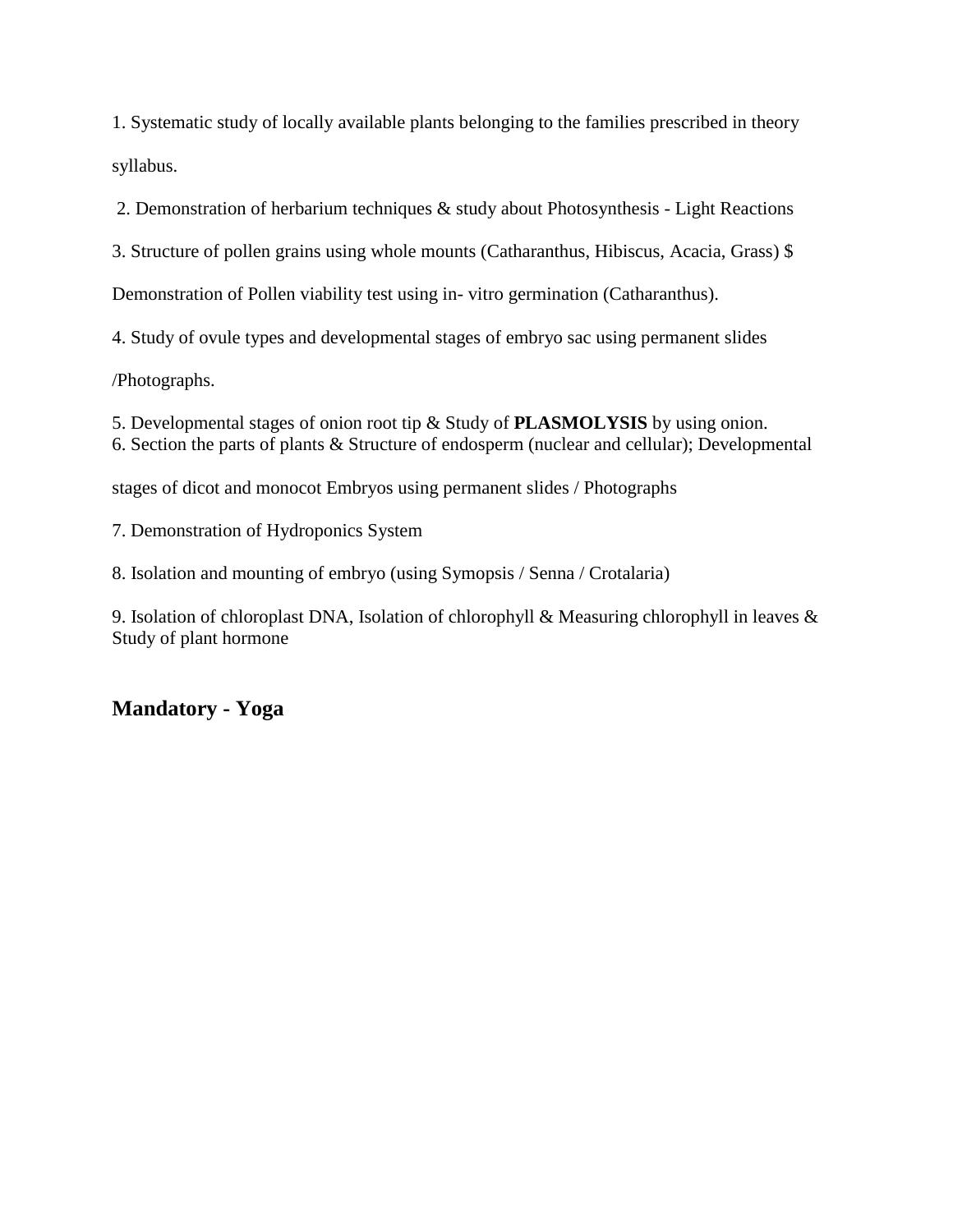#### **SEMESTER IV**

#### **Principles of Molecular Biology – Core**

#### **Preamble:**

**To understand the basic principles of molecular biology from DNA as genetic material to protein synthesis and regulation.**

#### **Unit I**

DNA as Genetic Material, Griffith's Transformation, Forms of DNA and RNA, Types of restriction enzymes – 14 hrs

#### **Unit II**

Prokaryotic and Eukaryotic DNA replication, Experiments of Messelson and Stahl, Okazaki fragments, Enzymes and accessory proteins involved in DNA replication, C-value paradox – 15 hrs

#### **Unit III**

Genetic Code: Characteristic features of the Genetic Code, Transcription and translation in prokaryotes and eukaryotes, Mutations in genetic code – 15 hrs

#### **Unit IV**

Regulation of Gene Expression: Positive and Negative control, Operon concept, TVP, Operon control and catabolic repression – 15 hrs

#### **Unit V**

Molecular events of protein synthesis in prokaryotes and eukaryotes, Regulation of protein synthesis, gene pool and gene library – 15 hrs

#### **References**

1. Freifelder D and Malcinski GM Essential of Molecular Biology, 2<sup>nd</sup> Edition, Jones Barlett Publishers, 1993.

2. Watson JD, Molecular Biology of the Gene, 4<sup>th</sup> edition, Benjamin and Cummings Publishers, 1987.

3. Gerald Karp, Cell and Molecular Biology, John Wiley, 1996.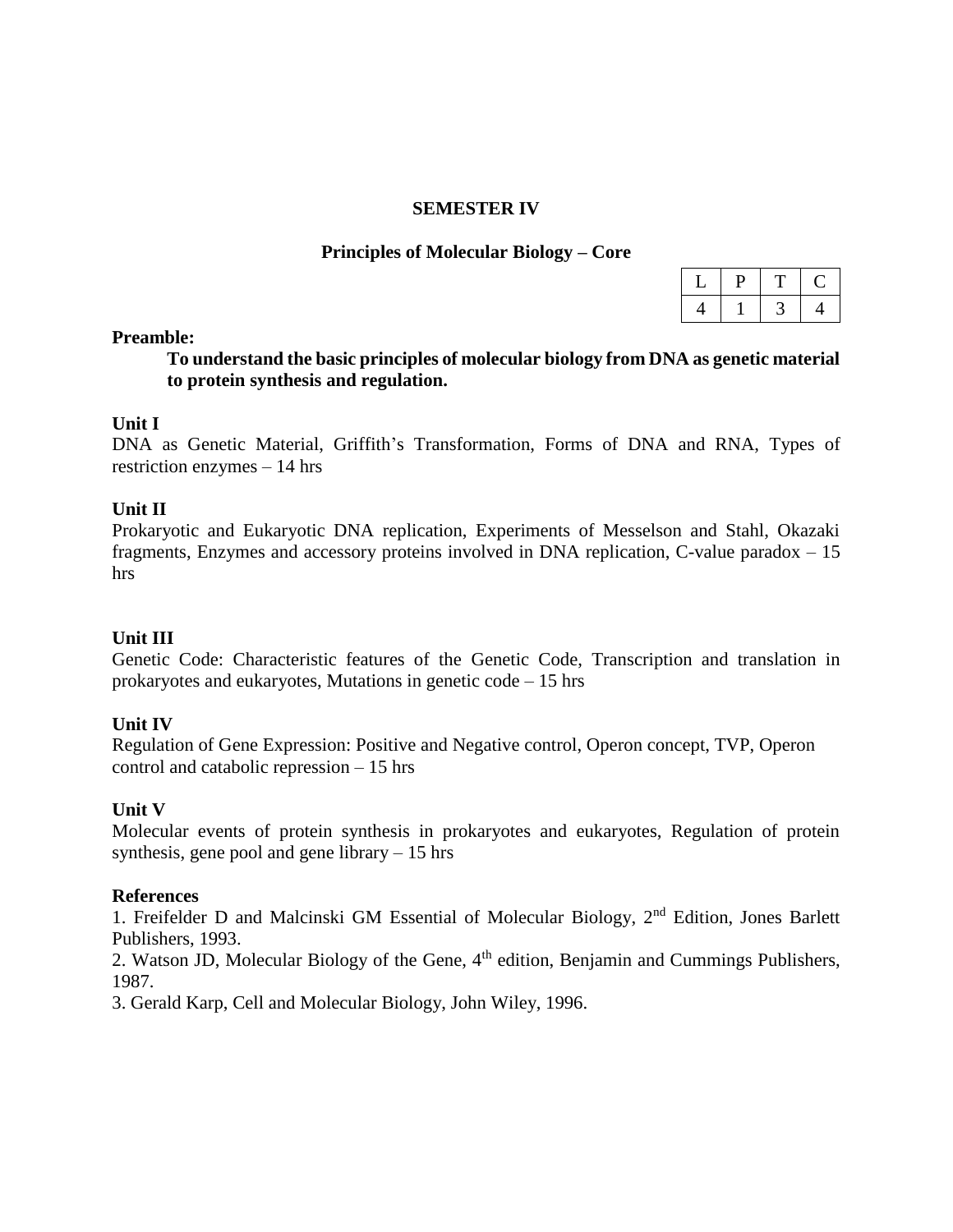# **Major Practical – IV**

#### **Molecular Biology**

- 1. To measure concentration of DNA & RNA by UV spectrophotometry
- 2. Using a hemacytometer to count cells.
- 3. SDS , Electrophorosis apparatus, structure, function.
- 4. Bacterial Transformation.
- 5. PCR principles, reaction electrophoresis, observation. (Demo)
- 6. Estimation of DNA (DPA method).
- 7. Estimation of RNA (Orcinol method).
- 8. Estimation of Protein (Lowry's method).
- 9. Separation of DNA by AGE.
- 10. Isolation and purification of protein (Dialysis).
- 11. Isolation of antibiotic resistant mutant.

#### **Animal Physiology**

#### **Preamble:**

**To equip the mind with the entire systems viz., digestion, cardiovascular system, excretion, nerve and muscles and endocrine glands with a view to gain a thorough input.**

#### **Unit I**

Structure & Function of Haemoglobin. Blood corpuscles, haemopoiesis and formed elements, plasma function, blood volume, blood volume regulation, blood groups, immunity, haemostasis. Transport of  $O_2$  and  $CO_2$  in mammals, Bohr and Haldane effect, Chloride shift. Digestion: Physiology of digestion in the alimentary canal; Absorption of carbohydrates, lipids, Proteins, gastric ulcers, BMR – 12 hrs

#### **Unit II**

Cardiovascular System: Structure of Heart; Origin and conduction of the heart impulse, heart as a pump, Cardiac cycle, Comparative anatomy of heart structure, myogenic heart, specialized tissue, ECG-its principle and significance, neural and chemical regulation. Respiration: Comparison of respiration in different species, anatomical considerations, pulmonary ventilation, Respiratory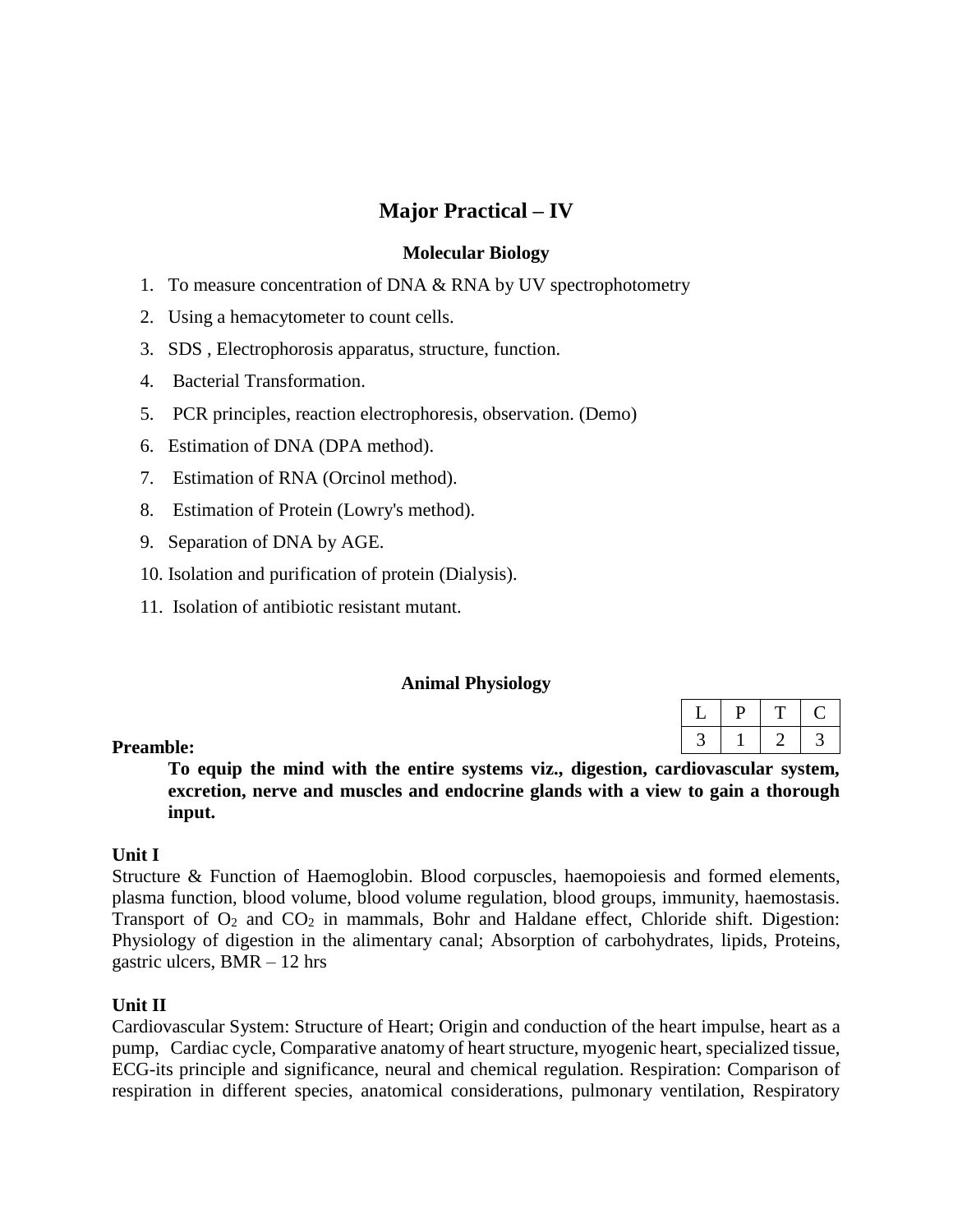volume and capacities. Transport of  $O_2$  and  $CO_2$  in blood. Pulmonary diseases, neural and chemical regulation of respiration – 12 hrs

## **Unit III**

Physiology of excretion-physiology of urine formation, urea cycle, nitrogenous wastes -ammonia, urea, uric acid, creatinine. Structure of Nephron, Counter current mechanism, Types of dialysis, ARF & CRF Physiology of osmo-regulation in vertebrates. Origin and propagation of nerve impulse through nerves, synaptic and neuro-muscular junctions, functional significance of Giant nerve fibers in mollusks – 12 hrs

### **Unit IV**

Nerve and Muscle-Structure of Neurons, Resting membrane potential, Graded potential, Orgin of graded potential and its propagation in myelinated and non myelinated nerve fibre. Anatomy of the brain and spinal cord, central and peripheral nervous system. Molecular and chemical basis of muscle contraction – 12 hrs

#### **Unit V**

Reproduction and Endrocrine Glands: Physiology of male reproduction: hormonal control of spermatogenesis; Physiology of female reproduction: hormonal control of menstrual cycle; Structure and function of Pituitary, Thyroid, parathyroid, adrenal and pancreas, neuroendocrine regulation  $-12$  hrs

#### **References**

1 S. C. Rastogi, Essentials of Animal Physiology, New Age International Publishers, 2007. 2.Knut Schmidt-Nielsen, Animal Physiology: Adaptation and Environment, Fifth Edition, Cambridge University Press, 1997.

3.Lauralee Sherwood, Hillar Klandorf, Paul Yancey, Animal Physiology: From Genes to Organisms, Cengage Learning Pvt Ltd. 2012.

# **Allied Practical – II**

- 1. Blood cells isolation (centrifuge), staining, examine under microscope.
- 2. Blood pressure determination, blood sugar level examination.
- 3. Dissection of animal body, identify the parts and sectioning, sperm structure observation, egg structure observation.
- 4. Dialysis process, methods, application. (Demo).
- 5. Skeletal muscle mechanics, and the electromyogram (EMG).
- 6. Cardiac cycle and the electrocardiogram (ECG).
- 7. Effect of autonomic neurotransmitters on the function of myogenic heart.
- 8. Regulation of arterial blood pressure, Energy Metabolism.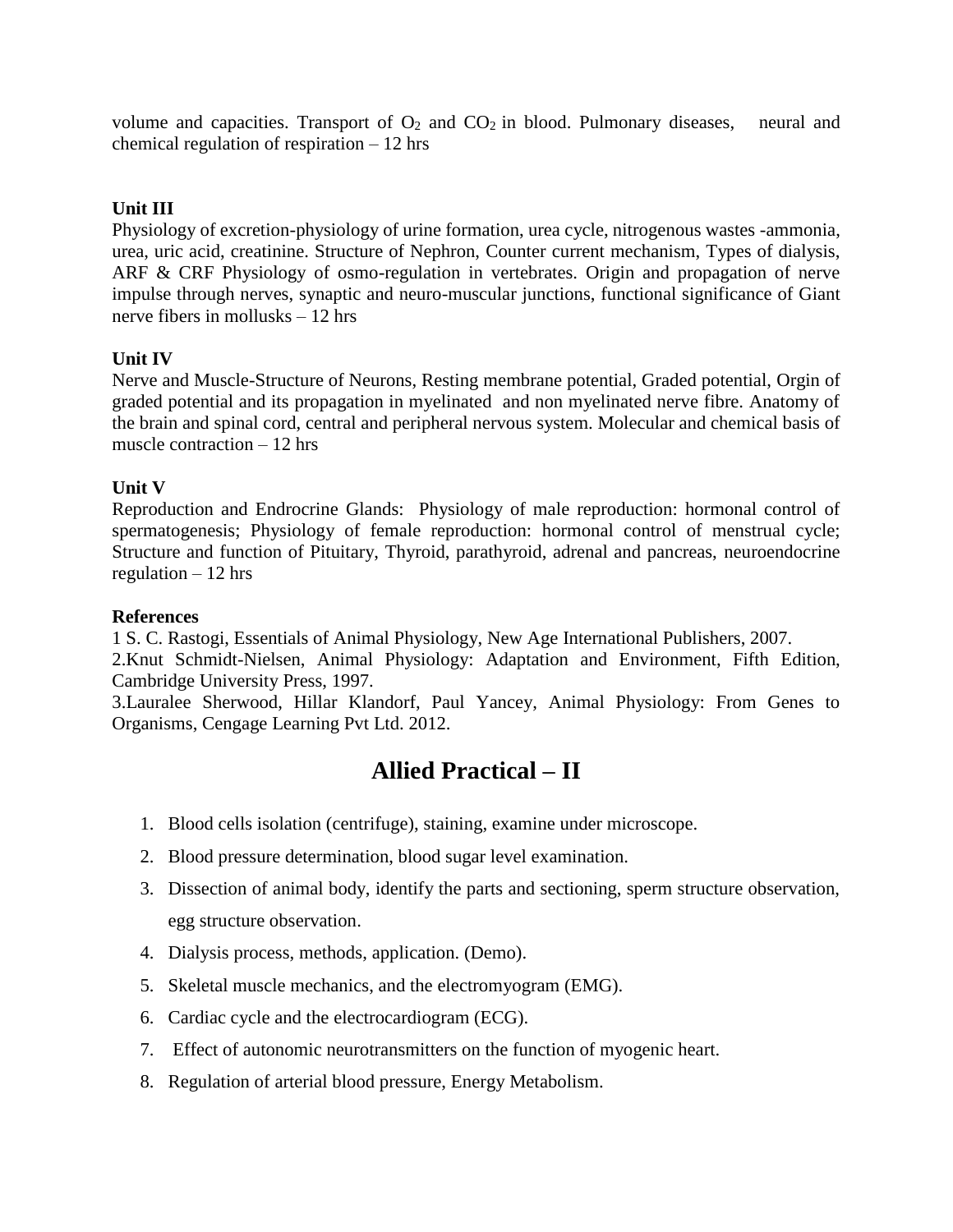- 9. Body fluid compartments and the ionic composition of body fluids.
- 10. BMR determination

#### **Biostatistics - Non Major Elective**

| u |  |
|---|--|
|   |  |

#### **Preamble:**

**To gather information's on collection of data, regression analysis, theories of probabilities and mathematical expectations.**

#### **Unit I**

Collection, Classification and Tabulation of data, Bar diagrams and Pie diagrams, Histogram, Frequency curve and frequency polygon, Ogives. Mean, median, mode, Standard deviation – 12 hrs

#### **Unit II**

Correlation and Regression analysis: Correlations and regressions-Relation between two variables, scatter diagram, definition of correlations, curve fitting, principles of least squares, Two regression lines, Karl Pearson's coefficient of correlation, Rank correlation, Tied ranks – 12 hrs

#### **Unit III**

Probability theory: Random experiments, sample space, probability theory, conditional probability. Baye's theorem – 12 hrs

#### **Unit IV**

Random variable (discrete and continuous), Probability density function (discrete and continuous), Distribution function for discrete random variable. Distribution function for continuous random variable, Joint probability distribution, Conditional and marginal distribution – 12 hrs

### **Unit V**

Mathematical expectations: Introduction, The expected value of random variable, moments, Moment generating functions, Product moments, Conditional expectations. Standard distributions-Uniform distribution. (Discrete & continuous). Exponential distribution Gamma distribution, Beta distribution. Binomial distribution, Poisson distribution, Normal distributions. Standard normal distributions – 12 hrs

### **References**

1. Bernard Rosner, Fundamentals of Biostatistics, Seventh Edition, Cengage Learning, 2010.

- 2. Lisa Marie Sullivan, Essentials of Biostatistics, Jones and Bartlett Publishers, 2008.
- 3. Veer Bala Rastogi, Fundamentals of Biostatistics, Second Edition, Ane Books. Pvt. Ltd. 2010.

# **Mandatory-Computer for Digital Era**

# **Extension Activity**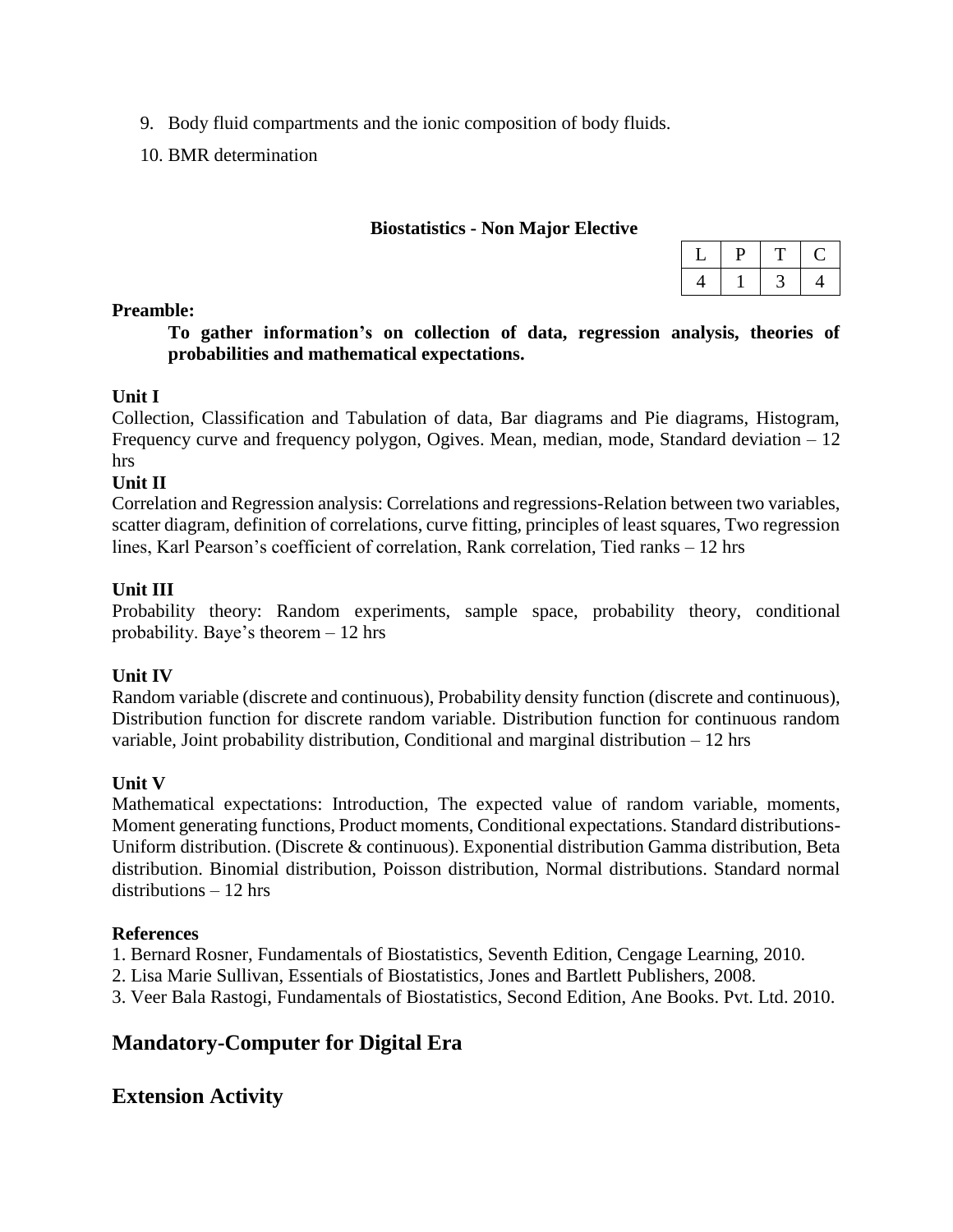#### **SEMESTER V**

#### **Microbial Physiology (Core)**

#### **Preamble:**

**To understand the nutritional requirements of microorganisms coupled with their growth phases, different metabolic pathways in addition to photosynthesis and anaerobic respiration.**

#### **Unit I**

Nutrition: Nutritional requirements of microorganisms - Autotrophs, Heterotrophs, Photoautorophs, Chemoautotrophs, Copiotrophs, Oligotrophs, Endospore formation in Bacteria – 15 hrs

#### **Unit II**

Different phases of growth-growth curve-generation time- factors influencing microbial growthtemperature, pH, pressure, salt concentration, nutrients-synchronous growth and continous cultivation. Diauxic growth  $-15$  hrs

#### **Unit III**

Metabolism-EMP-HMP-ED Pathways-TCA cycle - Electron Transport Chain - Oxidative & Substrate level Phosphorylation – 14 hrs

#### **Unit IV**

Anaerobic respiration - Sulphur, Nitrogenous compounds and  $CO<sub>2</sub>$  as final electron acceptor-Fermentation - Alcoholic, Propionic and Mixed acid fermentation – 15 hrs

#### **Unit V**

Photosynthesis-Oxygenic & Anoxygenic, Carbon dioxide fixation, Biosynthesis of bacterial cellwall, biosynthesis of aminoacids (Glutamic acid family) – Bioluminescence – 15 hrs

- 1. Albert G. Moat, John W. Foster, Michael P. Spector, Microbial Physiology, Wiley Interscience, 2003.
- 2. Daniel R. Caldwell, Microbial Physiology and Metabolism, Star, 2000.
- 3. Robert K. Poole, Advances in Microbial Physiology, Academic Press, 2002.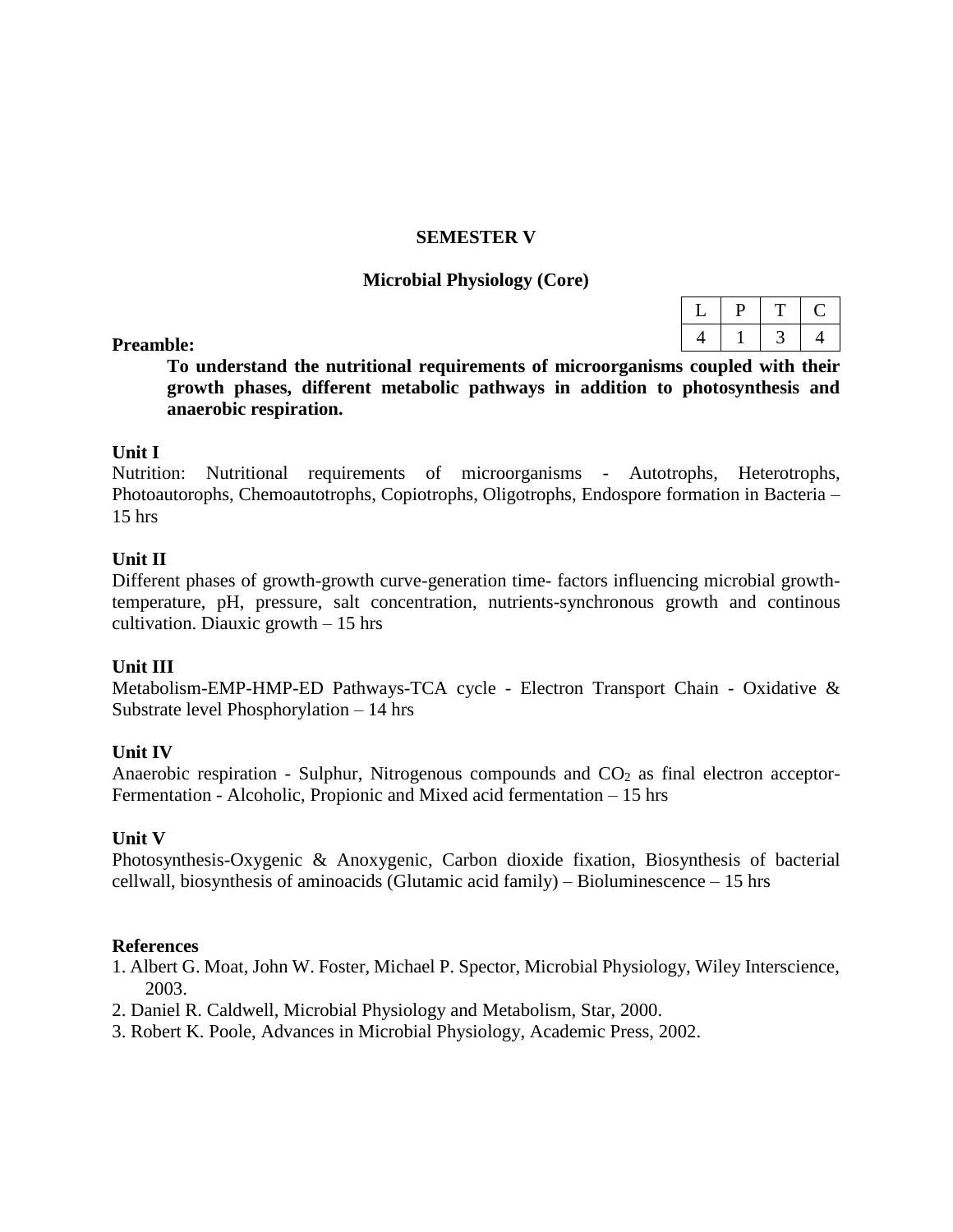#### **Immunology (Core)**

#### **Preamble:**

**To know the basics on immune cells, immunity, antigen antibody reactions, hypersensitivity to allergens and major histocompatibility complex.**

**Unit I: Immune System and immunity:** History of immunology; innate and acquired immunity. Cells and organs involved in immune system - T-cells, B-cells, Lymphoid organ, spleen and bone marrow. Antigenic properties, T and B cell epitopes, chimeric peptides, macrophages, antigenprocessing cells, eosinophils, neutrophils, mast cells and natural killer cells; immune responses cell mediated and humoral, clonal selection and nature of immune response – 15 hrs

**Unit II: Antigen and Antibodies:** Types, Structure and Properties of Antigens, Haptens; Adjuvant - Antigen specificity. Immunoglobulins - Structure, Types and subtypes, properties, primary and secondary responses, Antibody diversity. Complement system - Structure, Components, Properties and Functions, Complement Fixation and Complement Pathways, Biological consequences. Inflammation- Effector Mechanisms – 15 hrs

**Unit III: Antigen-Antibody Reactions:** Agglutination, Precipitation, Immunoelectrophoresis, Immunofluorescence, ELISA, RIA; Flow Cytometry, Montaux Test. Applications of these methods in diagnosis of microbial infections, Autoimmunity mechanisms, altered antigens, Systemic Lupus erythematosus, Graves"s diseases, Rheumatoid arthritis, Myasthenia gravis, Multiple sclerosis. Immunodeficiency - phagocytic, humoral, CMI, combined HLA association – 15 hrs

**Unit IV: Hypersensitivity Reactions:** Allergy, Type I-Anaphylaxis; Type II-Antibody dependent cell mediated cytotoxicity, Type III- Immune complex mediated reactions, Type IV- delayed type hypersensitivity. Symptoms and Immunological methods of diagnosis of hypersensitive reactions. Lymphokines and cytokines - Assay methods. Immunological tolerance and modulation – 14 hrs

**Unit V: Major Histocompatibility Complex(MHC):** Structure and functions of MHC and the HLA systems. Gene regulation and Ir-genes; HLA and tissue transplantation - Tissue typing methods for transplantations in humans; graft versus host reaction and rejection. **Tumor immunology:** tumor specific antigens, Immune response to tumors, immunodiagnosis of tumors detection of tumor markers - alphafoetal proteins, carcinoembryonic antigen, Cancer therapeutics. Types of vaccines and its application, Production of Monoclonal and Polyclonal antibodies – 15 hrs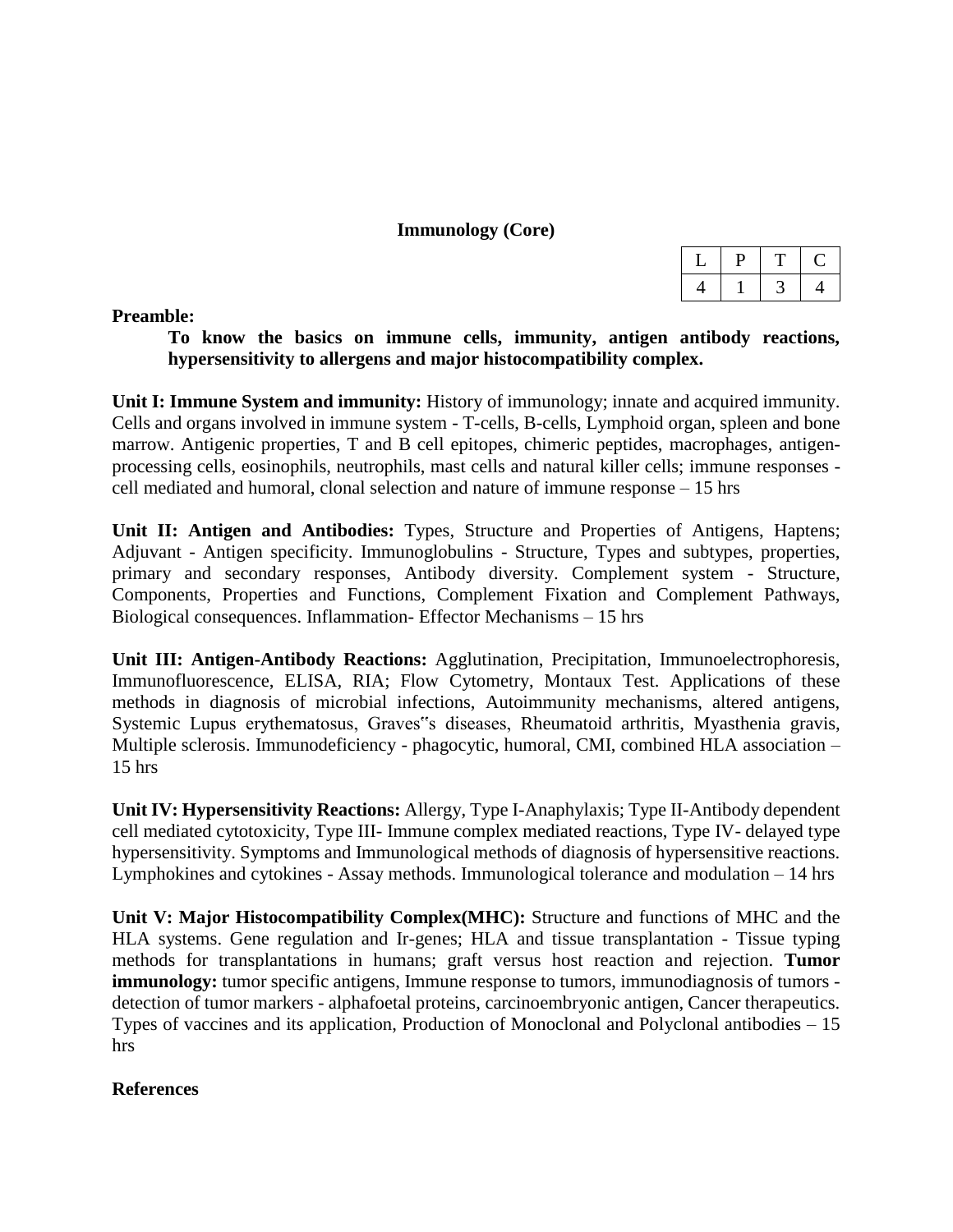- 1. Werner Luttmann, Kai Bratke, Michael Kupper, Daniel Myrtek, Immunology, Elsevier, 2006.
- 2. Thomas J. Kindt, Richard A. Goldsby, Barbara A. Osborne, Janis Kuby, Immunology, W. H. Freeman, 2007.
- 3. Ivan Maurice Roitt, Essential Immunology, Blackwell Scientific Publications, 1994.

#### **Nutritional Biotechnology (Core)**

| ◡ |  |   |
|---|--|---|
| Ч |  | ш |

#### **Preamble:**

#### **To provide a basic knowledge on the nutritional biotechnology especially concerned with the carbohydrates, proteins, nucleic acids, vitamins and minerals.**

#### **Unit I**

Carbohydrates: Glycolysis, Citric acid cycle, Electron transport chain, glycogenesis, gluconeogenesis, HMP shunt. Lipids: Synthesis and utilization of ketone bodies, ketosis, causes of fatty liver – 15 hrs

#### **Unit II**

Protein: Types of Structures, amino acid metabolism. Enzymes: Definition and classification, kinetics, Michalies-Menten equation, substrate specificity, enzyme inhibition, isoenzymes, coenzymes-definition, Biochemical function of NAD, NADP, FAD – 15 hrs

#### **Unit III**

Nucleic acid: Structure of purines and pyrimidines, nucleosides and nucleotides, Types of RNA and their functions, codons, replication, transcription and translation – 14 hrs

#### **Unit IV**

Vitamins: Structure and Biochemical roles of vitamins, Deficiency disorders of Vitamin A, D, E, K, B1,  $B_2$ ,  $B_6$ , Folilc acid, Pantothenic acid, Niacin and Vitamin C – 15 hrs

#### **Unit V**

Minerals: Biochemical functions of Na, K, Ca, P, I, Fe and Se-Deficiencies and Disorders related to hyperactivity, Diseases related to nutritional deficiency-Carbohydrates, lipids, proteins, vitamins and minerals – 15 hrs

- 1. MS Swaminathan, Nutritional Biochemistry.
- 2. Tom Brody, Nutritional Biochemistry, 2nd Edition, Academic Press.
- 3. Ruth L. Pike and Myrtle L. Brown, Nutrition-An integrated approach, 3rd edition.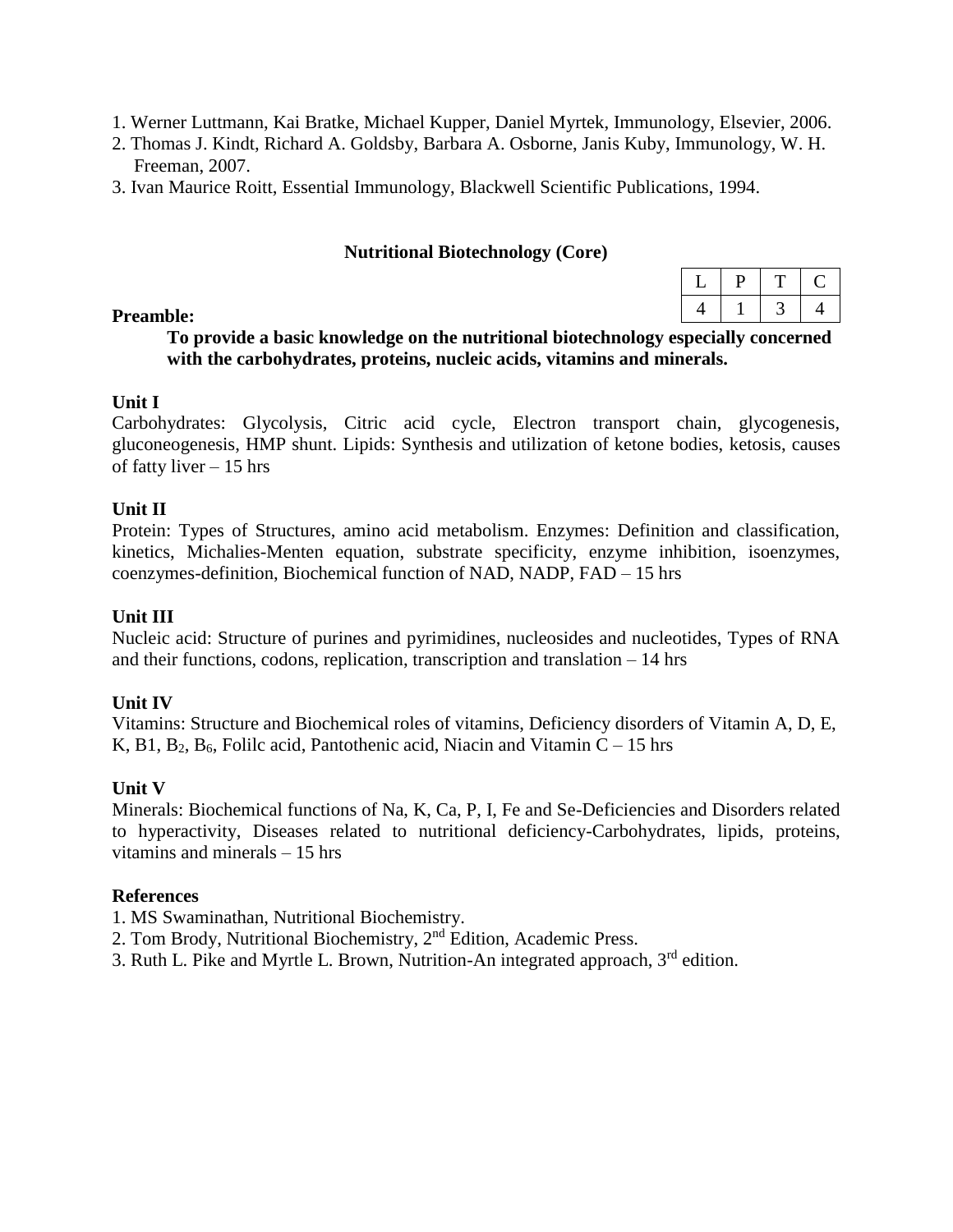#### **Basic Bioinformatics (Core)**

#### **Preamble:**

**To enrich the students with basic bioinformatics information's such as data types, data storage, retrieval, sequence alignments and gene expression patterns in pro and eukaryotes.**

#### **Unit I - Introduction to Bioinformatics and Data Generation**

Bioinformatics and its relation with molecular biology. Examples of related tools (FASTA, BLAST, BLAT, RASMOL), databases (GENBANK, Pubmed, PDB) and software(RASMOL, Ligand Explorer). Data generation; Generation of large scale molecular biology data. (Through Genome sequencing, Protein sequencing, Gel electrophoresis, NMR Spectroscopy, X-Ray Diffraction, and microarray). Applications of Bioinformatics – 15 hrs

#### **Unit II - Biological Database and its Types**

Introduction to data types and source. Population and sample, Classification and Presentation of Data. Quality of data, private and public data sources. General Introduction of Biological Databases; Nucleic acid databases (NCBI, DDBJ, and EMBL). Protein databases (Primary, Composite, and Secondary). Specialized Genome databases: (SGD, TIGR, and ACeDB). Structure databases (CATH, SCOP, and PDBsum) – 15 hrs

#### **Unit III - Data Storage and Retrieval and Interoperability**

Flat files, relational, object oriented databases and controlled vocabularies. File Format (Genbank, DDBJ, FASTA, PDB, SwissProt). Introduction to Metadata and search; Indices, Boolean, Fuzzy, Neighboring search. The challenges of data exchange and integration. Ontologies, interchange languages and standardization efforts. General Introduction to XML, UMLS, CORBA, PYTHON and OMG/LIFESCIENCE – 15 hrs

#### **Unit IV - Sequence Alignments and Visualization**

Introduction to Sequences, alignments and Dynamic Programming; Local alignment and Global alignment (algorithm and example), Pairwise alignment (BLAST and FASTA Algorithm) and multiple sequence alignment (Clustal W algorithm).Methods for presenting large quantities of biological data: sequence viewers (Artemis, SeqVISTA), 3D structure viewers (Rasmol, SPDBv, Chime, Cn3D, PyMol), Anatomical Visualization – 15 hrs

#### **Unit V - Gene Expression and Representation of Patterns and relationship**

General introduction to Gene expression in prokaryotes and eukaryotes, transcription factors binding sites. SNP, EST, STS. Introduction to Regular Expression, Hierarchies and Graphical models including Marcov chain and Bayes notes. Genetic variability and connections to clinical  $data - 14$  hrs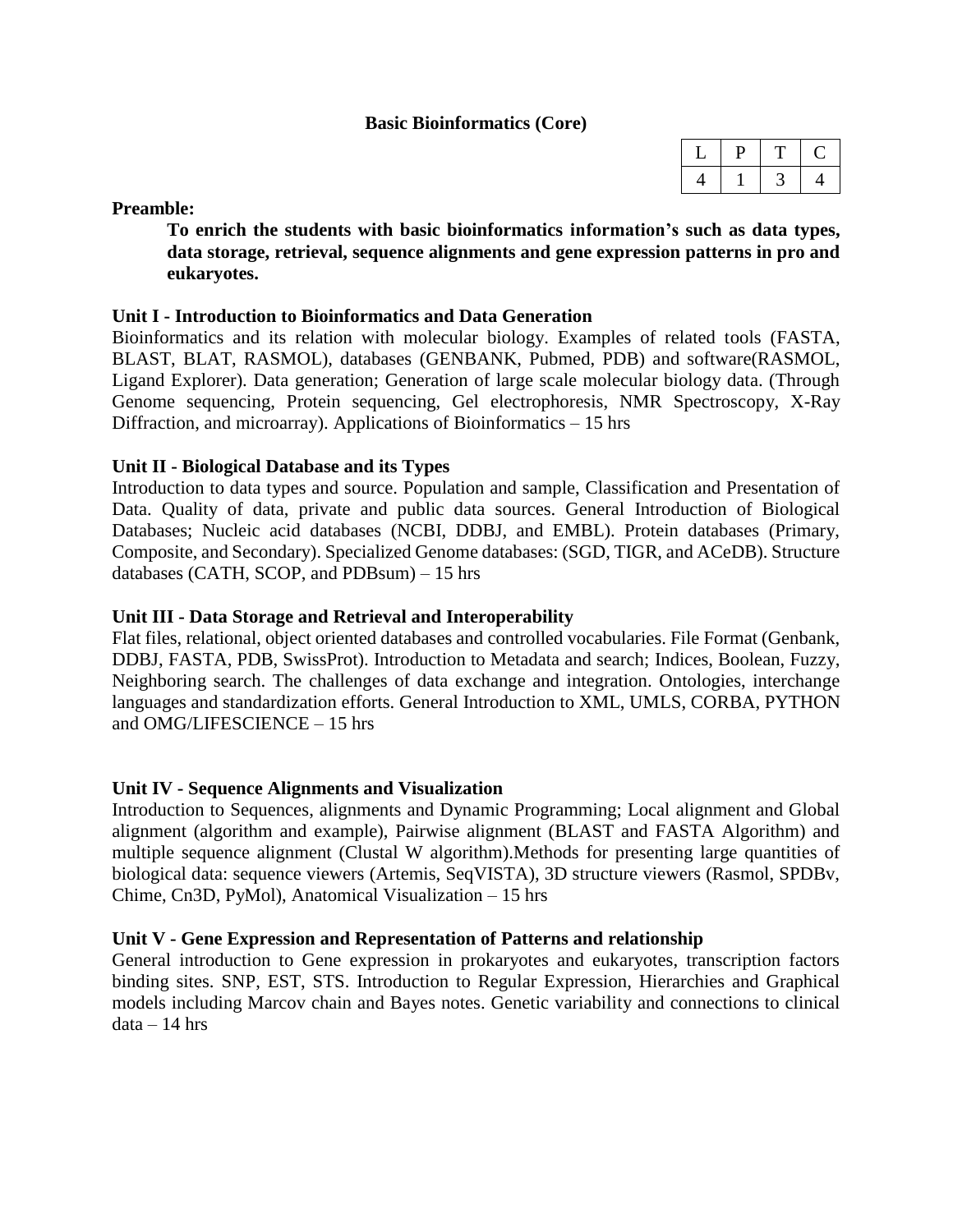#### **References**

- 1. Claverie, Jean-Michel and Cedric Notredame, Bioinformatics for Dummies, 2nd Edition, 2007.
- 2. Wiley (required text) Westhead, D.R., J.H. Parish and R.M. Twyman, Instant Notes: Bioinformatics, 2002.
- 3. BIOS Scientific Publishers Ltd. Xiong, Jin, Essential Bioinformatics, 2006, Cambridge University Press.
- 4. Campbell, A. Malcolm and Laurie J. Heyer, Discovering Genomics, Proteomics & Bioinformatics, 2nd edition, 2007, Pearson Benjamin Cummings.

# **Practical V**

# **Practical V - Microbial Physiology, Immunology, Nutritional Biotechnology and Bioinformatics**

- 1. Determination of growth curve of bacteria.
- 2. Bacterial population count by turbidity method.
- 3. Effect of pH on bacterial growth, Anaerobic respiration and fermentation
- 4. Biochemical characterization of bacterial cultures: catalase, urease, cytochrome oxidase and sugar fermentation, citrate utilization, gelatin liquefaction, sulfide indole,motility test.
- 5. Colony identification of microbes, Microbial nutrition, nutritional types & Enrichment culture.
- 6. Agglutination tests: a. ABO Blood grouping. b. WIDAL test. c. ASO test. d. Pregnancy test. e. RPR test.
- 7. Preparation of plasma and serum, Blood cell analysis total count, differential count.
- 8. ELISA, FACS, Flow cytometry
- 9. Blotting techniques (Southern Blotting, Western Blotting, and Northern Blotting).
- 10. Immune diffusion methods (Radial immunodiffusion) (double immunodiffusion) , (single immunodiffusion), Rocket electrophoresis, Immuno electrophoresis
- 11. Enzyme-Linked Immunosorbent Assay, vaccination- definition, production, principles, application.
- 12. Fundamentals of proximate composition of foods
- 13. Protein estimation of foods by conventional method
- 14. Estimation of factor affecting nutrients composition of foods by Chemical and microbiological methods
- 15. Estimation of calorific values of foods
- 16. Database searching against a query sequence and selection of orthologous sequences using BLAST & database searching
- 17. Multiple Sequence Alignment using Clustal W.
- 18. Prediction of Open Reading Frames using ORF Finder
- 19. 3 Dimensional Structure of protein using Deep View, UCSC Genome Browser.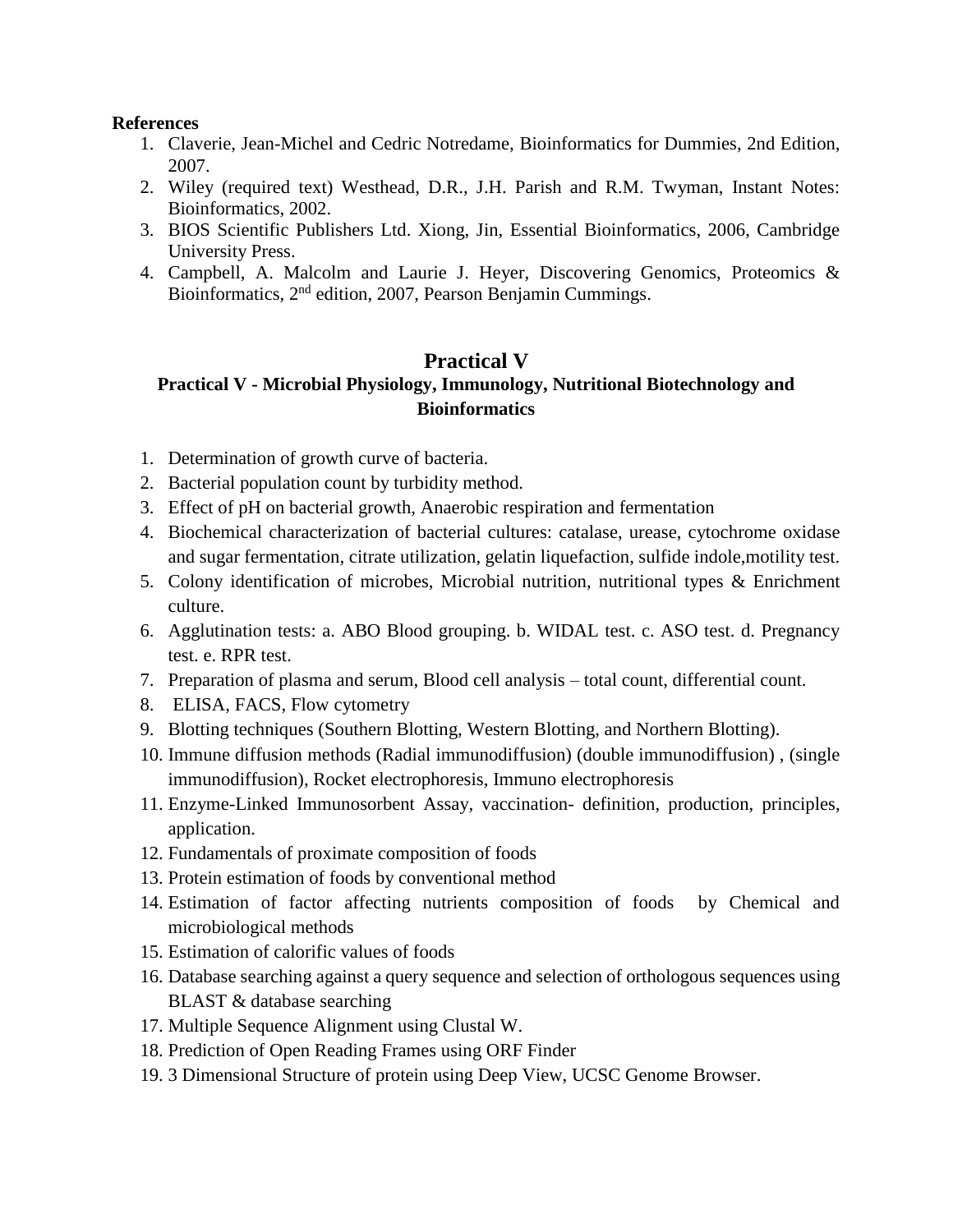20. NCBI databases, Databases at EBI: EMBL-Bank, UniProt, ArrayExpress, InterProEnsembl- genome browser.

#### **MUSHROOM CULTURE** and **VERMICULTURE (Skill Based Core)**

|  | ٠ |
|--|---|

#### **Preamble**

The paper includes the advantages and disadvantages of biotechnology in various disciplines such as bioinformatics, medicine, agriculture and environment. Also, it covers the applications of nanomaterials in biotechnology. Additionally, the paper contains gene therapy, GMO, overview about human genome research and IPR. This paper offers fine opportunity to do research work in various area of biotechnology at reputed institutions and laboratories.

#### Unit I

History and introduction: Edible mushrooms and Poisonous mushrooms. Systematic position, morphology, distribution, structure and life cycle of Agaricus and Pleurotus. Nutritional value, medicinal value and advantagestypes- milky, straw, button and poisonous mushrooms. Nutritional value, medicinal value and advantages- types- milky, straw, button and poisonous mushrooms Unit II

Cultivation: Paddy straw mushroom – substrate, spawn making. Methods – bed method, polythene bag method, field cultivation. Oyster mushroom cultivation –Substrate, spawning, pre-treatment of substrate. Maintenance of mushroom. Cultivation of white button mushroom – Spawn, composting, spawning, harvesting.

### Unit III

Classification – different species of earth worms. Morphology, anatomy and Physiology of earthworms. Types of Vermicomposing – Roll of earth worms in soil fertility – vermiculture – vermi-cast – vermi-technology and applications – Physical, chemical and biological properties of vermi-compost.

### **Unit IV**

Raw materials for composting – requirements of vermicomposting. Maintenance of composting – Collection of vermicompost – Efficiency of vermicomposting – General problems in production of vermi-composting. Advantage of vermicomposting – Applications of vermicomposting – Vermicomposting of Agricultural and Urban Solid Wastes – Recycling of wastes through vermicomposting.

#### **Unit V**

Small Scale or Indoor vermicomposting – Large scale or outdoor vermicomposting. Effects of vermicompost on soil properties. Vermicompost – Quality & Economics. Prospects of vermiculture as self employment venture.

#### **References**

1. Pandey B P 1996. A textbook of fungi. Chand and company N Delhi.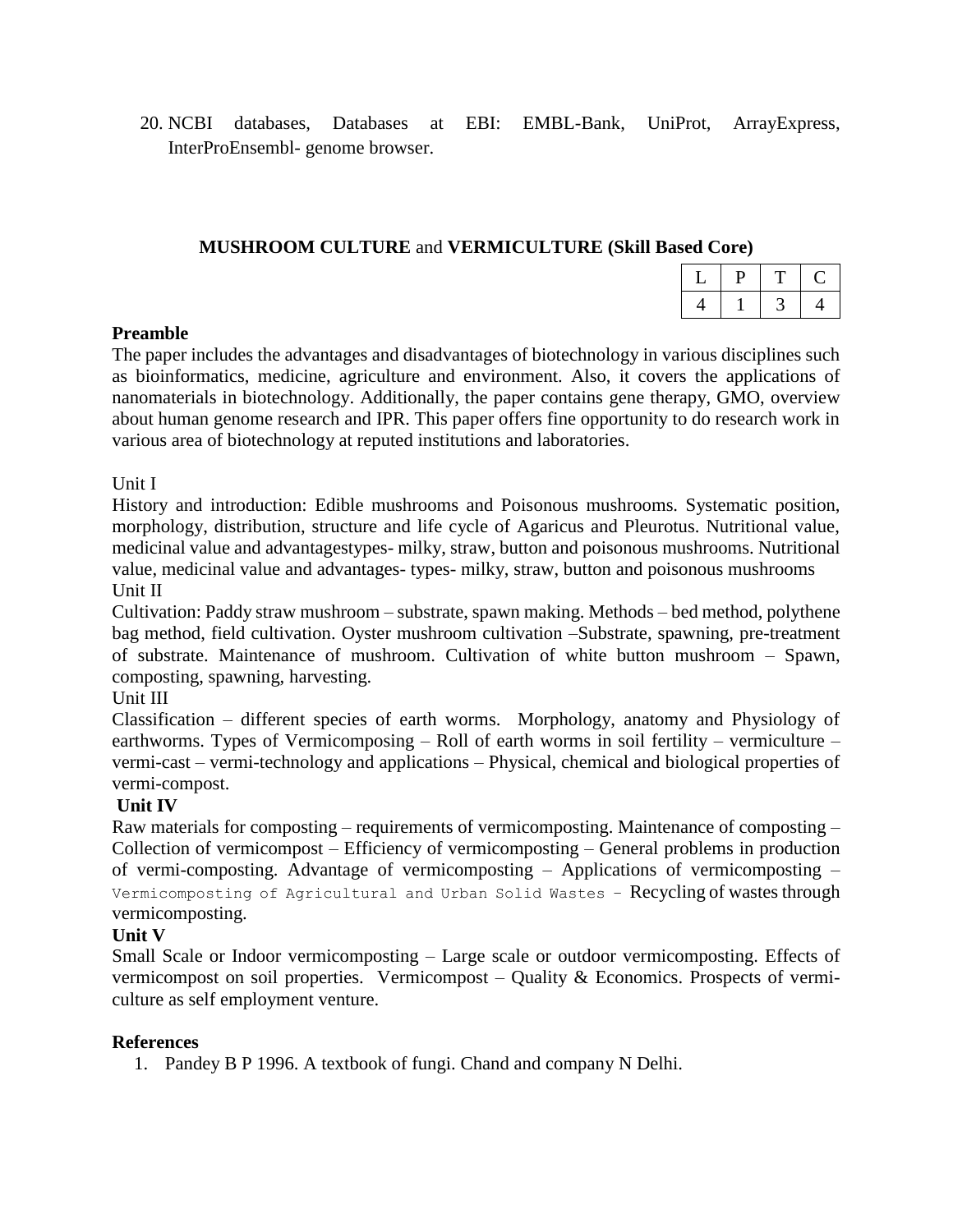- 2. Kaul T N 2001. Biology and conservation of mushrooms. Oxford and IBH publishing company N.Delhi
- 3. Gupta P.K. Elements of Biotechnology.
- 4. Harander Singh. 1991. Mushrooms- The Art of Cultivation- Sterling Publishers.
- 5. Indian Journal of Mushrooms. Published by I.M.G.A. Mushroom Research Laboratory. College Agriculture, Solan

### **References**

- 1. Biotol Series: Techniques for Engineering genes Strategies for Engineering Organisms.
- 2. Glick and Pasternark: Molecular Biotechnology.
- 3. Maniatis: Molecular Cloning-A Lab Manual Vol. I, II & III.
- 4. Primrose and Twyman: Principles of Genome analysis and Genomics, Third edition.
- 5. David M.Glover: The Mechanisms of DNA Manipulation.

# **Skill Based Common**

#### **SEMESTER VI**

#### **Medical Biotechnology (Core)**

#### **Preamble**

The paper contains an overview, scope and benefits of medical biotechnology, infectious diseases, mechanism of drugs against the diseases and future of medical biotechnology. This paper provides excellent opening for students to carry research work in medical biotechnology at reputed institutions

#### **Unit-I**

Introduction and History of Medical Biotechnology, Scope and Benefits, Host pathogen interactions in disease process, PCR and Array based techniques in diagnosis, Bioinformatic tools for molecular diagnosis, Biotechnology in biomedicine, biopharmaceuticals – 15 hrs

#### **Unit II**

Infections of the gastrointestinal tract-Amoebiasis; Giardiasis and cryptosporidiosis, Intestinal infection by nematodes; Intestinal infection by cestodes (Taeniasis), Trematodes; Food poisoning: *E. coli* Diarrhoea; Cholera; Bacillary dysentery; Hepatitis. Infections of the Respiratory system Streptococcal infections;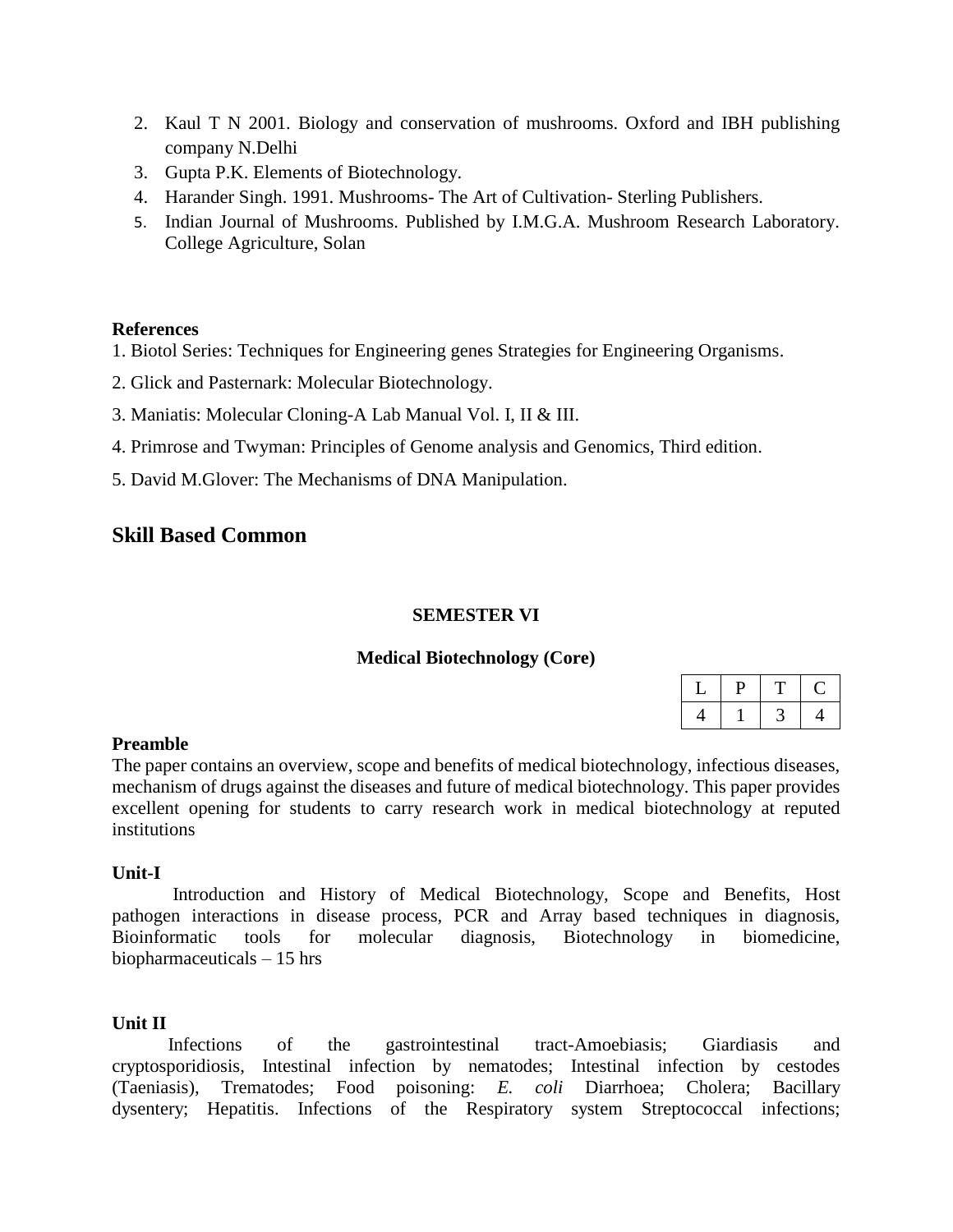Viral infections; Diphtheria; Whooping cough; Bacterial pneumonias (Haemophilus and GNB, Pneumococcus/Legionella) – 15 hrs

#### **Unit III**

Infections of the Nervous System Viral encephalitis and Aseptic meningitis; Rabies; Cysticercosis and other CNS parasitic infections; Tetanus. Sexually Transmitted Diseases and Congenital Infections Herpes Simplex virus infections; HIV infection and AIDS; Chlamydial infection; Syphilis; Mycoplasma and Ureaplasma infection; Gonorrhea and other bacterial STD; Congenital viral infections; Toxoplasmosis – 15 hrs

#### **Unit IV**

Drug and their mechanism (i)Aspirin, Paracetomol, antibiotics, antiviral drugs, drugs for metabolic disorder, anticancer drugs, antihypertensive drugs, broncho diluted drugs and their mode of action, Rationale vaccine design based on clinical requirements, DNA based vaccines, current strategy for development of vaccine against HIV, Malaria, TB – 15 hrs

#### **Unit: V**

Future of Medical Biotechnology-individualized medicine, gene therapy nano medicine, nano particles, nano devices-(nano robotics, nano medicine and nano surgery for cancer, neurological disorder, stem cell therapy – 14 hrs

#### **References**

1. Betty Forbes, Daniel Sahm, Alice Weinfield, Bailey-Scott's Diagnostic Microbiology, 12th Edition, Mosby. 2007.

2. Gerald Collee J, Andrew G Fraser, Barrie P Marmion, Mackie and McCartney's Practical Medical Microbiology, Elsevier. 2006.

3. Elmer W Koneman *et al*., Koneman's, Color Atlas and Text Book of Diagnostic Microbiology, 6th Edition, Lippincott Williams and Wilkins, 2005.

#### **Enzyme Technology (Core)**

#### **Preamble**

The paper covers historical perspective and nomenclature of enzymes, enzymes kinetics, catalysis, molecular mechanisms of enzyme catalysis and regulation of enzyme activity. This paper provides fine chance for students to do innovative research work in enzymes at reputed institutions and laboratories – 15 hrs

#### **Unit I**

Enzymes-Historical Perspective-Nomenclature-Methods of isolation and purification-enzyme units- substrate specificity. Hypothesis-Induced fit model, Lock and key hypothesis – 14 hrs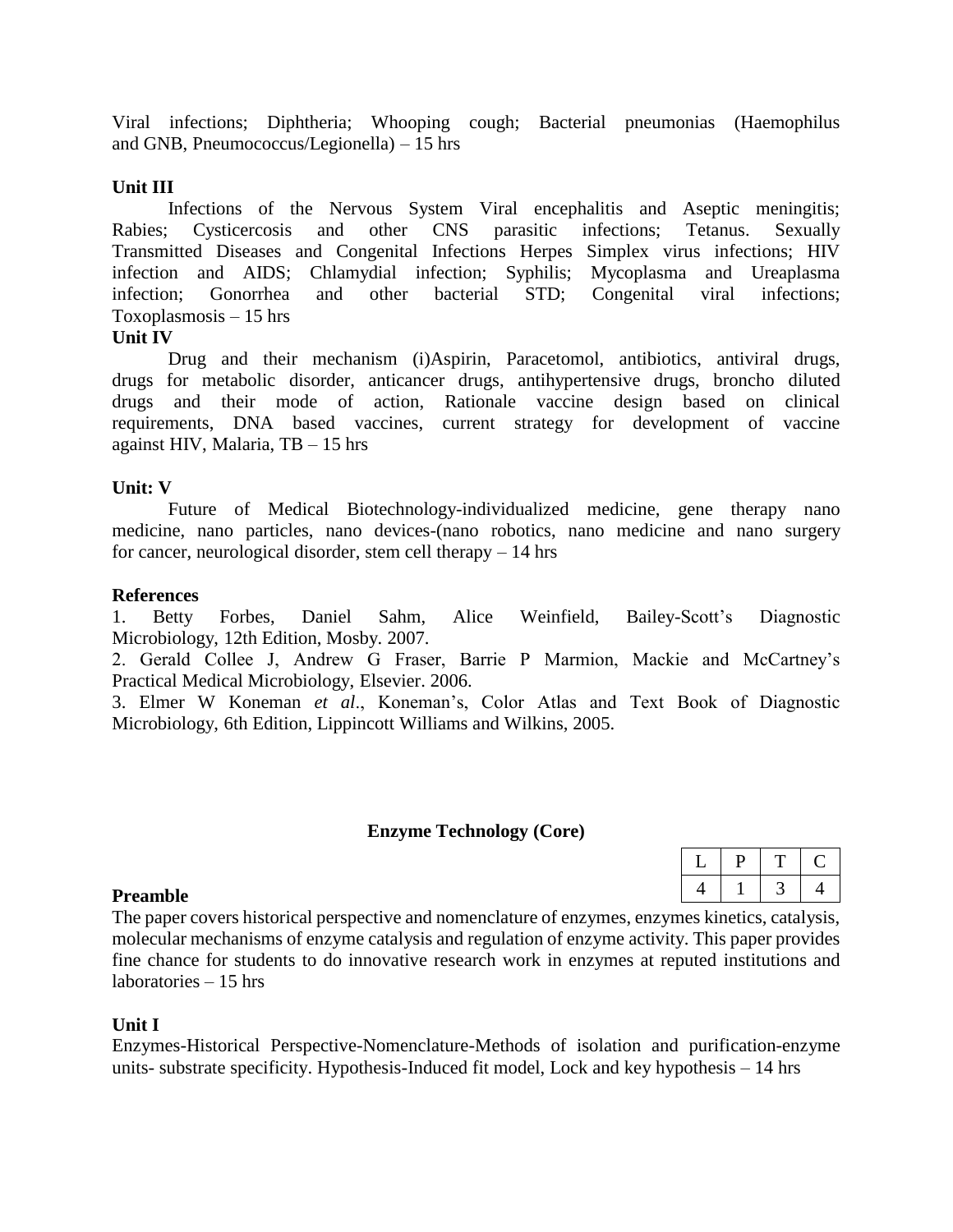#### **Unit II**

Enzyme Kinetics- Factors affecting enzyme activity-Michaelis-Menten equation analysis of kinetic data-Lineweaver-burk plot-Catalytic efficiency-Haldane relationship- Hill's Plot-Bisubstrate reactions-sequential-ping-pong reactions rate equations and examples. Enzyme inhibition-Irreversible- reversible-competitive-non-competitive-uncompetitive inhibition-Graphical analysis – 15 hrs

#### **Unit III**

Enzymatic Catalysis- acid-base catalysis- covalent catalysis- metal ion catalysiselectrostatic catalysis- catalysis through proximity and orientation effectscatalysis by transition state binding. Co-enzymes- A, B-complex, C, D, E and K- structure and function- IsoenzymesLD- CK- Applied Enzymology-Immobilized enzymes- methods and applications in industry- medicine- enzyme electrodes – biosensors – 15 hrs

#### **Unit IV**

Molecular mechanism of enzyme catalysis Carboxypeptidase- Lysozyme- enzyme structurecatalytic mechanism- Phillips mechanism – 15 hrs

#### **Unit V**

Regulation of enzyme activity- allosteric control- reversible covalent modification- proteolytic activation- sequential- concerted and cumulative feedback control- importance of compartmentation- Allosteric enzymes- Jacob and Monod model of allosteric enzymes- Koshland model- subunit interaction and regulation of enzyme activity – ATPase – 15 hrs

#### **References**

1. Anil Kumar and Sarika Garg, Enzymes and Enzyme Technology, Viva Books, 2015.

2. Khan, M. Y and Khan, Farha, Principles of Enzyme Technology, PHI Learning Pvt. Ltd., 2015. 3. Eric J. Toone, Advances in Enzymology and Related Areas of Molecular Biology, Wiley Interscience, 2011.

#### **Floricultural Biotechnology (Skill based core)**

**Unit 1:** Avenues and scope of floriculture, emerging trends in floriculture biotechnology, Floriculture in the era of WTO, National and International status of floriculture industry.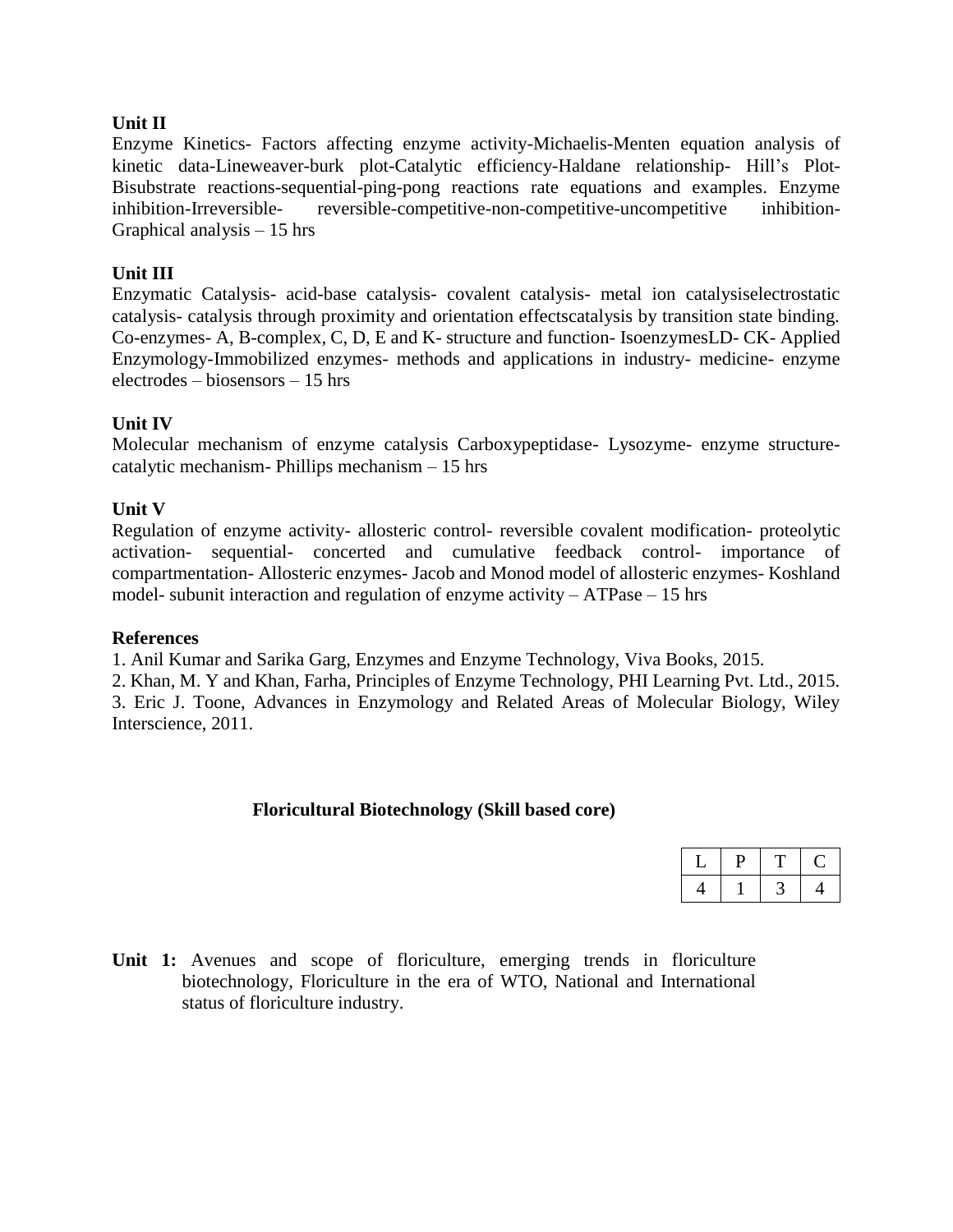- Unit 2: Cultivation of floriculture crops: Anthurium, Bird of Paradise, Carnation, Chrysanthemum , Gladiolus, Gloriosa, Iris, Jasmine, Lily, marigold, Orchids, Rose, Tulip. Nutritional aspects of Floricultiral crops.
- Unit 3: Package of Practices for management of Pest and disease for floricultural crops, Role of Green House in improving the quality and productivity of floricultural plants. Eco-Friendly cultivation of floricultural crops, Compatibility for Inter cropping of floricultural crops with other agricultural crops,
- Unit 4: Research and Development in Floriculture: Modern floriculture Industries. Improvement of aesthetic values, Genetic Improvement programmes through biotechnological approaches, Production of F1 hybrids, rapid propagation methods. Role of Tissue Culture in Floriculture Industry.
- Unit 5: Floriculture Industries (National and International Status). Harvesting, Packing, Marketing, Revenues, Avenues for employments in Floriculture Industries, Socioeconomical aspects of floricultural industry, Sustainability.
- **References:** Floriculture: Technology, Trades and Trends by Prakash J and Bhandary K.R. New Dlehi, Oxford and IBH Publication

### **Aquaculture Biotechnology (Elective)**

### **Preamble**

The paper includes an introduction about the aquatic environment, methods of floatation, collection and preservation of phytoplankton, economic importance of marine micro flora, single cell protein, pollution and genetically modified organisms. This paper provide an excellent opportunity to do innovative research in aquaculture and marine biotechnology at reputed institutions and laboratories – 12 hrs

#### **Unit I**

The aquatic environment: Physical and chemical properties of sea water, zonation, characteristics of planktonic, benthic, pelagic and abyssal life – 12 hrs

#### **Unit II**

Characteristics, Different groups and methods of floatation, Factors regulating phytoplankton, production and measurement, Methods of collection and preservation – 12 hrs

#### **Unit III**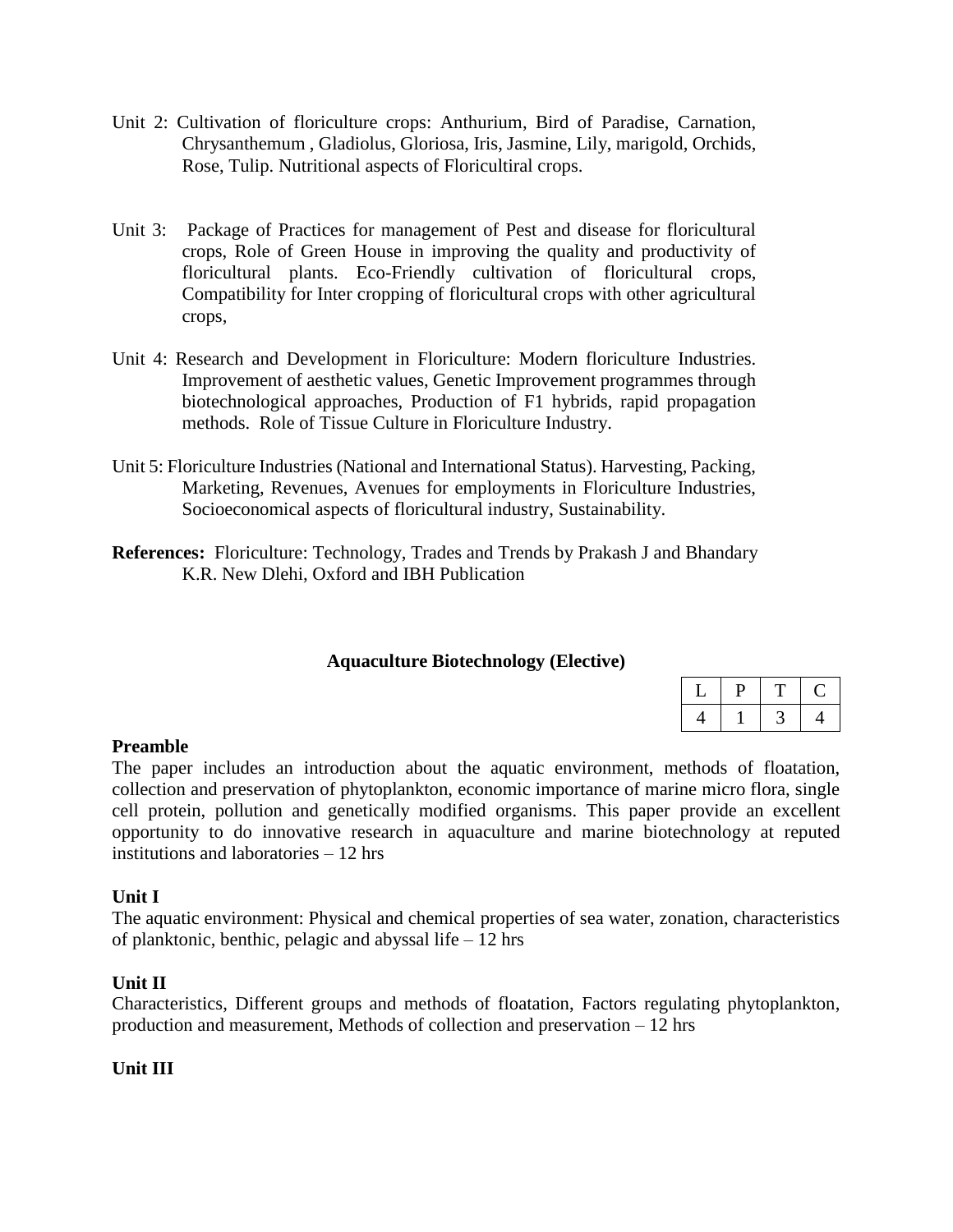Economic importance of Marine micro flora-industries, Antibiotics, Vitamins, Food, Dyes, Biopolymer and Agar-Agar – 12 hrs

#### **Unit IV**

Laboratory and Mass culture of Algae, Method of production of unicellular algal food, Single Cell Protein, Sea weeds Cultivation, Algal food in the field of Aquaculture – 12 hrs

#### **Unit V**

Pollution due to heavy metals, radioactive wastes, thermal, algal blooms and oil-possible remedies, oil degrading bacteria, GMO and pollution abatement, Conservation of coastal ecosystem-coral reefs, islands and mangroves – 12 hrs

#### **References**

1. Pringshem, Pure cultures of Algae, Hafner Publishing Company, 1987.

2. Tait, Elements of Marine Ecology, Butterworth and Co. Pub. Ltd, 1978.

# **MINI PROJECT**

### **SEMESTER VII**

### **MOLECULAR BIOLOGY (Core)**

| - |  |  |
|---|--|--|
|   |  |  |

#### **Preamble**

The paper covers an introduction about molecular biology, structure of prokaryotic and eukaryotic gene, translation, recombination, applications of structural genomics and construction of genomic library. This paper provides an excellent opportunity for students to do research work in molecular biology at reputed institutions and laboratories

#### **Unit I**

Introduction to Molecular Biology: Chromosome-Number, size, Molecular organization of chromosome (Nucleosome model). Chemisty of Genetic material (Chargraff's rule of DNA composition and Watson-Crick Model), physical and chemical properties of DNA: Denaturation and Melting point, C-Value Paradox, DNA conformation. Mechanism of DNA Replication. Enzymes and accessory proteins involved in DNA replication. DNA proof reading. Extra chromosomal DNA – 15 hrs

#### **Unit II**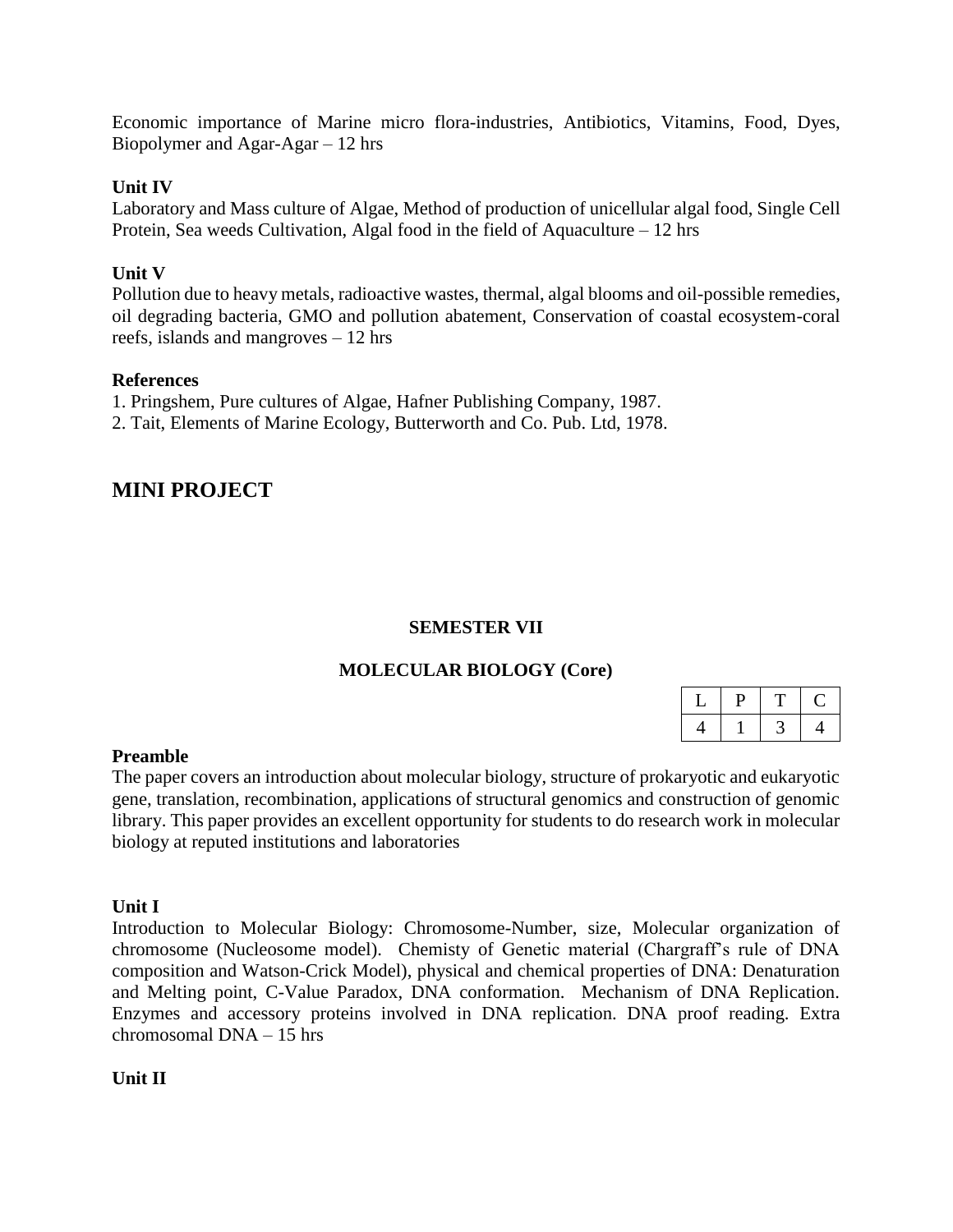Structure of Prokaryotic and eukaryotic gene. General and specific transcription factors, Regulatory elements: TATA, CAT and Enhancers. Transcription: Mechanism of Gene expression, mRNA processing – 15 hrs

#### **Unit III**

Translation: Ribosomes, Structure and Component of Ribosomes. Differences between Prokaryotic and eukaryotic **ribosome** and **Translation:** Initiation, elongation and termination of protein synthesis. Regulation of gene expression at translational level – 15 hrs

#### **Unit IV**

Molecular basis of Recombination: Concept, General and Site specific recombination, Transposons, Significance of mobile DNA. DNA Repair Mechanism: Direct, Mismatch, Base excision repair – 15 hrs

#### **Unit V**

**Genomics:** Structural genomics and its application. Construction of Genomic library. Genome sequencing and its application. DNA marker and its application in genome analysis – 14 hrs

- 1. *Molecular Cloning: a Laboratory Manual,* J. Sambrook, E., F. Fritsch and T. Maniatis, Cold Spring Harbor Laboratory Press, New York, 2000.
- 2. *Introduction to Practical Molecular Biology,* P .D. Dabre, John Wiley & sons Ltd., New York, 1988.
- 3. *Molecular Biology LabFax,* T.A. Brown (Ed,), Bios Scientific Publishers Ltd., Oxford, 1991.
- 4. *Molecular Biology of the Gene* (4th Edition), J.D. Watson, N.H. Hopkins, J. W. Roberts, J.A. Steitz and a.M. Weiner, The Benjamin/Cummings Publ.Co., Inc., California, 1987.
- 5. *Molecular Cell Biology* (200 Edition) J. Darnell, H. Lodish and D. Baltimore, Scientific Americal Books, Inc., USA, 1994.
- 6. *Molecular Biology of the Cell* (2nd Edition) B.Alberts, D.Bray, J.Lewis, M.Raif, K. Roberts, and J.D. Watson. Garland publishing, Inc., New York, 1994.
- 7. *Gene VI* (6th Edition) Benjamin Lewin,Oxford University Press., U.K., 1998.
- 8. *Molecular Biology and Biotechnology.* A comprehensive desk reference, R.A Meyers (Ed.) VCH Publishers, Inc., New York, 1995.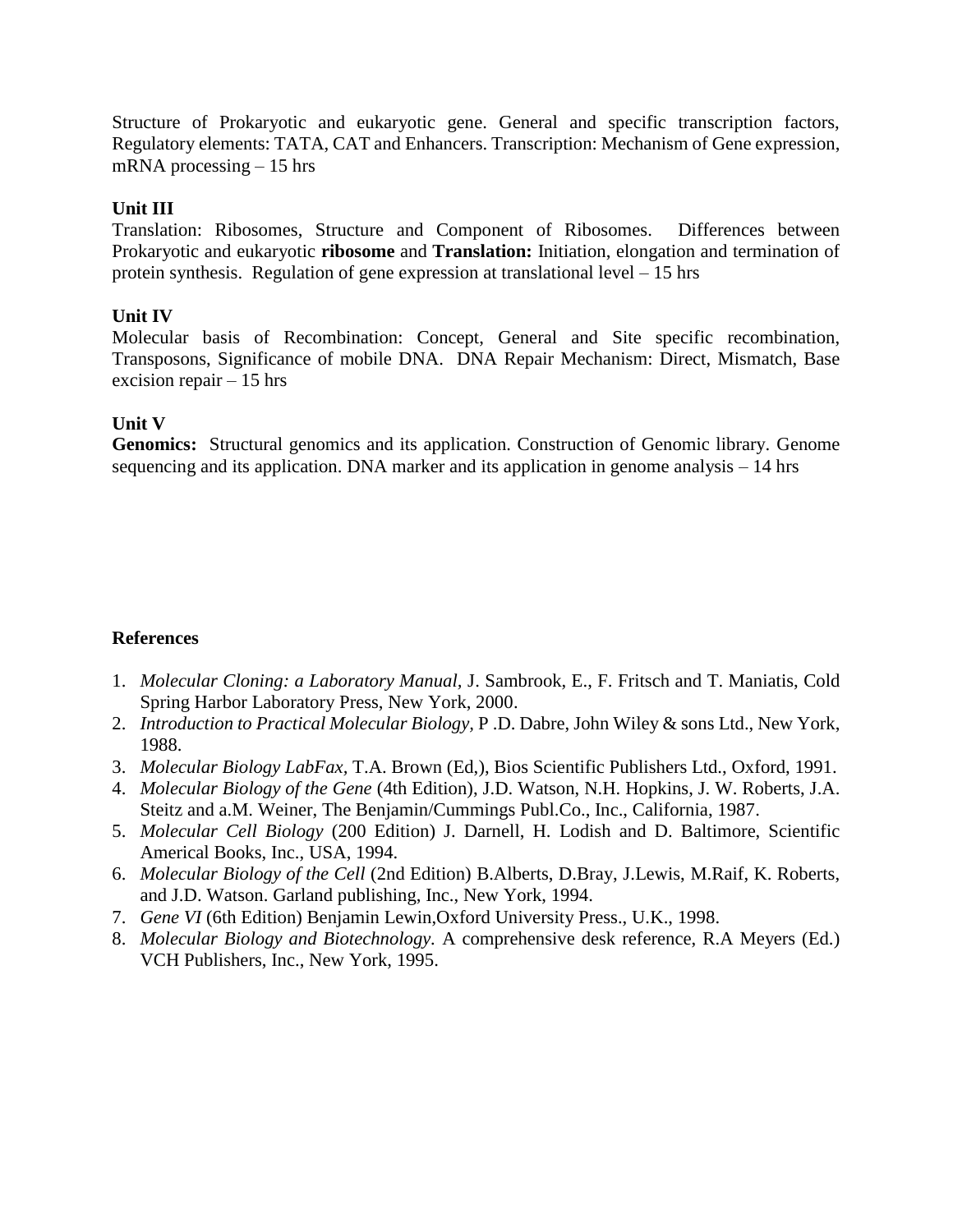### **Applied Microbiology (Core)**

#### **Preamble**

The paper includes an introduction about the airspora of indoor and outdoor environment, techniques to trap air borne microorganisms, concept and scope of agricultural microbiology, soil microbiology, food microbiology, principles of food preservation, dairy microbiology and clinical microbiology. This paper offers job opportunity in food industries and to do research work in the microbiology, food microbiology and biotechnology at reputed institutions

#### **Unit I**

**Microbiology of Air:** Airspora of indoor and outdoor environment, Factors affecting airspora, Techniques of trapping air borne microorganisms. **Agricultural Microbiology**: Introduction to agricultural microbiology, concepts and scope of agricultural microbiology, Agronomy and production of important crop plants, Green revolution – 15 hrs

#### **Unit II**

**Soil Microbiology:** Historical accounts and the "Golden Age" of soil microbiology and significant contributions of pioneer soil microbiologists. Diversity and abundance of dominant soil microorganisms, Methods of isolation of soil microflora, soil organic matter decomposition – 15 hrs

#### **Unit III**

**Food Microbiology:** Definition, Concepts and Scope. Food as substrate for microbes. Factors influencing microbial growth in food-Extrinsic and intrinsic factors. **Principles of Food Preservation**-Chemical preservatives and Food additives, Asepsis- Removal of microorganisms, (anaerobic conditions, high temperatures, low temperatures,drying). Canning, processing for Heat Treatment. Contamination and food spoilage: Cereals, **s**ugar products, vegetables, fruits, meat and meat products, Fish and sea foods- poultry spoilage of canned foods – 15 hrs

### **Unit IV**

**Dairy Microbiology:** Microbiology of raw milk, Milk as a vehicle of pathogens, Prevention of contamination of raw milk, Microbiology of processed milk, Spoilage and defects fermented milk and milk products, Microbiological standards for milk and milk products. Cream and butter bacteriology – 14 hrs

#### **Unit V**

**Clinical Microbiology:** Role of Microbiologists in Diagnostic Laboratory, General concepts for specimen collection, handling, transportation, processing, specimen workup, Laboratory safety and infection control. Scientific and Laboratory basis for Clinical/Diagnostic

Microbiology: Microscopic examination of infectious diseases, Growth and biochemical characteristics, Rapid methods of identification – 15 hrs

#### **References**

1. Sanjai Saxena, Applied Microbiology, Springer, 2015.

2. Geoffrey M. Gadd, Sima Sariaslani, Advances in Applied Microbiology, Elsevier, 2012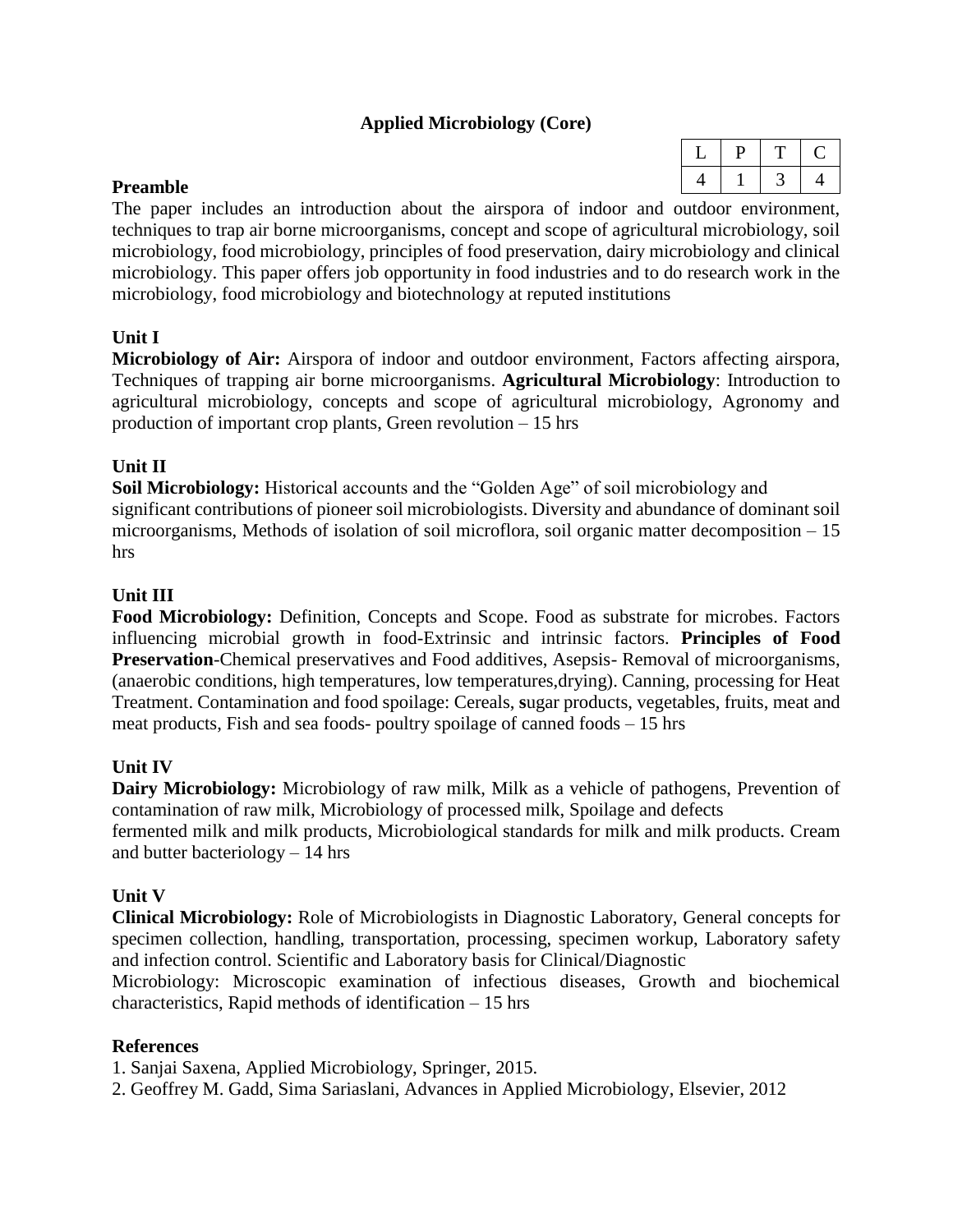3.Daham I. Alani, Murray Moo-Young, Perspectives in Biotechnology and Applied Microbiology, Elsevier, 1986.

#### **Analytical Techniques (Core)**

#### **Preamble**

The paper deals about microscopy and its types, radioisotope techniques, chromatographic methods, electrophoresis and centrifugation techniques. This paper offers an opportunity to do excellent research work in biotechnology at various esteemed research institutions.

#### **Unit I**

Microscopy - Dark-Field, Phase Contrast, Fluorescence, Confocal, Polarization Microscopy; Electron Microscopy: TEM & SEM – 15 hrs

#### **Unit II**

Radioisotope Techniques-Basic concepts, GM and Scintillation Counter, Autoradiography, RIA, Applications in Biological Science. Polymerase Chain Reaction, DNA sequencing, ELISA – 15 hrs

#### **Unit III**

Chromatographic Methods-General Principles, Ion Exchange, Gel Filtration, Affinity and Gas Chromatography Techniques – 14 hrs

#### **Unit IV**

Electrophoresis-General principles, Horizontal & Vertical Gel electrophoresis, Isoelectric focusing, 2D, Pulse Field and immuno electrophoresis – 15 hrs

#### **Unit V**

Centrifugation Techniques- Basic Principles, Different types of Centrifuges, Analytical and Preparative Ultracentrifugation Methods. Spectroscopic Techniques- Electromagnetic radiations; UV-Visible, Fluorescence, CD, NMR, X-ray, Atomic Absorption and Flame Emission Spectroscopic Techniques, Mass Spectrometry – 15 hrs

- 1. Wilson K and Walker J "Principles and Techniques of Biochemistry and Molecular Biology" 6<sup>th</sup> Ed. Cambridge University Press, 2005.
- 2. Willard, H.H., Merritt L.L. Dean J.A. and Settle F.A.,"Instrumental Methods of Analysis", 7th Ed., Wadsworth Publishing Co., 1986.
- 3. Van Holde, K E, Johnson, W. and Ho, P. S., "Principles of Physical Biochemistry",Â Â Prentice Hall, 1981.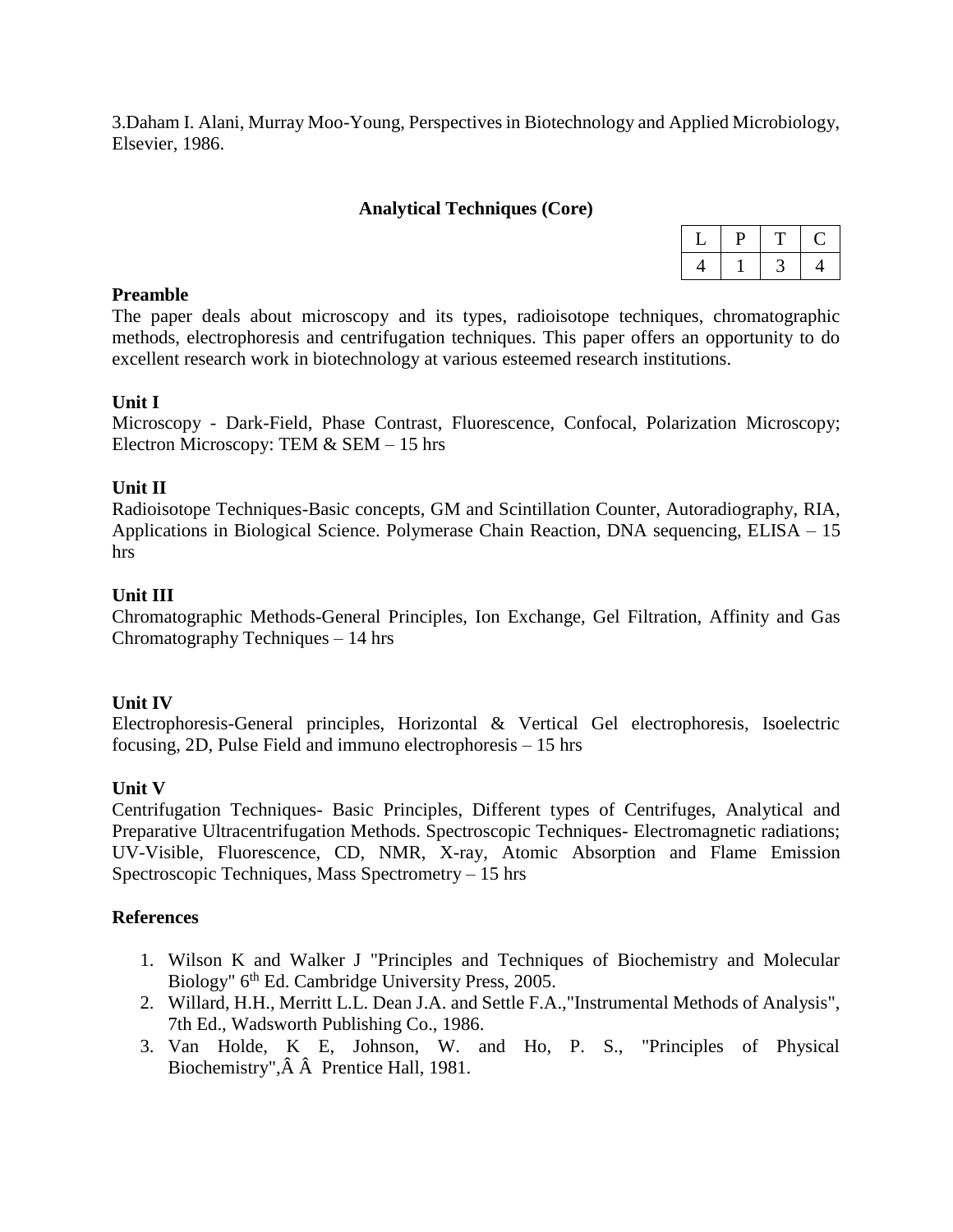- 4. Cantor, C. R. and Schimmel, W.H., "Biophysical Chemistry Part-II", Freeman & Co., 1981.
- 5. Campbell, I.D. and Dwek, R. A., "Biological Spectroscopy", Benjamin CurmmingsÂ Publication Co. Inc., 1984.

#### **Genetic Engineering (Core)**

| ٠ |  |
|---|--|
|   |  |

#### **Preamble**

The paper covers introduction about nuclease enzymes, types on restriction enzymes, cloning vectors, polymerase chain reaction, blotting techniques, DNA sequencing, mutagenesis and genome editing. This paper provides fine opportunity to do research in the field of genetic engineering and molecular biology at reputed institutions.

#### **Unit I**

Nucleases: Exonucleases and Endonucleases, Restriction Enzymes (Type I, Type II, Type III, Type IV & Type V), RNases Methylases: CpG Methylase, Dam Methylase, Dcm Methylase Polymerases: DNA Pol I, Klenow Fragments, Reverse Transcriptase, Taq & Pfu Polymerases Ligases: T4 DNA Ligase, *E.coli* DNA Ligase, T4 RNA Ligase Topoisomerases: Type I(A, B) & Type II(A,B) End Modifying Enzymes: Terminal Transferase, T4 Polynucleotide Kinase, Alkaline Phosphatases – 15 hrs

#### **Unit II**

Introduction to cloning vectors-Desirable properties of vectors-Prokaryotic & Eukaryotic Expression Systems (Constitutive & Inducible) Plasmid Vectors-Phage Vectors-Cosmids-Phagemids-BACs-Yeast Vectors-YACs-Lentiviral Vectors-Adenoviral Vectors-Plant Vectors Insect Vectors (Optional Reading) – 15 hrs

#### **Unit III**

Polymerase Chain Reaction-Quantitative Real Time PCR-Gel Electrophoresis: AGE & PAGE-Blotting Techniques: Southern, Western & Northern Methods of gene transfer in Plants and Animals: Chemical, Physical & Viral mediated DNA transfer Construction of Genomic & cDNA Libraries – 15 hrs

### **Unit IV**

DNA Sequencing- Protein Engineering: Site Directed Mutagenesis-Reporter Gene Assays- DNA Protein Interactions: EMSA, DNA Footprinting-Protein-Protein Interactions: Y2H, Y3H, B1H,  $B2H - 15$  hrs

#### **Unit V**

Targeted Genome Editing: ZFNs, TALENs, CRISPRs-Gene Targeting: Knock-ins & Knock-outs-DNA Finger Printing – 14 hrs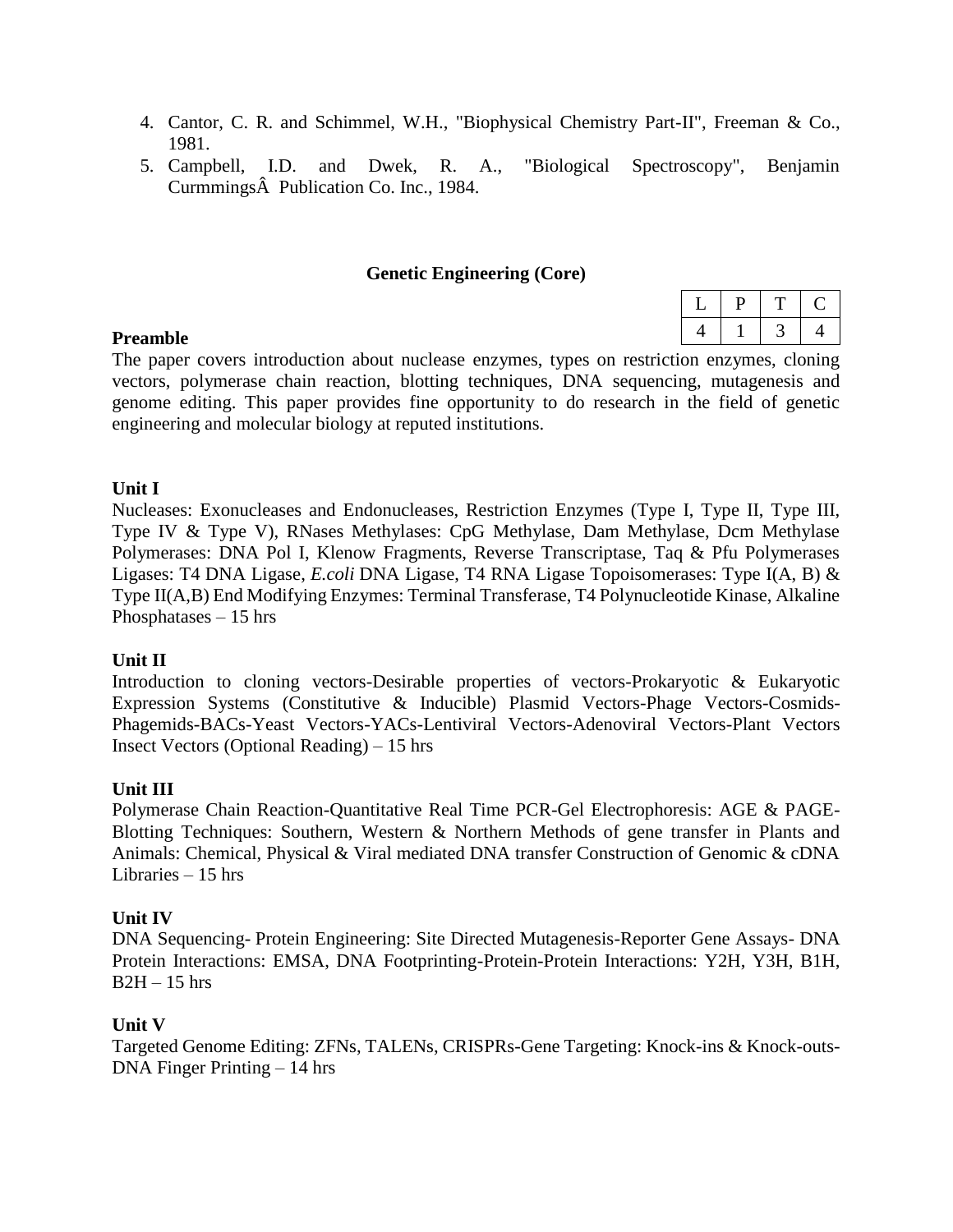#### **References**

- 1. [Principles of Gene Manipulation and Genomics](http://as.wiley.com/WileyCDA/WileyTitle/productCd-EHEP002330.html)  $-7<sup>th</sup>$  Edition-Sandy B. Primrose, Richard Twyman - Blackwell Publishing.
- 2. [Gene Cloning and DNA Analysis: An Introduction-](http://as.wiley.com/WileyCDA/WileyTitle/productCd-EHEP002314.html)6th Edition-T. A. Brown-John Wiley & Sons.
- 3. [An Introduction to Genetic Engineering](http://www.cambridge.org/us/academic/subjects/life-sciences/genetics/introduction-genetic-engineering-3rd-edition) 3rd Edition-Desmond S. T. Nicholl- Cambridge University Press.
- 4. [Molecular Biotechnology: Principles and Applications of Recombinant DNA-](http://books.google.co.in/books/about/Molecular_Biotechnology.html?id=Wz3CtTBe9aUC)4<sup>th</sup> Edition-Bernard R. Glick, Jack J. Pasternak, Cheryl L. Patten-ASM Press.

# **Practical- VI**

- **Molecular Biology**
- 1. Electrophoresis: Polyacrylamide gel electrophoresis (PAGE), agarose gel electrophoresis (AGE), native PAGE, SDS-PAGE.
- 2. Isolation and purification: (a) DNA (genomic and plasmid) (b) RNA and (c) proteins.
- 3. Gene Cloning: Cloning vectors, molecular cloning and construction of DNA libraries.
- 4. DNA amplification: Polymerase chain reaction (PCR), RT- PCR. Genome mapping: RFLPs, RAPD, AFLP and FISH. Genome expression analysis: Microarray and EST.
- 5. Restriction digestion & Ligation of DNA
- 6. Histology, Immunohistochemistry, Immunoblot

# **Applied Microbiology**

- 1. Fermentation technology (wine production, ethanol production, cheese)
- 2. Insulin production, antibiotics production, Single cell proteins.

3. Application of microbe in recombinant DNA Technology, Structure and function of biomolecules: Carbohydrates, proteins, lipids

4. Microbial growth kinetics- Batch culture, continuous culture, industrial applications of continuous culture processes, fed-batch culture.

5.Enzyme production: lactase enzyme production, Characteristics, Ribozymes, coenzymes, kinetics-M-M equation, determination of Km and Vmax, enzyme inhibition. kinetics of immobilized enzymes.

# **Practical- VII**

# **Analytical Techniques**

- 1. **Microscopy-** Dark-field, Phase contrast, Fluorescence Confocal, Polarization microscopy; Electron microscopy: TEM & SEM.
- 2. **Radioisotope techniques-** Basic concepts, principles & application.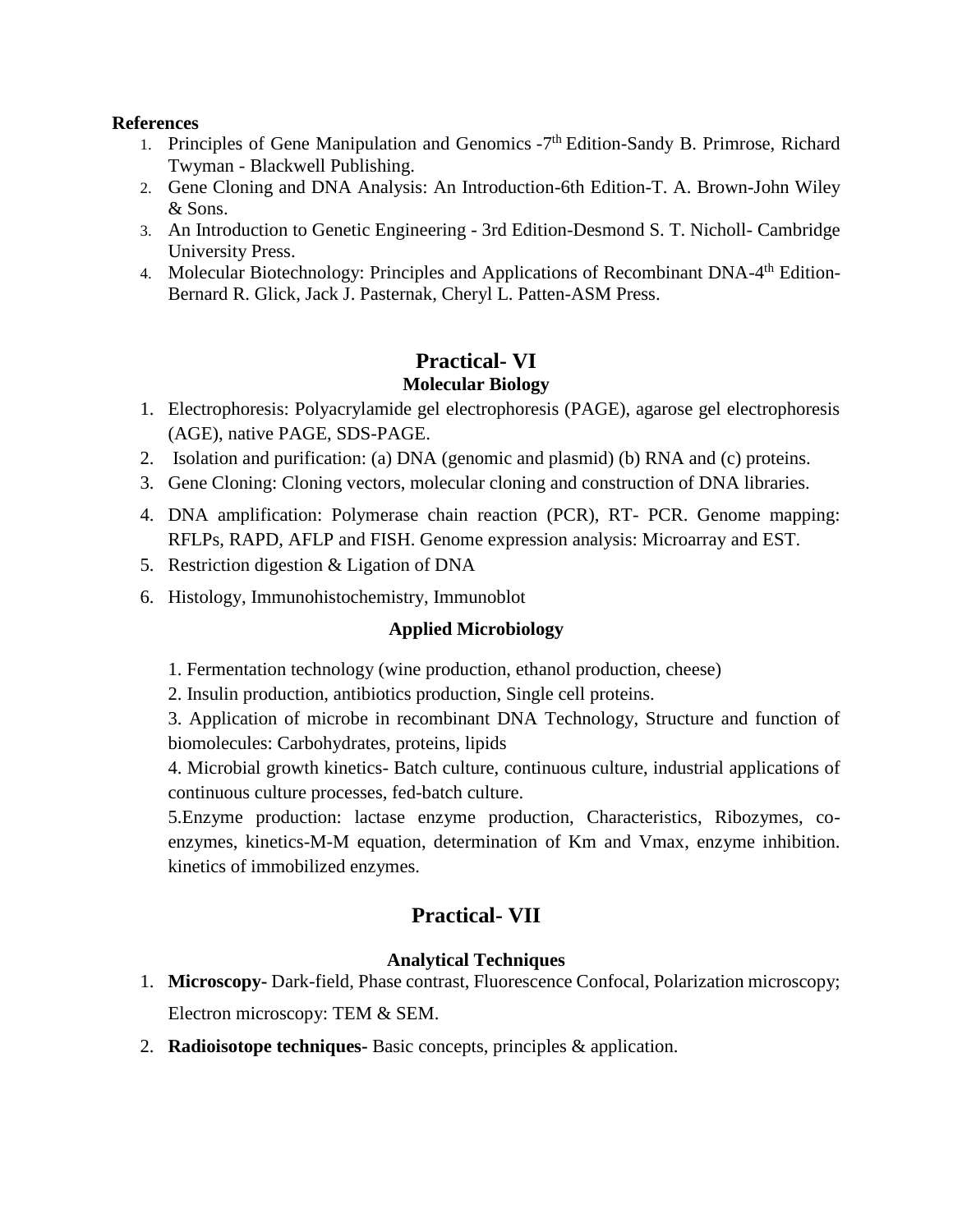- 3. Chromatographic methods- principles, TLC, paper chromatography, column chromatography, Ion exchange.
- 4. **Electrophoresis-** principles & method, H o r i z o n t a l & Vertical Gel electrophoresis; SDS principle & method.
- 5. **Centrifugation techniques-** Basic principles, Different types of centrifuges, Analytical and Preparative Ultracentrifugation methods.
- 6. Principles and application of UV-Visible, fluorescence, CD, NMR, X-ray, Atomic absorption and Flame emission spectroscopic techniques, Mass spectrometry.
- 7. Principles and application of PCR, DNA sequencing, ELISA, *flow cytometry,*

### **Genetic Engineering**

- 1. Isolation of plasmid DNA and size analysis
- 2. Restriction, digestion, Ligation & Transformation in to bacteria (CaCl2, electric shock  $\&$ heat shock methods)
- 3. Cloning and amplification.
- 4. Types of cloning vector (pbr322, bacteriophage, cosmid vectors, phasmid vector, *M13 phage vectors*.) & their application.
- 5. Transformations of recombinants in *E.coli* (Preparation of competent cells).
- 6. Selection  $&$  screening of rDNA antibiotic resistance, blue white colony.
- 7. PCR amplification (demo).

#### **Marine Biotechnology – Elective**

#### **Preamble**

The paper includes fine introduction about marine environment, characterization and identification of marine fauna, types and classification of marine microbes, microbial nitrogen fixation and biofouling. Also, it includes metabolites from marine flora and fauna. This paper provides job opportunity in sea food companies and it offer innovative idea to do research reputed laboratories.

**Unit I**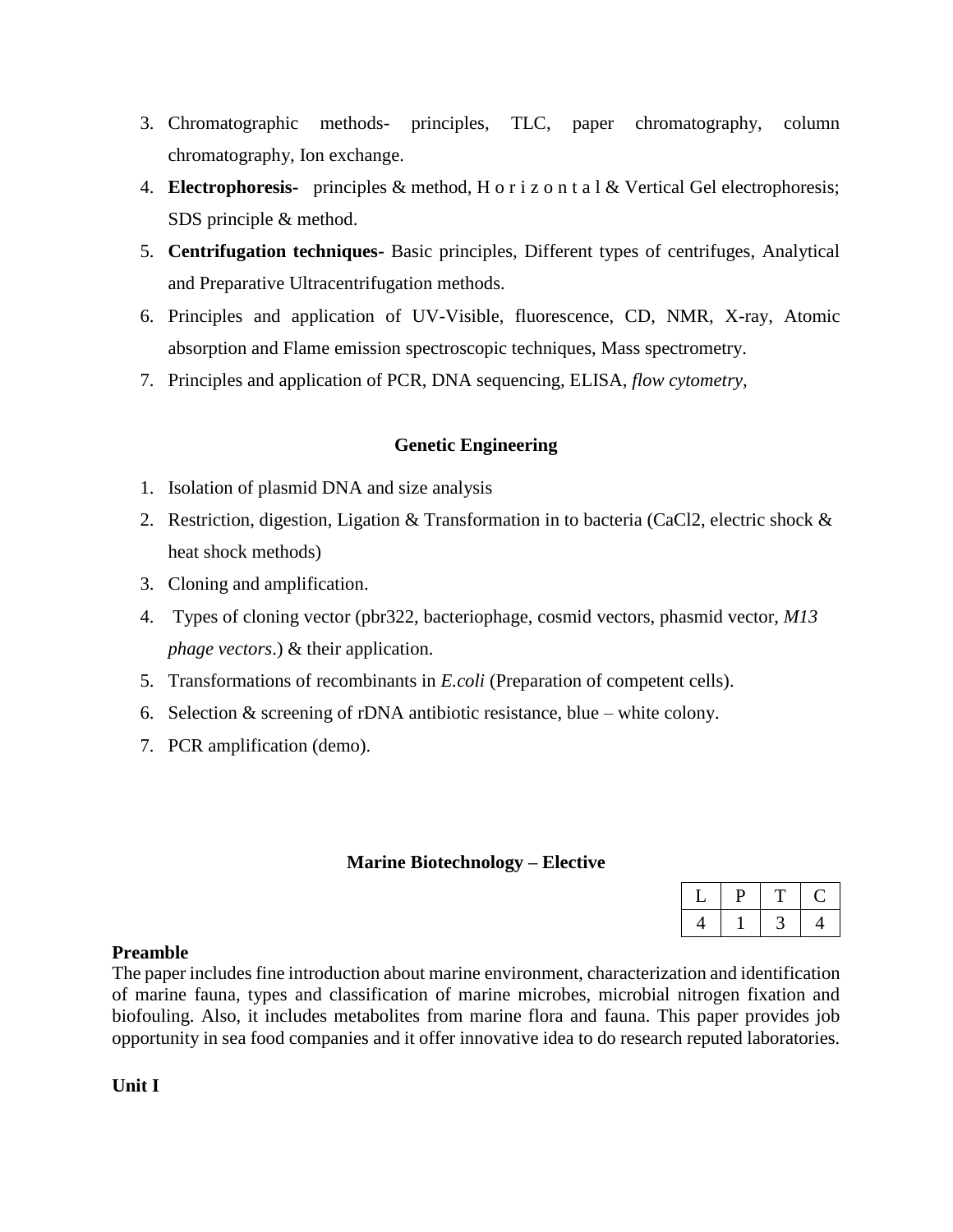Introduction to Marine Environment; Marine Flora-Phytoplankton, Seaweeds, Sea grasses and Mangroves-their characteristics  $\&$  identification; Biology – 12 hrs

#### **Unit II**

Marine Fauna-Zooplankton; Major Marine Invertebrates; Vertebrates and Marine Mammals-Characteristics and identification,  $Biology - 12$  hrs

#### **Unit III**

Marine Mcrobes-Types, Classification, Methods of culturing and identification; Methods of Preservation – 12 hrs

#### **Unit IV**

Microbial Nitrogen Fixation, their role in Carbon, Phosphorous and Sulphur cycle, Degradation of Organic Matter; Microbial Leaching and Biofouling – 12 hrs

#### **Unit V**

Marine Pharmacology -Microbial Metabolites; Metabolites from Marine Flora and Fauna – 12 hrs

#### **References**

1. Se-Kwon Kim, Handbook of Marine Biotechnology, Springer, 2015.

2. Y. Le Gal, H.O. Halvorson, New Developments in Marine Biotechnology II, Springer, 1998.

#### **Cancer Biology (Elective)**

 $L | P | T | C$ 4 1 3 4

#### **Preamble**

The paper deals about the fundamental of cancer biology, principles of carcinogenesis, molecular biology of cancer, principles of cancer metastasis and new molecule for cancer therapy. This paper offer fine research opportunity to do innovative research in cancer biology at esteemed institutions.

#### **Unit I**

FUNDAMENTALS OF CANCER BIOLOGY-Regulation of Cell cycle, Mutations that cause changes in signal molecules, Effects on receptor, Signal switches, Tumour suppressor genes, Modulation of cell cycle in cancer, Different forms of cancers, Diet and Cancer, Cancer screening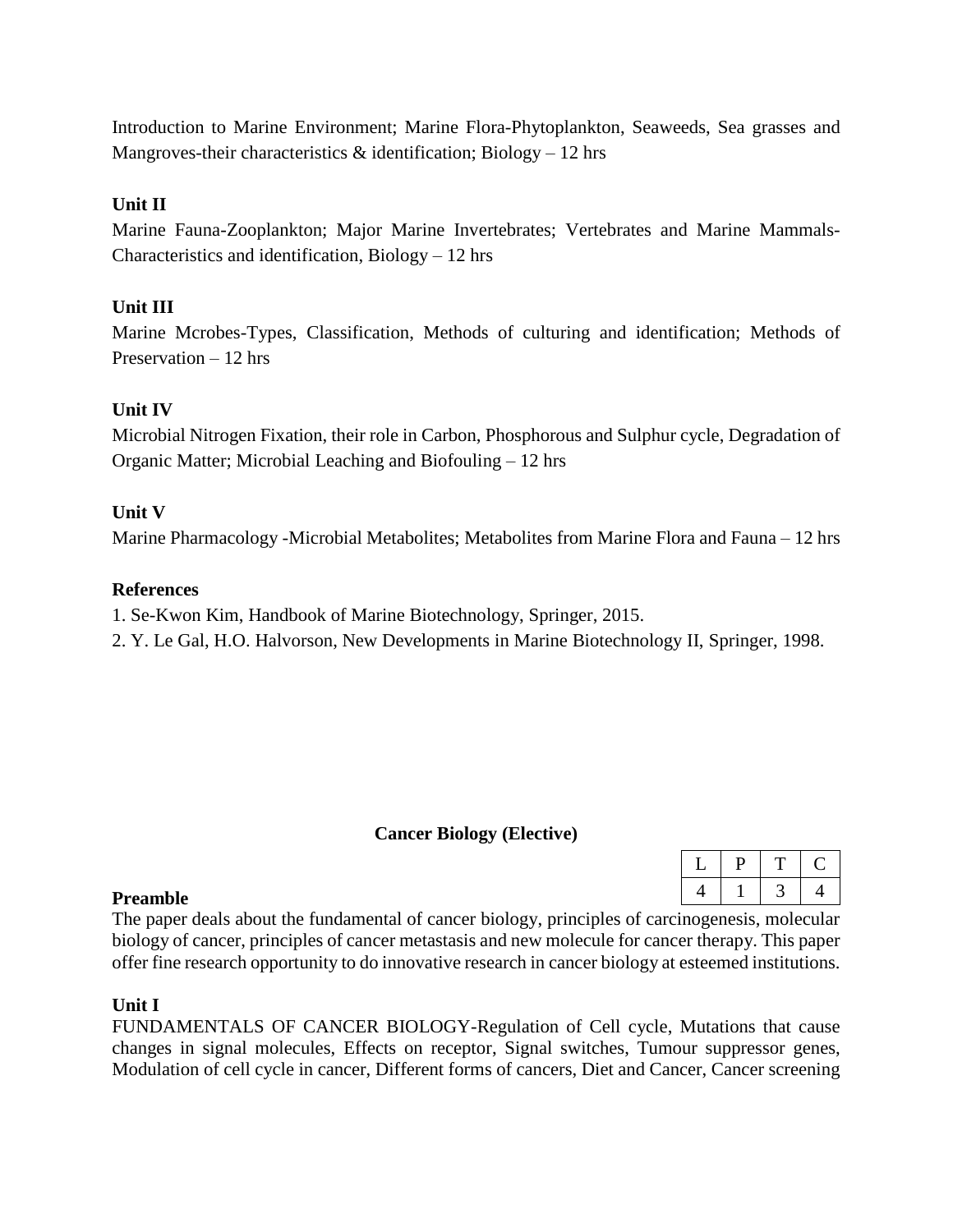and early detection, Detection using biochemical assays, Tumor markers, Molecular tools for early diagnosis of Cancer – 12 hrs

#### **Unit II**

PRINCIPLES OF CARCINOGENESIS-Theory of Carcinogenesis, Chemical Carcinogenesis, Metabolism of Carcinogenesis, Principles of Physical Carcinogenesis, X-ray radiation-Mechanisms of Radiation Carcinogenesis – 12 hrs

#### **Unit III**

PRINCIPLES OF MOLECULAR CELL BIOLOGY OF CANCER-Signal targets and cancer, Activation of Kinases; Oncogenes, Identification of Oncogenes, Retroviruses and Oncogenes, Detection of Oncogenes. Oncogenes/proto oncogene activity. Growth factors related to transformation, Telomerases – 12 hrs

#### **Unit IV**

PRINCIPLES OF CANCER METASTASIS-Clinical significances of invasion, heterogeneity of metastatic phenotype, metastatic cascade, basement membrane disruption, three step theory of invasion, proteinases and tumour cell invasion – 12 hrs

#### **Unit V**

NEW MOLECULES FOR CANCER THERAPY-Different forms of therapy, Chemotherapy, Radiation therapy, Detection of cancers, Prediction of aggressiveness of cancer, Advances in cancer detection. Use of signal targets towards therapy of Cancer; Gene therapy  $-12$  hrs

#### **References**

1. Maly B.W.J, "Virology A Practical Approach", IRLl Press, Oxford, 1987.

2.Dunmock N.J and Primrose S.B., "Introduction to Modern Virology", Blackwell Scientific Publications, Oxford, 1988.

3."An Introduction Top Cellular And Molecular Biology of Cancer", J. Oxford Medical Publications, 1991.

#### **SEMESTER VIII**

#### **Food Biotechnology (Core)**

| υ |  |
|---|--|
|   |  |

#### **Preamble**

The paper contains scope of food biotechnology, source of food, preservation techniques, fermentation, types of fermentation, food quality and control, food waste disposal and methods to analyze the food samples. This paper provides fine job opportunity in food processing industries.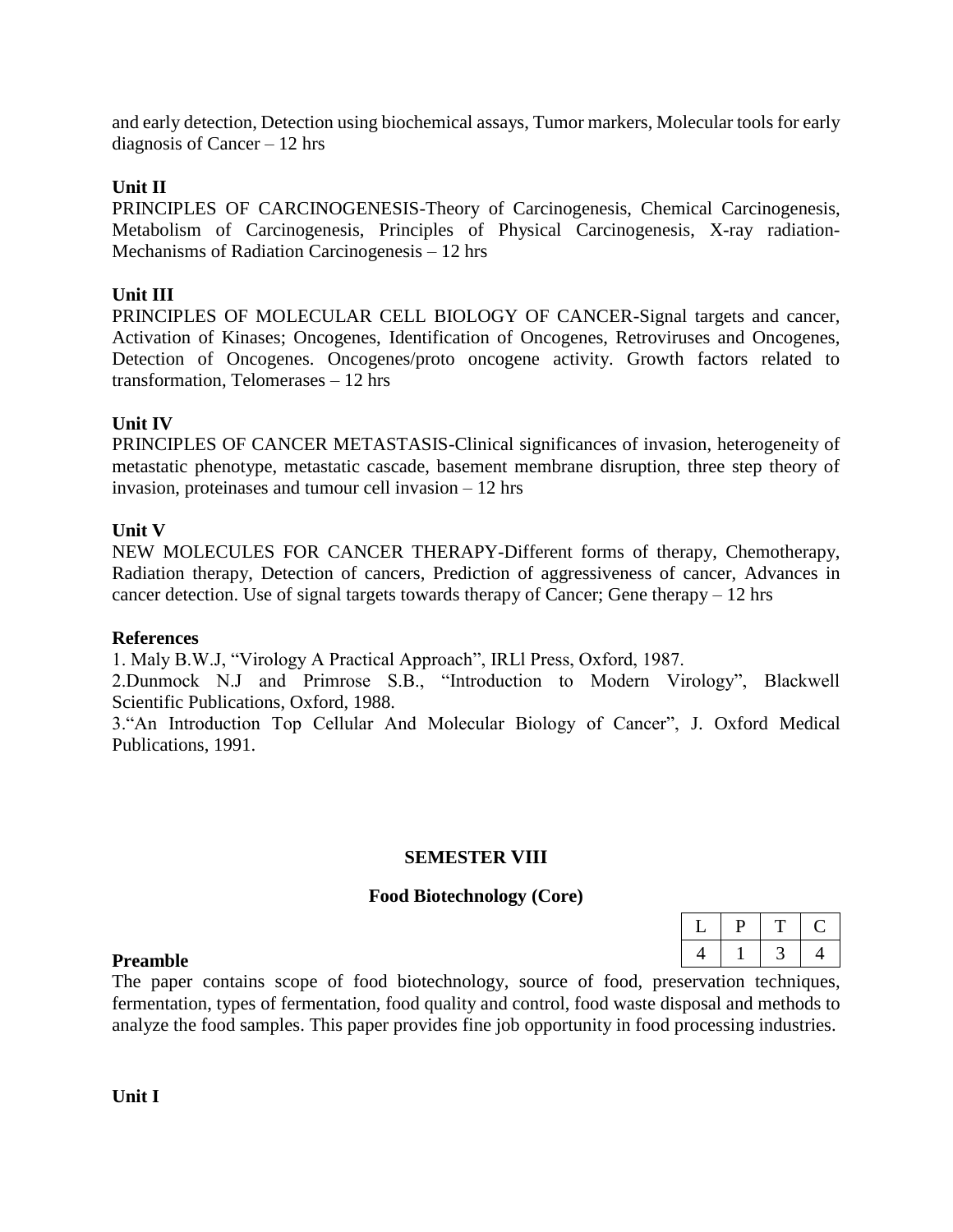Introduction and scope of food biotechnology. Source of food - food of plant, animal and microbial origin. Food spoilage: microbiological, enzymatic, chemical and physical spoilages and their effects on food quality. Preservation: Basic principles and importance of food preservation, canning, dehydration, ultrafiltration, sterilization, and microwave processing of foods – 15 hrs

### **Unit II**

Microbes of importance in food fermentations, Types of fermentation- Batch, fed batch and continuous, conventional fermentation v/s biotransformation, solid substrate, surface and submerged fermentation. Single Cell Proteins (SCPs). Medical foods, Probiotics, Fermentative production of food: breads, idli, soy products, meats, fermented milk, pickles and alcoholic beverages – 15 hrs

### **Unit III**

Food quality and control. Analysis of food, major ingredients present in different products, Food additives-colour, flavour, vitamins. Microbial safety of food products: Detection & Enumeration of microbes in foods; Indicator organisms and microbiologica criteria; Rapid and automated microbial methods. Chemical safety of food products: heavy metal, fungal toxins, pesticides and herbicides – 15 hrs

### **Unit IV**

Food waste disposal-solid and liquid waste; Effluent treatment, valorization and value addition, rodent and insect control; use of pesticides – 14 hrs

### **Unit V**

Methods of analysis: Introduction and scope of various analytical methods for food samples such as food color, pH value, turbidity, etc. Uses and applications of HPLC, GC-MS in food analysis Food standards and Specifications: Compulsory and voluntary trade and Company standards. HACCP, ISO 22000, Quality Management Systems – 15 hrs

### **References**

1. Bioprocess Engineering-Basic Concepts by M.L.Shuler & F. Kargi Second Edition, Prentice Hall 2002, ISBN : 0-13-081908-5

2. Bioprocess Engineering Principles by P. Doran Academic Press 3. Biochemical Engineering by H. Blanch & D. Clark.

3. M. Shafeiur Rahman (1999). Handbook of Food Preservation, Marcel Dekker, Inc.

4. Vickie A. Valdavik and Elizabeth, W. Christian (2003). Essentials of Food Science. Springers. BFE 252

5. Michael J. Pelezar, J.R.E.C.S Chan, Noel R. Erieg,(2005), Microbiology (5thEd) TATA McGraw Hill.

6. James M. Jay (1993). Modern Food Microbiology (4th Ed). CBS Publishers Delhi.

7. W. C. Frazier & D.C. Westhoffs, (1993). "Food Microbiology" (4th Ed) TMH.

8. G. Reed, Prescott and Dunn's Microbiology,(1987) 4. Desrosier, Technology of food preservation, CBS Publishers.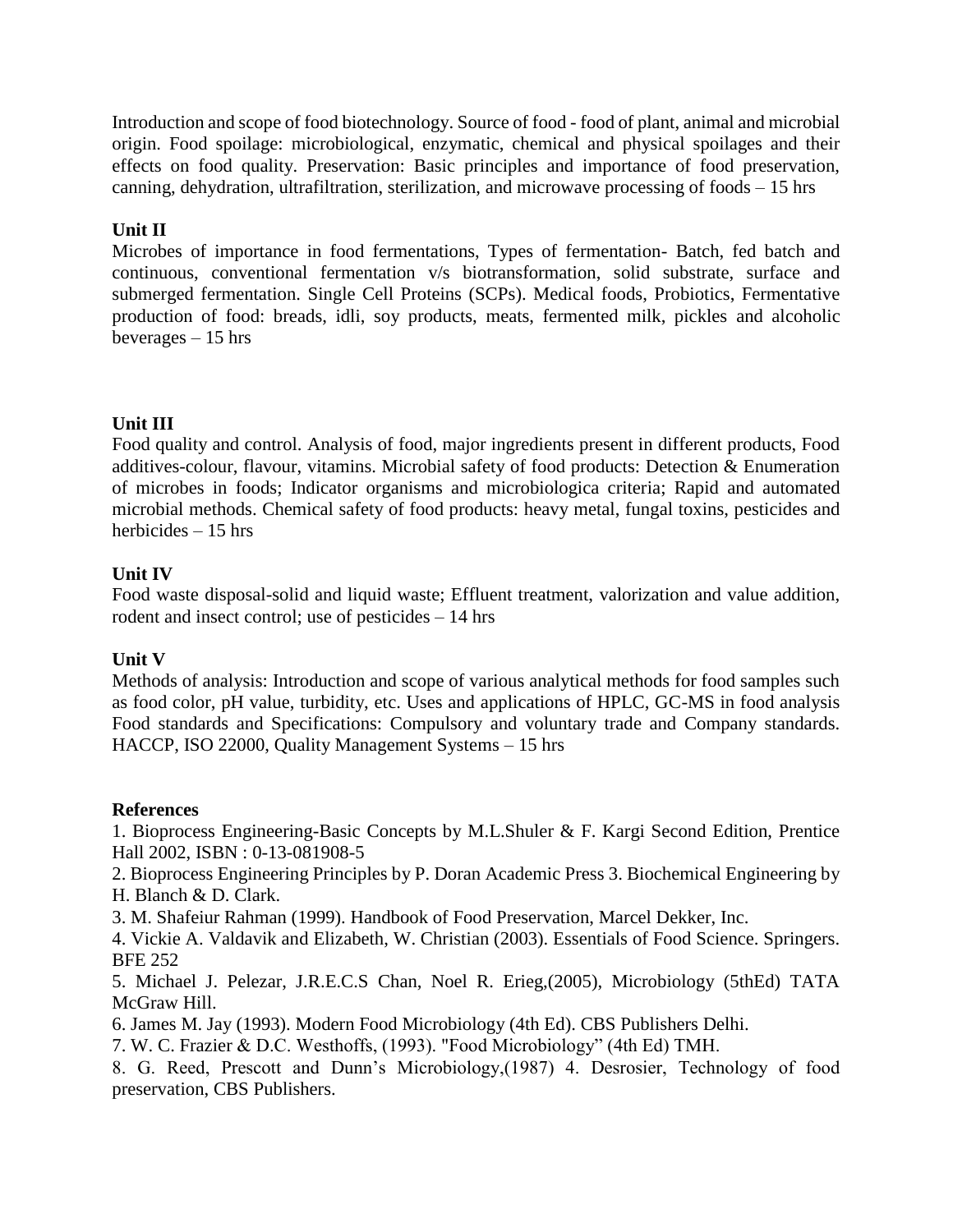#### **Nanobiotechnology (Core)**

#### **Preamble**

The paper contains the applications of nanomaterials in biotechnology. It includes general introduction about nanomaterials, classification of nanomaterials, characterization techniques to examine nanomaterials, biosensors and consumer care products. Also, it includes environmental issues and risks of nanomaterials. This paper offers an excellent research opportunities for the students to do innovative research at reputed institutions.

#### **Unit I**

Nanobiology, definition and Scope, Recent Development and Applications, Nanoparticles, Nanowires and Thin films, Types of Nanomaterials and their classifications, Applications of nanotechnology viz. Bio imaging, separation of cells and cell organelles, drug delivery, gene therapy etc  $-15$  hrs

#### **Unit II**

Techniques to construct Nanostructures, Scanning probe instruments, Techniques to predict nanostructures, TEM, SEM, AFM. Characterization techniques – 14 hrs

#### **Unit III**

S-layers, Chemistry and structure, Microbial Nanoparticles Production, Magnetosomes-Bacteriorhodopsins, Liposomes, Cubosomes and Hexosomes, biopolymers, chitosan, drug targeting and Iron oxide nanoparticles for functional MRI – 15 hrs

#### **Unit IV**

Biosensors, definition and classification. Nanofibers and their application in tissue engineering, Nanomaterials and drug delivery, cancer diagnosis and therapy, biologically inspired nanocomposites, nanotechnology and Tissue engineering, Scaffolds, nanotechnology in Agriculture (Fertilizers and pesticides) – 15 hrs

#### **Unit V**

Nanomaterials in consumer markets, Is nanotechnology bad or good?, Implications of nanotechnology: Health and safety implications from Nanoparticles: Environmental issues, Need for regulation, Potential benefits and risks for developing countries, Criticism of Nanotechnology  $-15$  hrs

#### **References**

1. Nanobiotechology: Concepts, Applications and perspectives, Christ of M.Neimeyer, Chad.A.Mirkin (eds.,) Wiley VCH Weinheim (2004)

2. Bionanotechnology: concepts, Lessons from Nature, by David.S.Goodsell, Wiley-Liss (2004)

3. R.S. Greco, F.B.Prinz and R.L.Smith, Nanoscale Technology in Biological Systems, CRC press, 2005.

4. Protein Nanotechnology Protocols, Instrumentation and Application, Tuan Vo-Dinh, Series ; Methods in Molecular Biology (2005)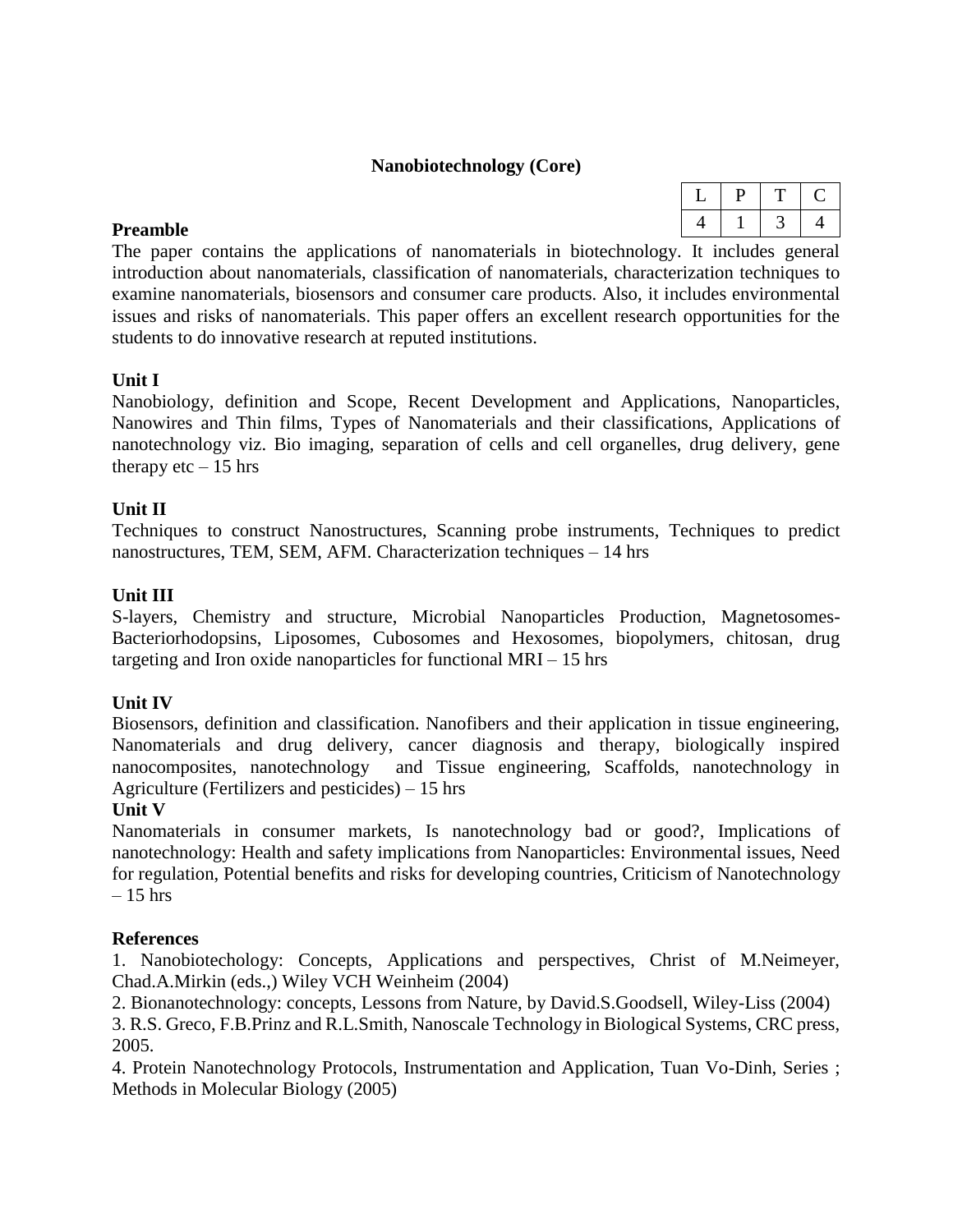5. Nanocomposite Science & Technology Ajayan, Schadler& Braun

6. Challa S.S.R.Kumar (Ed). 2006. Biologicals and pharmaceutical nanomaterials, Wiley-VCH Verlag Gmbh & Co.

#### **Genomics & Proteomics (Core)**

#### **Preamble**

The paper covers introduction about genome, protein, gene and protein sequence analysis methods, gene and protein data bank. This paper opens an excellent opportunity for students to do innovative research in genomic and proteomics at reputed institutions.

#### **Unit I**

Genome- Overview of genome; sequence of genome acquisition and Analysis - homologies - snps - genetic analysis, linkage mapping, high Resolution chromosome mapping and analysis - physical mapping, YAC, Hybrid mapping, strategies, sequence specific tags (SST), sequence tagged Sites(STS), ISH, FISH, RFLP, RAPD – 15 hrs

#### **Unit II**

DNA sequencing - methods, maxam and gilbert method, ladder, Flourescent, shot gun, mass spectrometry, automation dequencing - find Gene mutations, implications of DNA - sequencing and sequening genomes – 14 hrs

### **Unit III**

Genome data bank, Metabolic Pathway Data - Construction and Screening of cDNA, Libraries and Microarrays - Application of DNA Arrays - PCR -Variations in PCR - Gene Distruptions - Sage and Sade, Pharmacogenomics – 15 hrs

#### **Unit IV**

Protein Sequence Analysis - introduction - Sequence data banks - WBRF – PIR - SWISSPORT - databases, Data mining - Algorithms of proteomics and its Applications - Protein expression profilling - Protein - protein interaction - Protein modifications. Automation - Nucleic acid data bank - EMBL Nucleotide sequence data bank - AIDS virus sequence data bank - RNA data Bank  $= 15$  hrs

#### **Unit V**

Tools for Data bank - Pairwise Alignment - Needleman and Wusch algorighm - Smith Waterman - Multiple Alignment - CLUSTRAL - PRAS - BLAST - FAST, Algorithms to analyse sequence data - pdb, Cambridge structure data base (lsd), 2d electrophoresis, IEF, HPLC, Protein digestion technique, Mass Spectrometry, MALDI, TOF, Peptides, Mass fingerprinting – 15 hrs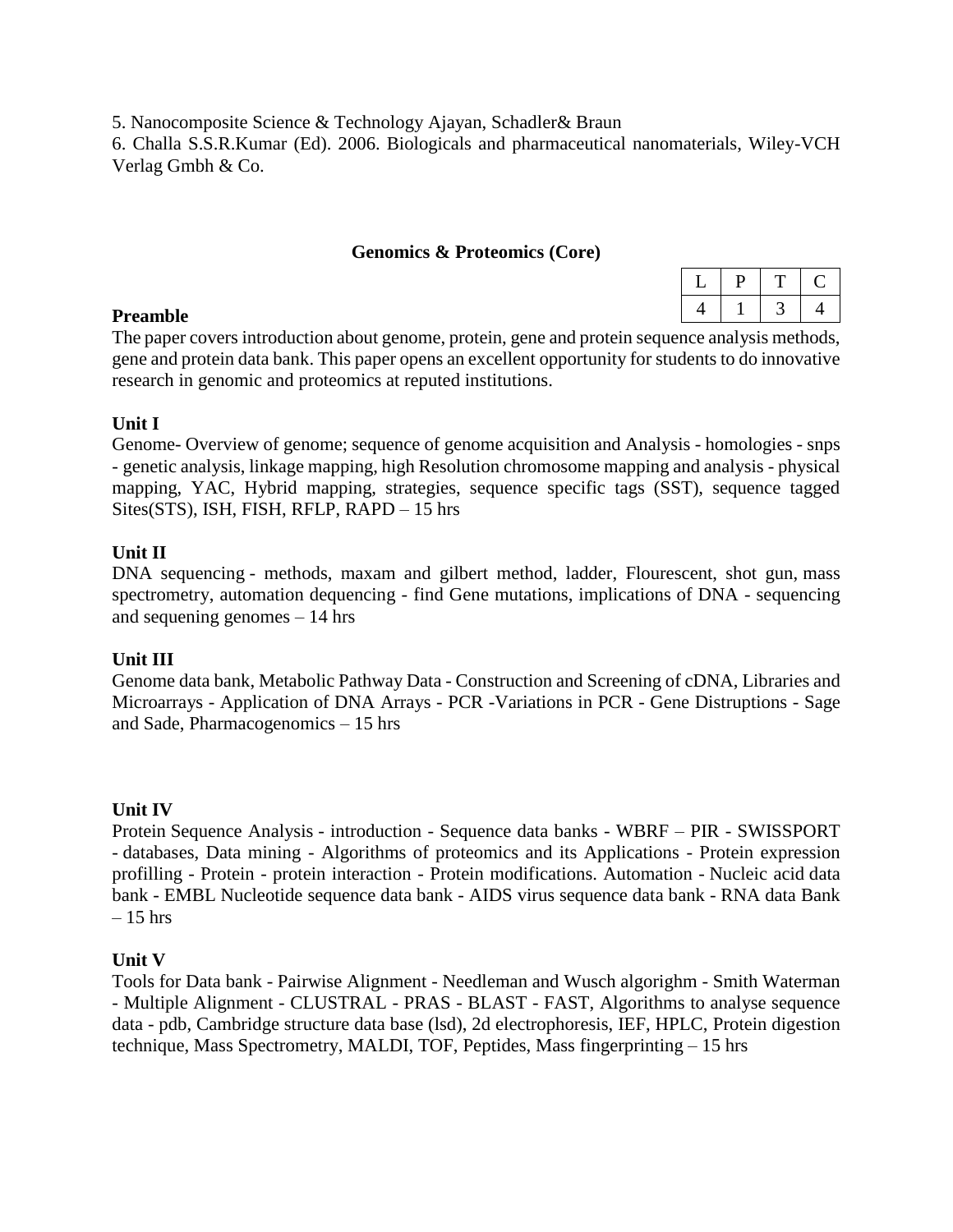### **Agricultural Biotechnology – Core**

#### **Preamble**

The paper includes the application of biotechnology in agriculture. It deals about the physical and chemical characterization of soil, micro flora, microbial interaction, biopesticides and bio-geo chemical cycles. This paper provides fine job opportunities in agriculture based industries.

#### **Unit I**

Physical and Chemical Characteristics of soil, Microbial flora of soil biota (Bacteria, fungi, algae and nematodes)  $-15$  hrs

#### **Unit II**

Microbial Interactions-Symbiosis, Mutualism, Commensalisms, Competition, Amensalism and Synergism  $-14$  hrs

#### **Unit III**

Biofertilizers, Biological nitrogen fixation, Symbiotic and asymbiotic nitrogen fixation, Associated symbiosis, Cyanobacteria – 15 hrs

#### **Unit IV**

Rhizosphere, Rhizobium, infection, inoculation and nodule formation, Phylloplane association with animals, Plant diseases-Symptoms, etiology, life cycle and management, Biopesticides – 15 hrs

#### **Unit V**

Major bio-geochemical cycles-Carbon, Nitrogen, Phosphorous and Sulphur, Xenobiotic degradation  $-15$  hrs

#### **References**

1. Talaro KP and Talaro A, Foundations in Microbiology WCB Me Graw Hili, 1999.

2.Atlas and Bartha, Microbial Ecology-Fundamentals and applications, Benjamin and Cummings, 2003.

# **Practical- VII**

#### **Food Technology & Nano Biotechnology**

- 1. Determination of microbiological quality of water by MPN method.
- 2. Presumptive and confirmatory tests for coliform bacteria in water.
- 3. Enumeration of microorganisms from bread.
- 4. Food coloring and food preserving technique, Pasteurization technique and method.
- 5. Determination of TDT&TDP.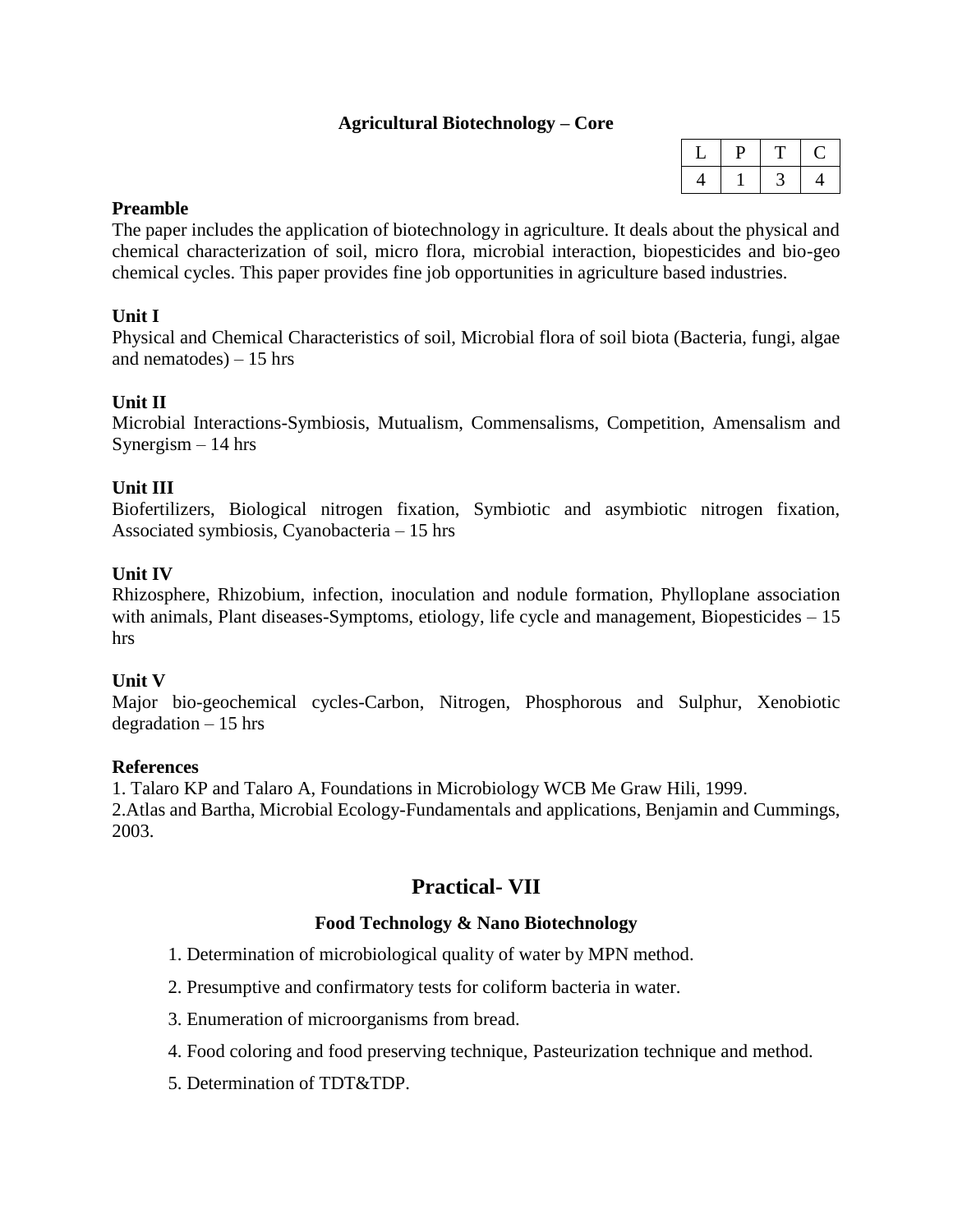- 6. Production and estimation of Biomass (SCP) using dry and wet weight methods.
- 7. Synthesis of silver and titanium oxide Nano materials using chemical method
- 8. Synthesis of silver Nano particles using plants
- 9. Synthesis of silver Nano particles using Bacteria
- 10. Characterization of silver Nano particles using UV spectrophotometer
- 11. Characterization of silver Nano particles using XRD.

#### **Practical- VIII**

#### **Genomics and Proteomics and Agricultural Biotechnology**

- 1. Studying the Genome: Genetic Mapping Markers for Genetic Mapping; RFLP, SSLP VNTR's, STR's, SNP's; Physical Mapping - In situ hybridization, Sequence Tagged Sites Mapping. DNA data bases.
- 2. Hybridization based marker system RFLP, PCR based marker systems RAPD, AFLP, CAPS, SCAR, SSRs, Microarray based SNP detection techniques,
- 3. Microarray technology, SAGE principles and application.
- 4. Mass spectrometry and analysis (ESI, MALDI and Hybrid), LC/MS-MS; Applications of mass spectrometry (PMF and PTMs)
- 5. ORF scanning Codon bias, Exon-Intron boundaries Exon trapping, CpG island, Gene location – Southern and Northern blotting hybridization, Zoo blotting. Studying a transcriptome – Microarray or chip analysis, SAGE.
- 6. Proteomics ID–SDS-PAGE, 2D-PAGE. Detection and quantitation of proteins in gels. Protein staining techniques. Affinity purification of proteins.
- **7.** Basics of Mass Spectroscopy- MALDI-TOF and ESI and their applications in proteomics. Tandem MS/MS spectrometry. HPLC.
- 8. Isolation of soil microorganisms- azotobacter, Cyanobacteria and mycorrhiza.
- 9. Estimation of soil alkalinity.
- 10. Estimation of Micro and macro nutrient from soil
- 11. Isolation of rhizobium from root nodules.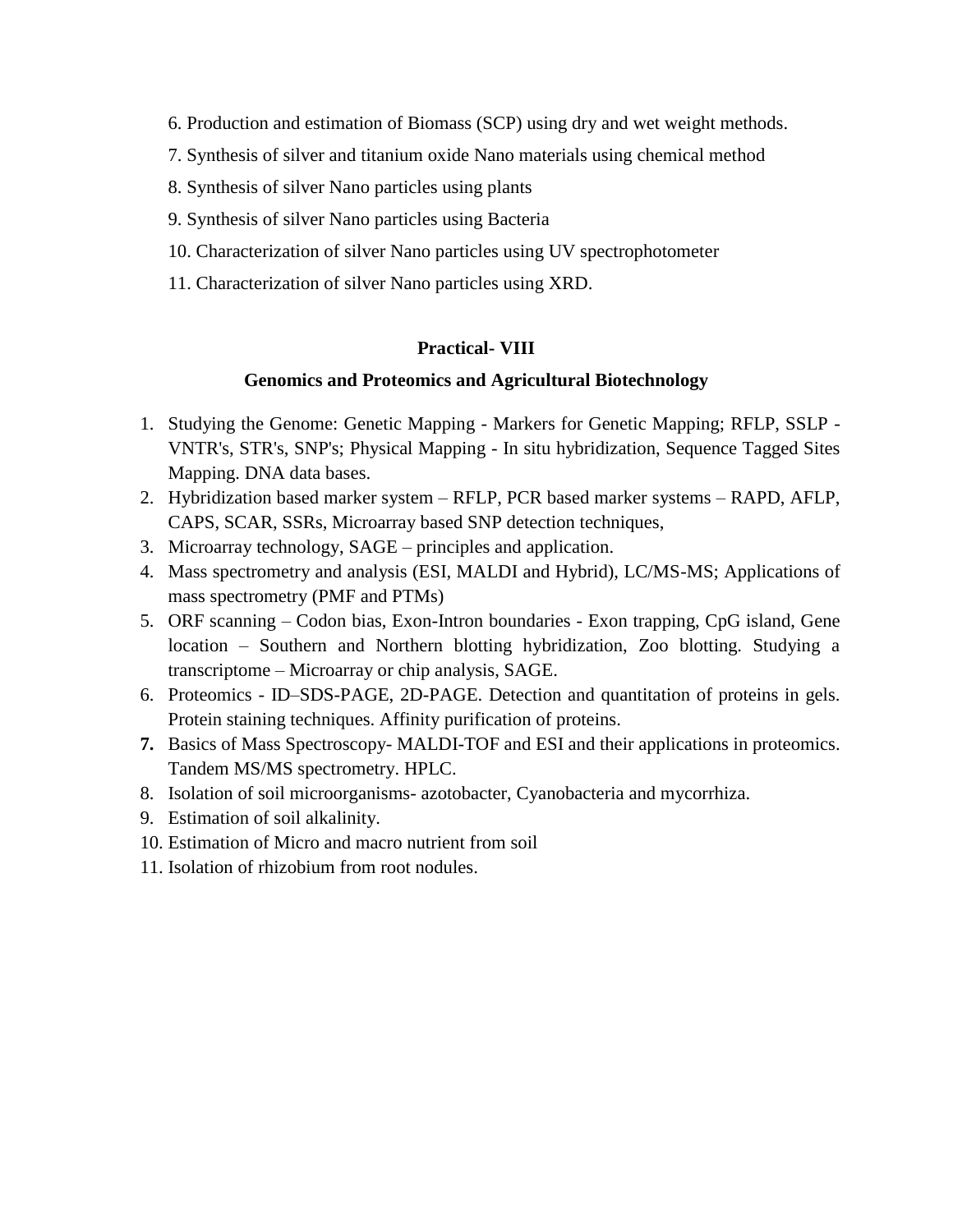#### **Pharmaceutical Biotechnology (Elective)**

#### **Preamble**

The paper contains general introduction about culture media, antimicrobial agents, plant, bacteria, insects and animal based drugs, antitumor agents, blood factors and routes of drug administration. In addition, it includes methods to develop a new drug, docking and toxicity studies. This paper provides an excellent job opportunity for students in pharmaceutical industries.

#### **Unit I**

Sterilization, Pure culture techniques, Culture media, Isolation of Pharmaceutically important microorganisms. Antimicrobial agents: Antibiotics (common drugs, their spectrum and mode of action). *in vivo* and *in vitro* methodologies for testing of antibacterial compound, Microbial, Recombinant, Biochemical and Molecular level screening, Conventional Process; Bio-prospecting. Search of database/data mining for Drug designing.  $-12$  hrs

#### **Unit II**

Substances derived from bacteria, plants, insects and animals. Drugs derived from plants, natural resources of medicine, Antitumor agent-Etoposide, Colchicine, Demecolcine, Irinotecan, Lapachol, Taxol, Vinblastine, Vincristine. Cardiotonic-Convallatoxin, Acetyldigoxin, Adoniside, Antiinflammatory-Aescin, Bromelain, Local anaesthetic-Cocaine, Choleretic-Curcumin, Cynarin, Topical antifungal-Thymol, Antihypertensive, tranquilizer- Rescinnamine, Reserpine, Rhomitoxin – 12 hrs

#### **Unit III**

Blood factors and Thrombolytic agents, Hormones (insulin, glucagon, growth hormone, gonadotrophins), Haematopoietic growth factors (Erythropoietin, colony stimulating factors), Interferons, Interleukin-based products, tumour necrosis factor, therapeutic enzymes, Antibody drug conjugates. Need for developing new drugs: Procedure followed in drug design; Molecular modification of lead compounds; Prodrug and soft drugs; Physico-chemical parameters in drug design; QSAR – 12 hrs

#### **Unit IV**

Routes of administration, Scope and limitation of bioassay, bioassay of some official drugs Sources of active principles; Biological evaluation of drugs-Screening and evaluation (including principles of screening, development of models for diseases: In vivo models/In vitro models/cell line study. Assay systems and models (e.g., Knockout Mice) Protein molecular modeling by computer: Docking studies; Structure based drug designing using software (Insight II  $LS$ ) – 12 hrs

#### **Unit V**

Preclinical drug evaluation of its biological activity, potency and toxicity-Toxicity test in animals including acute, sub-acute and chronic toxicity, ED50 and LD50 determination, special toxicity test like teratogenecity and mutagenecity. Various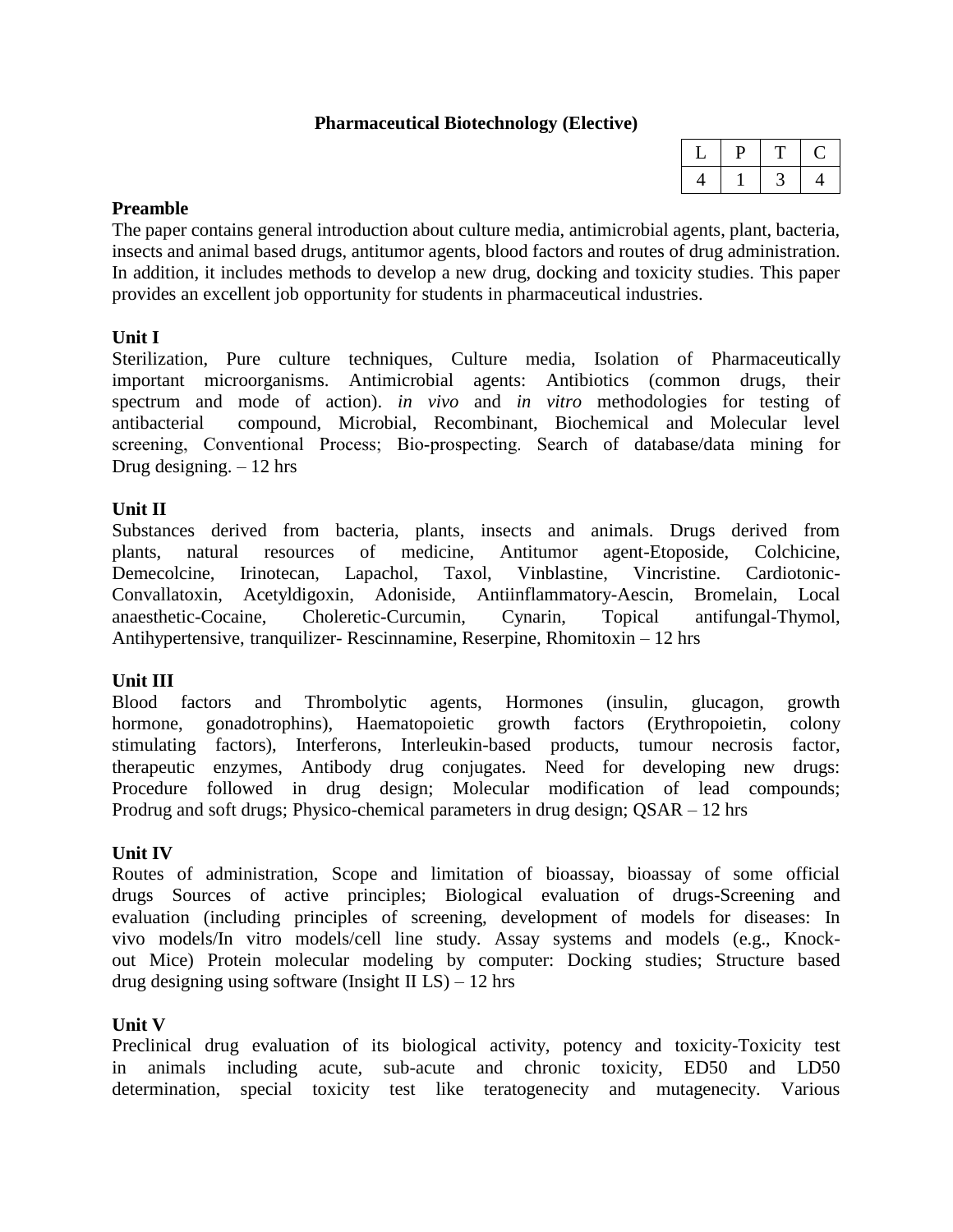guidelines for toxicity studies. Animal experiments assessing safety of packaging materials  $-12$  hrs

#### **References**

1. Industrial Pharmaceutical Biotechnology, Heinrich Klefenz, Wiley-Vch Publication, Germany, 2002.

2. Pharmaceutical Biotechnology, Daan Crommelin, Robert D Sindelar, 2002, Tailor and Francis Publications, Newyork, 2002.

3. Hand book of Pharmaceutical Biotechnology, Jay P Rho, Stan G Louie, 2003, Pharmaceutical products press, Newyork, 2003

4. Theory and practice of industrial pharmacy, Lachman L Lieberman, HA, Kanig, J, 1986, 3rd edition, Varghese publishing & Co, New Delhi, 2000.

5. Remington's Pharamaceutial sciences, Joseph Price Remington , 18th edtion, Mack publishing & Co., Easton, 1980.

6. Nanoparticles as Drug carriers, Vladimir P Torchilin, Imperial College Press, USA, 2006

7. Nanomedicine, Parag Diwan and Ashish Bharadwaj, pentagon press, India, 2006.

8. Harpum P. Portfolio, Program and Project Management in the pharmaceutical and biotechnology industries. 2010.

9. M.J. Roy. Biotechnology operations: Principles & Practices. CRC Press. 2011.

10. Biren N Shah, Bhavesh S Nayak, Vineet C Jain; Textbook Of Pharmaceutical Industrial Management; 2010; 1st edition; Elsevier India; ISBN: 9788131225394.

#### **Gene Therapy (Elective)**

#### **Preamble**

This paper covers an introduction about somatic and germ line gene therapy, in vivo and ex vivo gene therapy methods, viral vectors and recent advancement in gene therapy. This paper offers research opportunity to do innovative research in genetic engineering, cancer biology and molecular biology at esteemed institutions.

#### **Unit I**

Introduction, Somatic and Germ line gene therapy, Gene replacement and Gene addition – 12 hrs

#### **Unit II**

In vivo, ex vivo and in vitro gene therapy, Transgenic animal models, Vehicles for gene transferviral vectors: Retrovirus, Adenovirus, Adeno-associated virus – 12 hrs

#### **Unit III**

Viral Vectors: Lentivirus, Recombinant SV40 Virus, Nonviral vectors, DNA vaccines, Liposomes and Lipoplexes, Naked DNA, Transposon – 12 hrs

#### **Unit IV**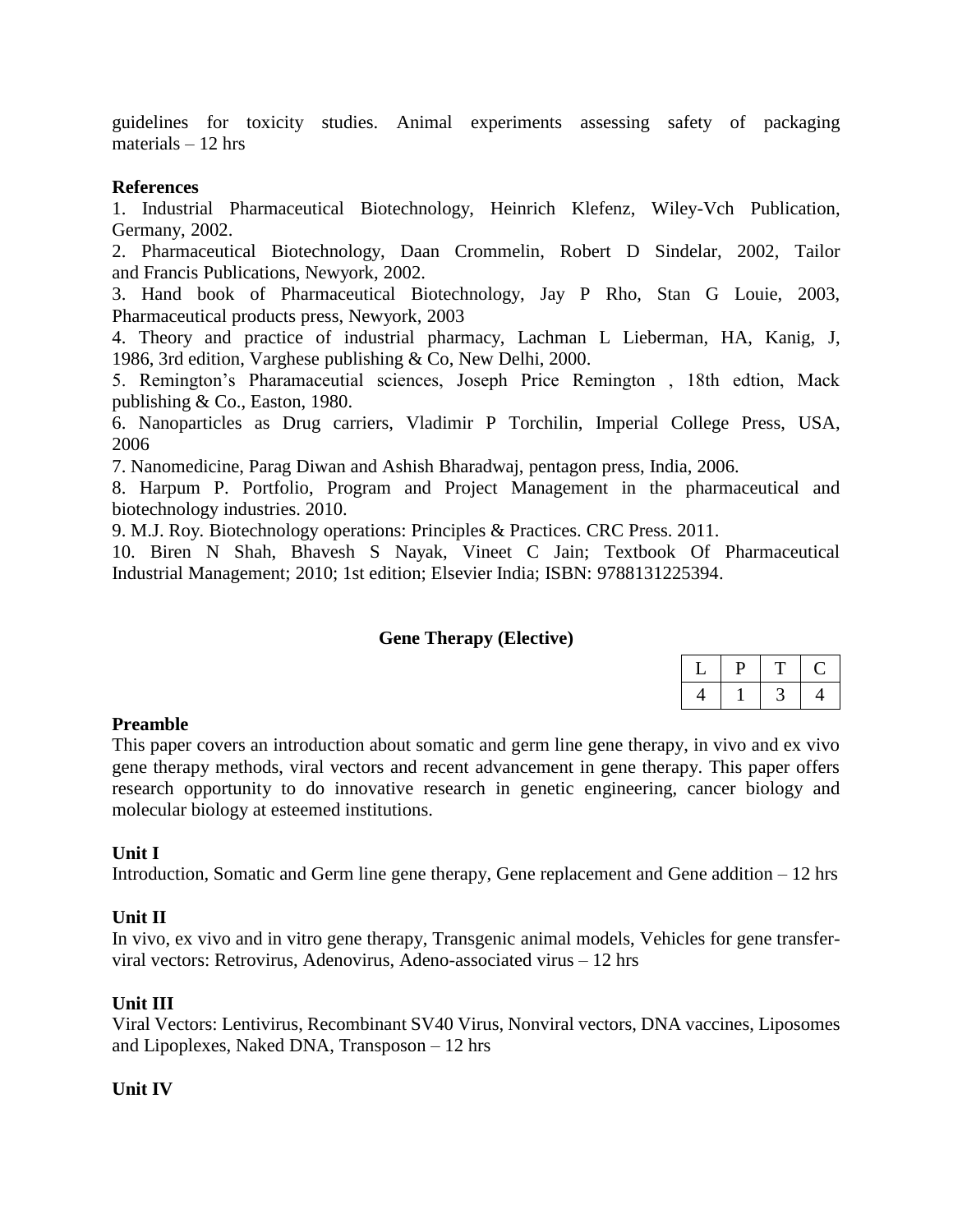Cancer Gene Therapy, RNA-DNA chimera, Gene therapies for Criglar-Najjar syndrome  $I - 12$  hrs

#### **Unit V**

Gene Therapy and diseases: Cystic fibrosis, Duchnne muscular dystrophy, Bleeding disorders, Tyrosinemia, Severe combined immunodeficiency syndrome (SCID), Gene therapy of nonheritable disorders, Recent advancement in Gene Therapy – 12 hrs

#### **References**

- 1. Friedman T. 1999. The Development of Human Gene Therapy. Cold Spring Harbor,NY: Cold Spring Harbor Lab.Press.
- 2. Knipe DM, Howley PM, eds. 2001. Fields Virology. Philadelphia,PA: Lippincott Williams & Wilkins.
- 3. Hackett NR, Crystal RG. 2000.Adenovirus vectors for gene therapy. In Gene Therapy, ed. NS Templeton, DD Lasic, pp.17-39. New York: Marcel Dekker.

#### **SEMESTER IX**

#### **Animal Biotechnology (Core)**

|   | u |  |
|---|---|--|
| ٠ |   |  |

#### **Preamble**

This paper deals about the basic introduction about animal cell culture, media, and growth factors for animal cell culture. It includes stem cells, tissue engineering, transgenic animals, animal cloning and applications of animal biotechnology. This paper provides job opportunity in animal cell culture laboratories and it offers novel ideas to do innovative research in animal biotechnology.

#### **Unit I**

Animal Cell Culture: Introduction, Cell culture laboratory-Design, Layout and Maintenance. Equipment and Instrumentation. Methods of Sterilization, Types of culture media, Composition, Preparation and metabolic functions. Role of CO<sub>2</sub>, Serum, Supplements, Growth factors (EGF, PDGF, NGF, Gap-43). Serum and Protein free defined media – 15 hrs

#### **Unit II**

Culture and Maintenance of Primary and Established cell lines. Biology of cultured cells, culture environment, cell adhesion, cell proliferation and differentiation. Characterization of cultured cells, viability, Gene Transfer, cytotoxicity, growth parameters, cell death and Apoptosis, Expression of culture efficiency  $-14$  hrs

#### **Unit III**

Stem cells and Tissue Engineering: Scope, Embryonic and Adult Stem cells, Properties, Identification, Stem cells culture, Techniques and their applications in Modern Clinical Sciences.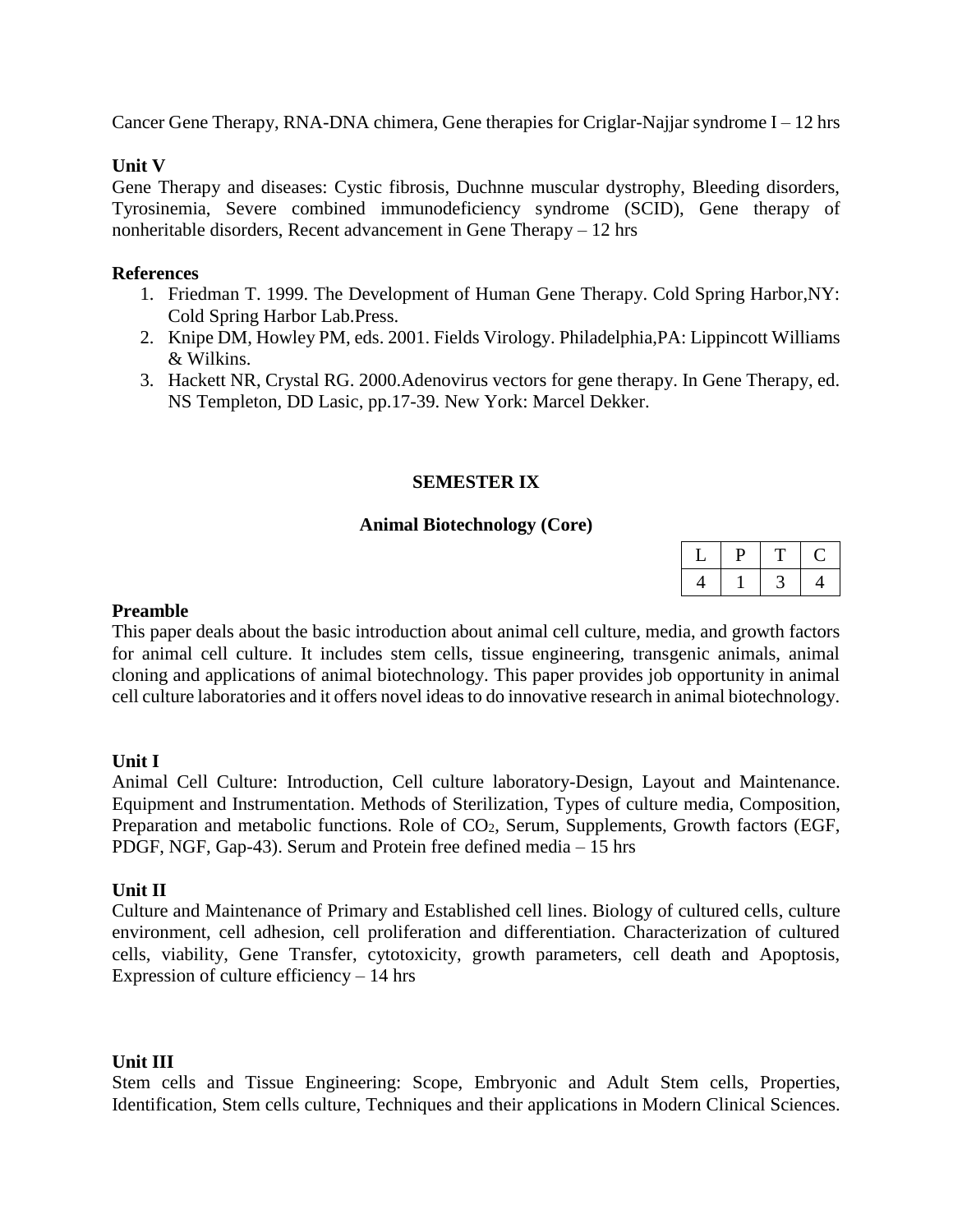Tissue engineering, biomaterials used in tissue engineering, three dimensional culture and transplantation of engineered cells. Tissue engineering - Skin, Bone and Neuronal Tissues – 15 hrs

#### **Unit IV**

Transgenic Animals and Animal cloning: Methods involved in the production of transgenic animals, importance and applications of transgenic animals. Gene knock out and mice models for tackling human diseases. Animal cloning: methods of cloning and their importance with reference to domestic animals. IVF- technology for live stock and humans – 15 hrs

#### **Unit V**

Applications of Animal Biotechnology: Improvement of biomass, disease resistant, recombinant vaccines for poultry, live stock - pharming products. Pharmaceutical products produced by mammalian cells - plasminogen activator, erythropoietin, blood clotting factors, glycoprotein hormones, interleukins, interferons, Cell culture based vaccines – 15 hrs

#### **References:**

1. Ballinic C.A., Philips J.P and Moo Young M. Animal Biotechnology. Pergamon press,

New York. 1989.

2. Watson J.D.et al. Molecular Biology of Gene (6th Ed.) Publisher Benjamin Cummings.2007. 3.

Berger S. L. and A.R. Kimmel.Methods in enzymology guide to molecular cloning techniques

(Vol 152). Academic Press Inc. San Diego.1996

- 4. Glick, B.R. and Pasternak J.J. Molecular Biotechnology.ASM Press, Washington DC.2003.
- 5. Jenni,P, Mather and David Barnes, Methods in Cell Biology (Vol 57) Academic Press.2001.
- 6. Ratlege, C. and B. Kristiansen, Basic Biotechnology. Cambridge Univ. Press, London. 2001.
- 7. Watson J.D et al. Molecular Biology of the Gene (6th Ed), The Benjamin Cummings Pub.Co.Inc.USA.2008.

**Plant Biotechnology (Core)**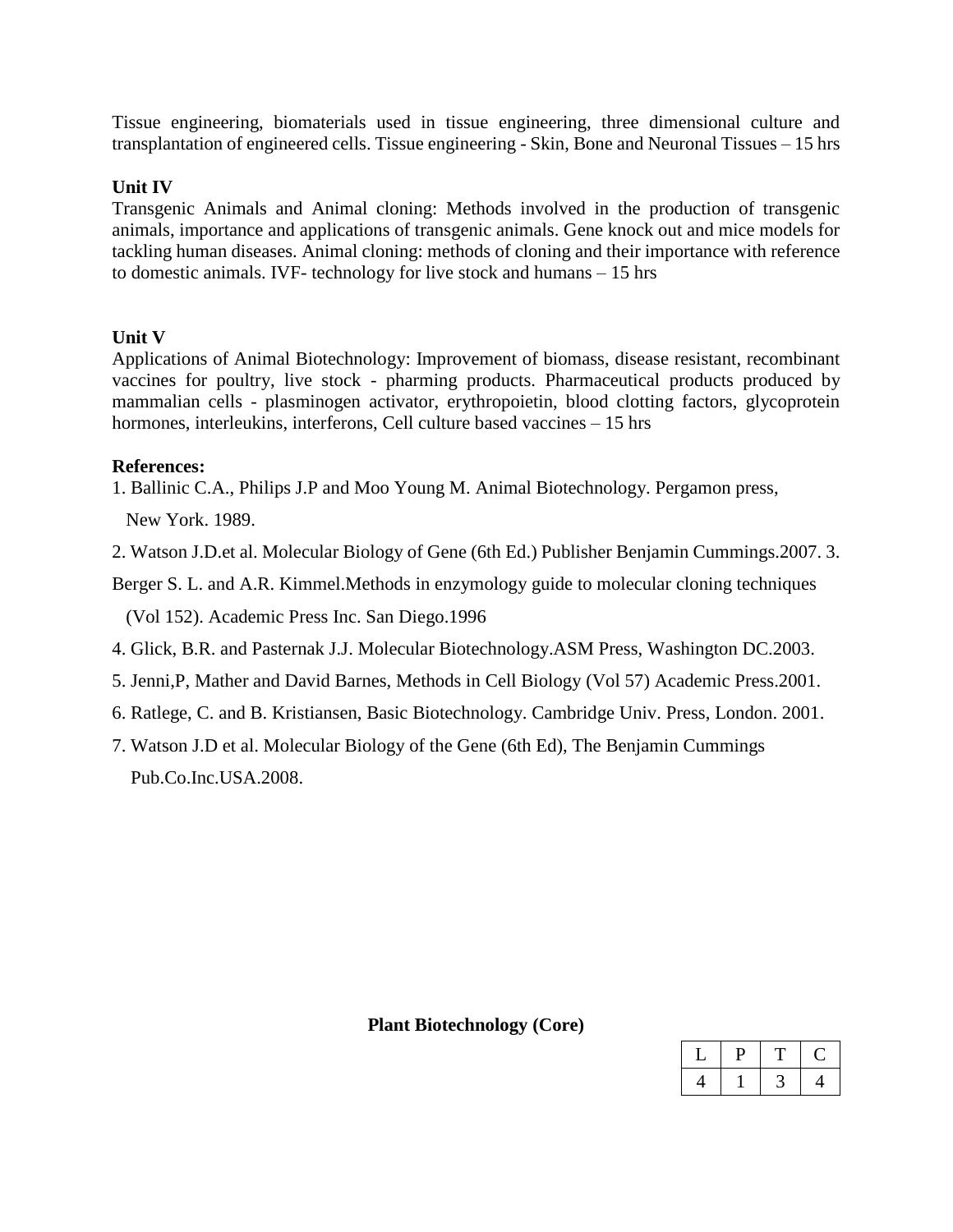#### **Preamble**

The paper contains plant tissue culture, techniques in preparation of nutrient media for plant tissue culture, germplasm conservation and micropropagation. Also, it includes about genetically modified foods and crops, problems in gene transfer, merits and demerits of genetically modified foods and crops. This paper provide fine job opening for students at plant tissue culture laboratories.

#### **Unit I**

Introduction to Plant Tissue Culture. Historical account, General techniques in Plant Biotechnology, Totipotency. Preparation of stock solutions and Nutrient media for Callus culture initiation and Plant regeneration. Processing of various explants (mature seed, leaf base, node) for culture initiation. Aseptic techniques-Sterilization of nutrient media. Pretreatment and surface sterilization of various explants collected from field for aseptic culture initiation – 15 hrs

#### **Unit II**

Establishment and Maintenance of Callus and Suspension Culture. Subculture and Regeneration of shoots and roots from callus cultures through Organogenesis and Somatic embryogenesis. Shoot tip culture. Protoplast isolation and fusion. Transfer and establishment of whole plants in soil – 14 hrs

#### **Unit III**

Germplasm Conservation: Cryopreservation-Methodology and steps, Synthetic Seed Preparation from intact regenerable explants of medicinal plants using sodium alginate. Plant conversion from synthetic seeds. Micropropagation of medicinal plants by various explants. Secondary metabolites from plant cells  $-15$  hrs

#### **Unit IV**

Genomic DNA extraction and purification - Principle and Methods. Isolation and purification of Ti-plasmid DNA. Agrobacterium mediated transformation of plants - Culture initiation, explant preparation, co cultivation, selection, and regeneration. PCR analysis of transformed plants. Transient ß- glucuronidase (GUS) gene expression assays in transformed intact explants and callus tissues by histochemical method – 15 hrs

#### **Unit V**

Genetic improvement: Insect Resistance: Cry genes and BT crops. Other genes for insect resistance (PDR and non PDR)-Virus resistance-(antisense RNA approach); Resistance to Fungal and Bacterial disease; Herbicide resistance: Resistance to abiotic factors (Drought/salt). Transgenic plant with modified quality (Improved starch, oil, seed protein quality). Plant derived vaccines; Plants with improved nutrient value (Golden Rice). Problems in Gene Transfer: Gene Silencing. GM crops-current status-concerns about GM crops- regulations of GM crops – 15 hrs

- 1. Robert N. Trigiano. Dennis J. Gray, 1996, Plant Tissue Culture Concept and Laboratory Excersises. CRC Press, London.
- 2. P.S.Srivasta, 1998. Plant Tissue Culture and Molecular Biology, Narosa Publishing House,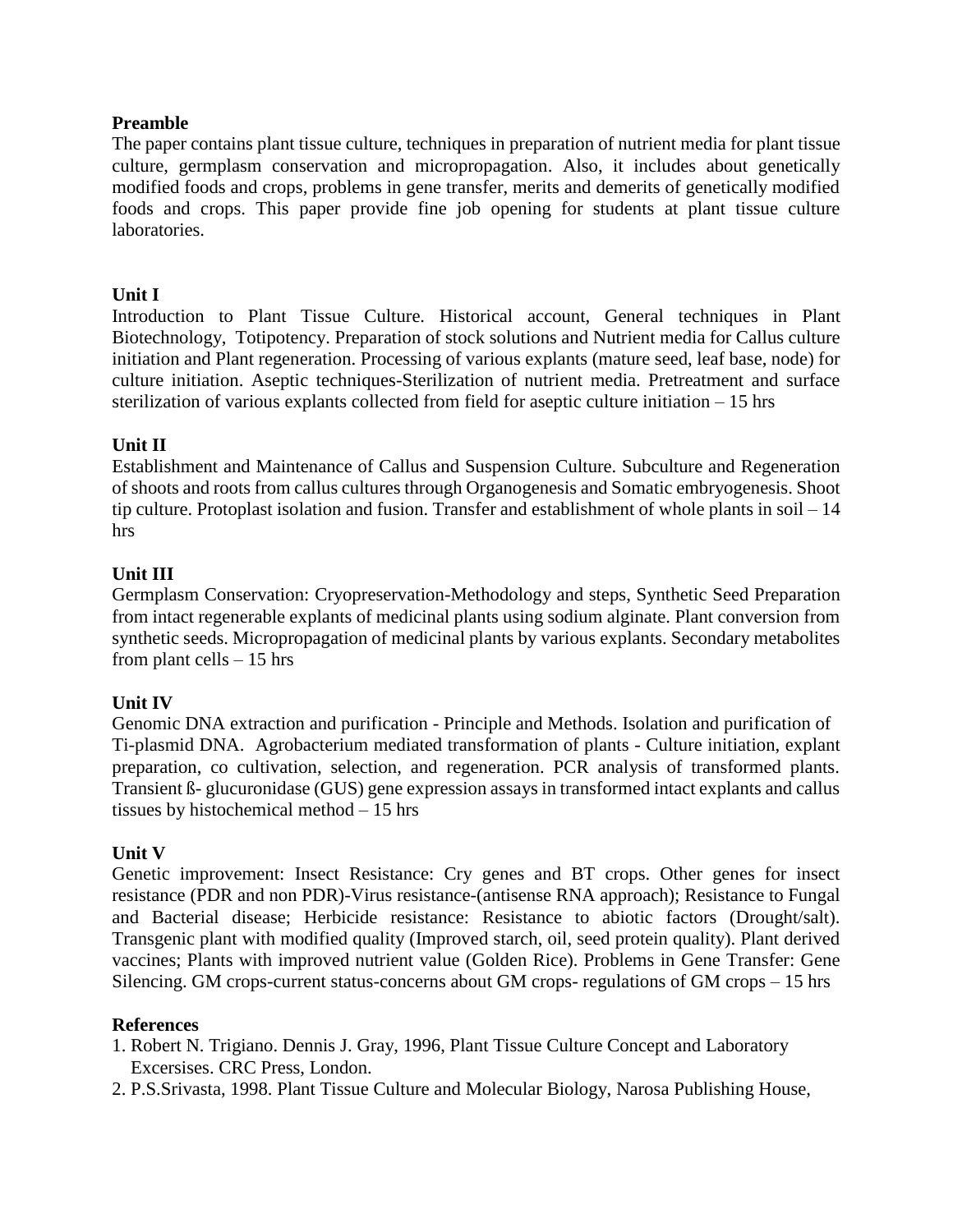New Delhi.

- 3. David W.Galbraith, Hans J.Bohnert and Don P.Bourque, 1995, Methods in Plant Cell Biology, Academic Press, New York.
- 4. John H. Dods and Lorrin W.Roberts, 1995, Experiments in Plant Tissue Culture, Cambridge University Press, USA.
- 5. J. Hammond, P. McGarvey and V. Yusibov (Eds): Plant Biotechnology. Springer Verlag, 2000.
- 6. T-J. Fu, G. Singh, and W.R. Curtis (Eds.): Plant Cell and Tissue Culturefor the Production of Food Ingredients. Kluwer Acadernic/Plenum Press. 1999.
- 7. H.S. Chawla: Biotechnology in Crop Improvement. International Book distributing Company. 1998.
- 8. R.J. Henry: Practical Application of Plant Molecular Biology. Chapman and Hall. 1997.

#### **Industrial Biotechnology (Core)**

#### **Preamble**

The paper covers industrial related applications of biotechnology. It includes the preparation process of fermented products, types of fermenters, downstream processing and industrial production of ethyl alcohol, vitamins and enzymes. This paper offers an excellent job opportunity in biotechnology based companies, food and beverage industries.

### **Unit I**

Bioreactor - Types and operation of Bioreactors, Physico-chemical standards used in bioreactors, Limitations of bioreactors, Stages of fermentation processes, Media design for fermentation processes, Solid Substrate fermentation, Fermenters (Stirred tank, bubble columns, airlift. Bioreactors, Static, Submerged and agitated fermentation), Advantages and Disadvantages of Solid substrate  $&$  Liquid fermentations  $-15$  hrs

### **Unit II**

Downstream Processing - extraction, separation, concentration, recovery and purification, operations (Insulin, Vitamins, Metabolites), Industrial production of Ethyl alcohol, Acetic Acid (Vinegar), Citric acid, lactic acid,  $\alpha$ -amylase, protease penicillin, tetracycline and vitamin  $B_{12}$ , with reference to easily available raw materials, Production of herbal drugs – 14 hrs

### **Unit III**

Enzyme technology - nature of enzymes, application of enzymes, limitations of microbial cells used as catalysts in fermentation, multi-enzyme reactors, genetic engineering & protein engineering of enzymes, cloning strategy for enzymes, technology of enzyme production, use of immobilized cells and enzymes (Ca-alginate beads, polyacrylamide), industrial applications of immobilized enzymes – 15 hrs

#### **Unit IV**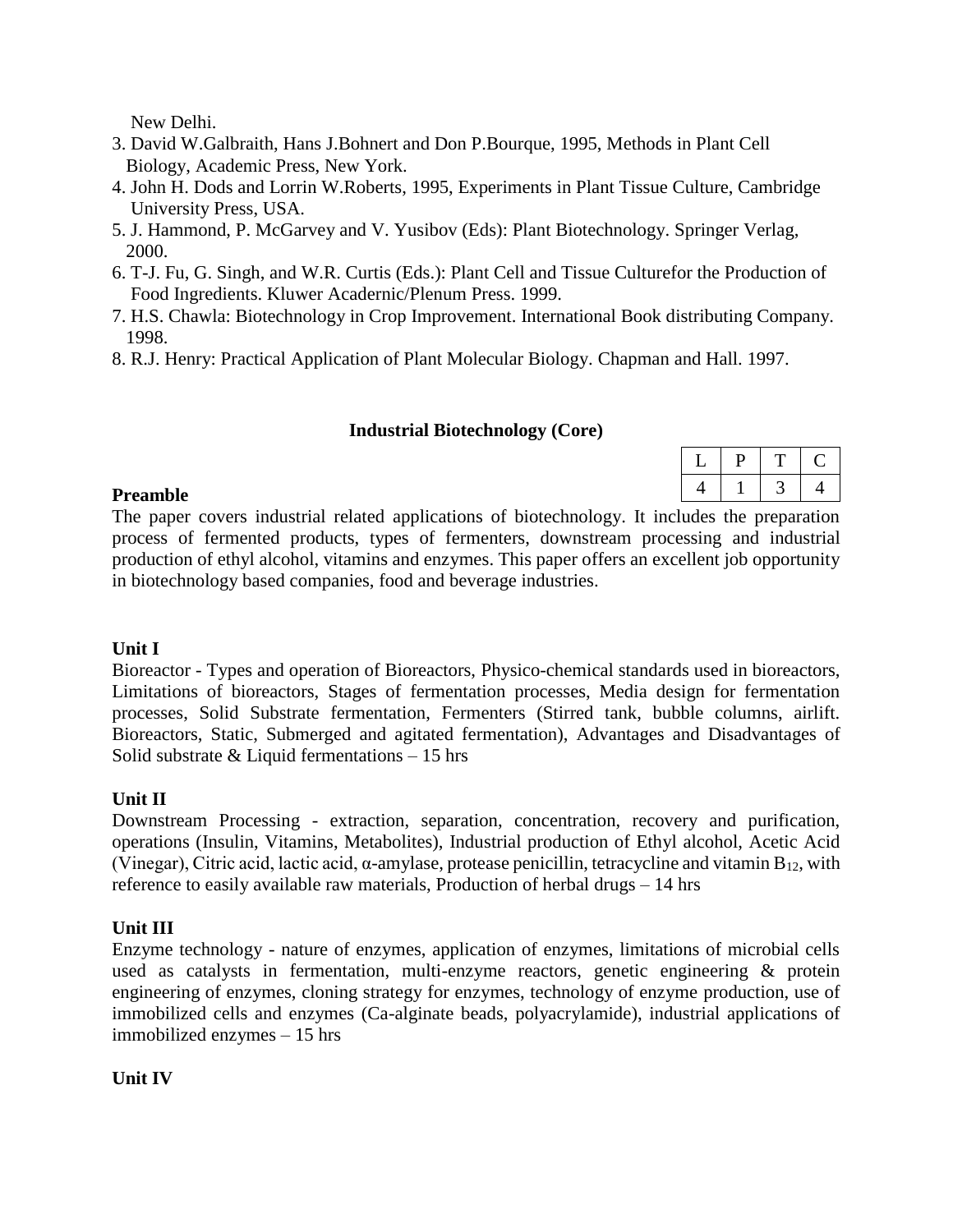Bioconversions - Biomining and bioleaching of ores (Use of thermophilic microorganisms in industrial microbiology Bio-gas, Bio-leaching, Bio-diesel, Bioremediation - Petroleum prospecting and formation of oil spills,, Wastewater treatment, chemical degradation, heavy metals  $-15$  hrs

### **Unit V**

Biotechnology in specific medical  $\&$  industrial applications - Retting of jute, microbial process for immunization (Production of monoclonal antibodies), Deterioration of paper, textiles, painted surfaces and their prevention, Biofilms, microbial biopolymers, Biosurfactants, Microbial culture selection with high yield potential  $-15$  hrs

#### **References**

1. Wim Soetaert, Erick J. Vandamme, Industrial Biotechnology: Sustainable Growth and Economic Success, Wiley-VCH, 2010

2. Christoph Wittmann, James C. Liao, Sang, Industrial Biotechnology: Products and Processes, Wiley-VCH, 2017

3. Indu Shekar Thakur, Industrial Biotechnology: Problems and Remedies, I.K. International Pvt. Ltd., 2013

4. P. Hambleton, T. Salusbury, Biosafety in Industrial Biotechnology, Springer Science, 2012

### **Environmental Biotechnology (Core)**

### **Preamble**

This paper covers an interaction between the environment and biota, food chain and environmental pollution. It includes the methods to eradicate the heavy metals, oil and pest by using the biotechnological techniques. It provides an idea about mushroom cultivation and vermiculture. Also, it includes biotechnology approaches to overcome the global environmental problems. This paper offers job opportunities in effluent treatment companies and biogas plant.

#### **Unit I**

Interactions between environment and biota, Concept of habitat and ecological niches, Limiting factor, Energy flow, food chain, food web and tropic levels, Ecological pyramids and recycling, biotic community, concept, structure, dominance, fluctuation and succession, N,P,C and S cycles in nature. Concepts and theories of evolution, Population ecology, community structure, Environmental management and Impact Assessment – 15 hrs

#### **Unit II**

Environmental Pollution, Types of Pollution, Air and Water Pollution and their Control Strategies through Biotechnology: Need for Water Management, Assessment of water and air Pollution,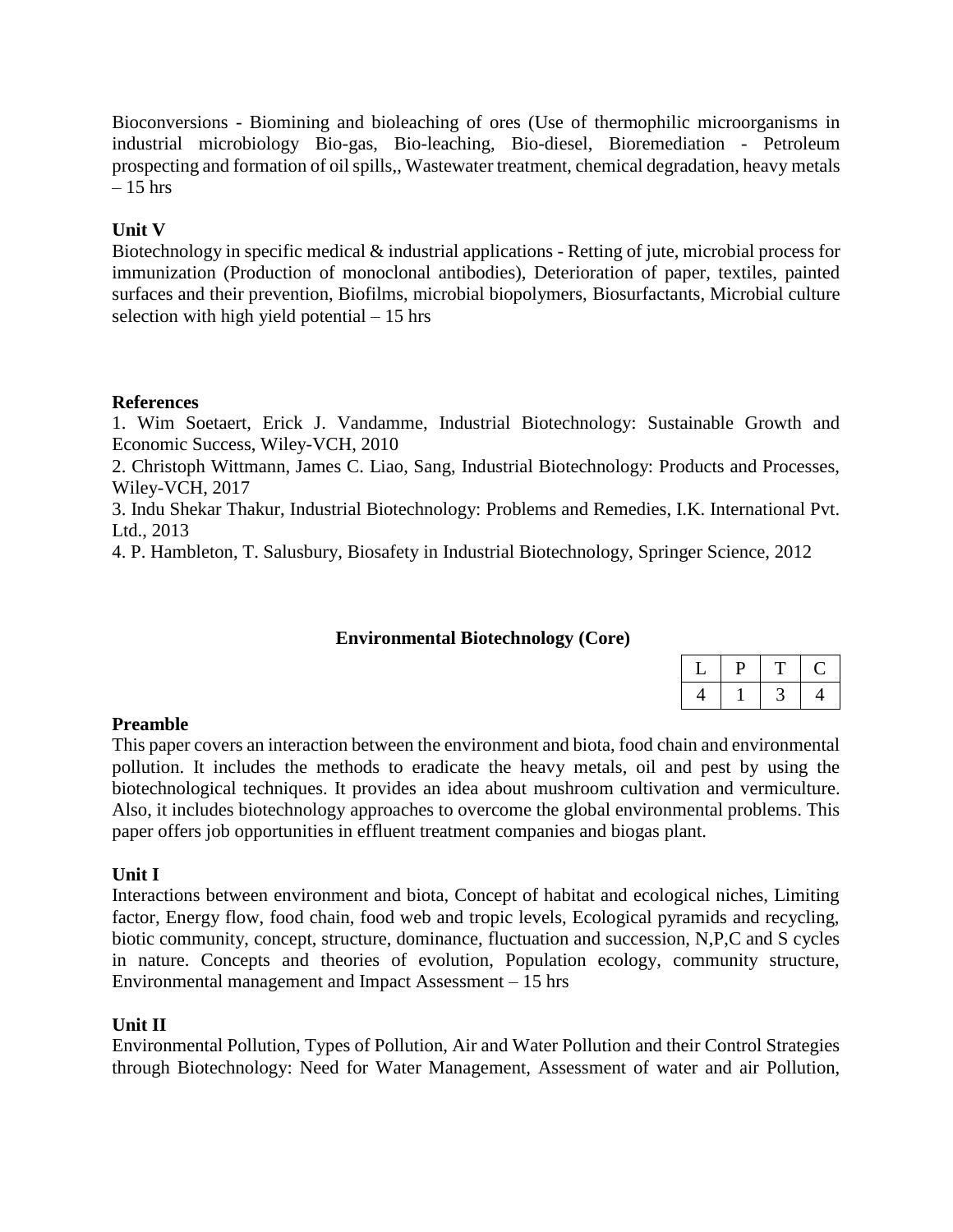Source of water and air pollution, Waste Water Treatment - Physical, Chemical and Biological Treatment Processes – 15 hrs

#### **Unit III**

Microbiology of degradation of Xenobiotics in environment. Ecological considerations. Degradation of Hydrocarbons, Substituted hydrocarbons, Oil pollution and Surfactants – 14 hrs

#### **Unit IV**

Bioremediation of contaminated soils and waste land, Eco-friendly bio-processed single cell protein, Bio-fertilizer, Bio pesticides in Integrated Pest and Disease Management (IPM & IDM), Solid Wastes Management: Composting, Vermiculture, Mushroom Cultivation and Biogas Production – 15 hrs

#### **Unit V**

Global Environmental Problems: Ozone depletion, UV-B, green - house effect and Acid rain and their impact on environment. Biotechnological Approaches for Management – 15 hrs

#### **References**

- 1. *Wastewater Engineering Treatment, Disposal and Reuse.* Metcalf and Eddy, Inc., Tata McGraw Hill, New Delhi.
- 2. *Comprehensive Biotechnology,* V 01.4, M. Moo- Young (Ed-in-chief), Pergamon Press, Oxford.
- 3. *Environmental Chemistry,* A.K. De, Wiley Eastern Ltd., New Delhi
- 4. *Introduction to Biodeterioration.* D. Allsopp and K.J.Seal, ELBS/Edward Arnold

### **Practical- IX**

#### **Animal Biotechnology**

- 1. Preparation of animal cell culture media.
- 2. Preparation & sterilization of balanced salt solution and DBSS.
- 3. Disaggregation of tissues trypsinization.
- 4. Culture of chick embryo fibroblast (monolayer).
- 5. Single cell suspension culture, Viability test and cell counting.
- 6. In vitro & In vivo Fertilization
- 7. Monoclonal antibody production.
- 8. Applications of Co2 incubator & inverted microscope.
- 9. Membrane filter.
- 10. Isolation of genetic DNA from animal tissue.

#### **Plant Biotechnology**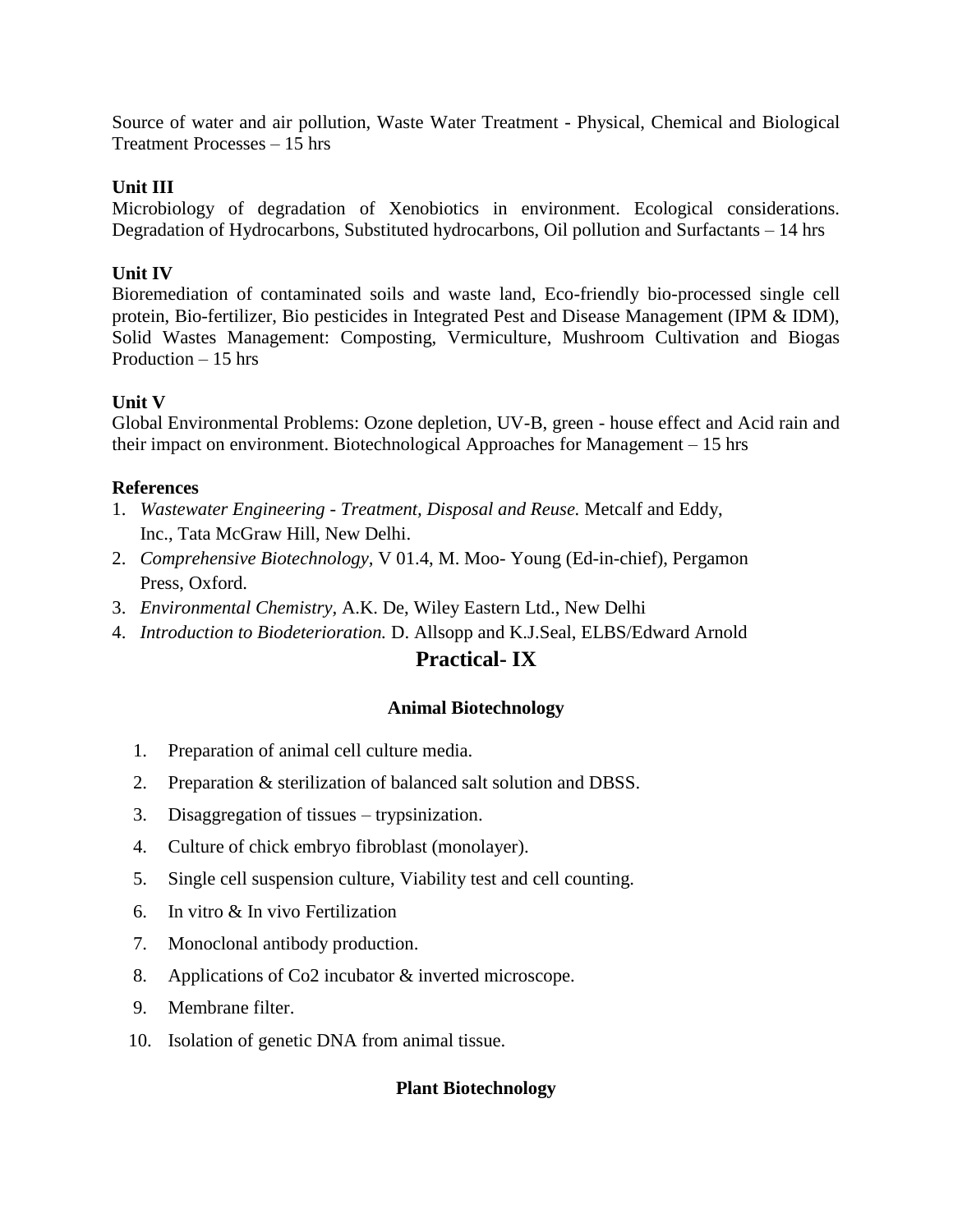- 11. MS media preparation & Sterilization technique.
- 12. Establishment of shoot tip culture using MS medium
- 13. Isolation of protoplasts using enzymatic method.
- 14. Establishment and maintenance of callus culture.
- 15. Establishment and maintenance of suspension culture.
- 16. Establishment and maintenance of somatic embryogenesis (Demo).
- 17. Synthetic seeds (Entrapment method).
- 18. Isolation of genomic DNA from plant.
- 19. Extraction & Separation of Chlorophyll A & B using Column Chromatography.
- 20. Seed germination.

## **Practical- X Industrial Biotechnology**

#### **INDUSTRIAL BIOTECHNOLOGY**

- 1. Principles of fermentation technology, Media formulation, Sterilization, Batch and continuous culture systems, Types of fermentation, Stoichiometry of cell growth and kinetics.
- 2. Bioreactor Design, parts and their function. Types of bioreactors, (Temperature, pH and DO).
- 3. Algal and fungal culture Spiraling, Agarics, Yeast and Aspergillums.
- 4. Estimation of citric acid from Aspergillums Culture, Estimation of lactic acid and lactose.
- 5. Immobilization of Yeast cells.
- 6. Preparation of wine, Estimation of Alcohol by Specific gravity method.
- 7. Purification and precipitation secreted proteins from spent broth
- 8. Estimation of cellulase activity of cellulose degraders, xylanase activity in broth and precipitated protein fraction.
- 9. Production of algal biomass.
- 10. Detection of GMO food
- 11. Microbial load of canned foods
- 12. Analysis of preserved food stuff for presence of pathogens
- 13. Detection of coli forms for determination of the purity of potable water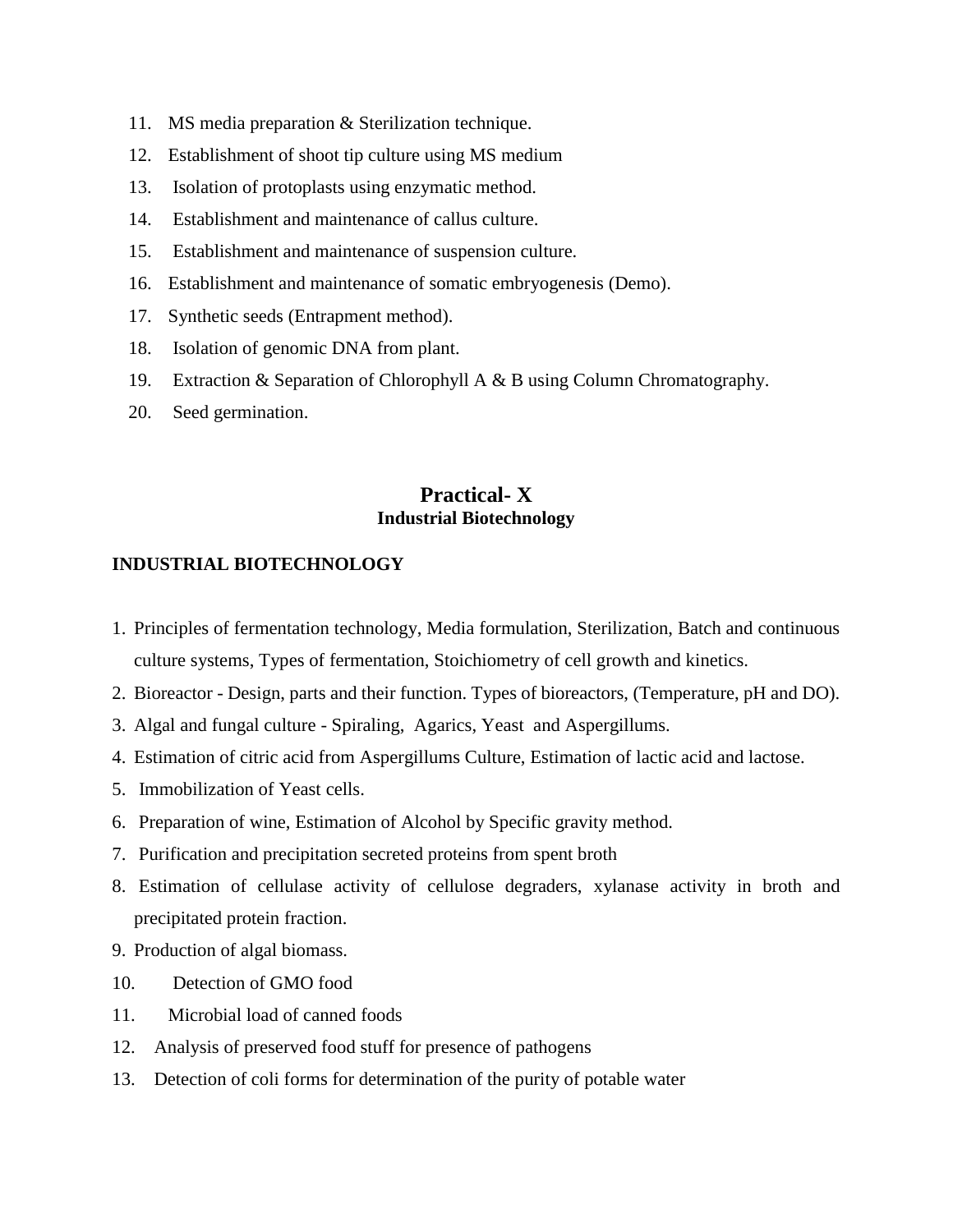- 14. Determination of total dissolved solids of water
- 15. Determination of dissolved oxygen concentration of water sample
- 16. Determination of biological oxygen demand (BOD) of sewage sample
- 17. Determination of chemical oxygen demand (COD) of sewage sample
- 18. Determine the efficiency of removal of air pollutant using fibrous air filter
- 19. Isolation of xenobiont degrading bacteria by selective enrichment technique
- 20. Test for the degradation of a aromatic hydrocarbons by bacteria
- 21. Estimation of heavy metals in water/soil by Atomic absorption spectrophotometry
- 22. Estimation of nitrate in drinking water

#### **Management in Biotechnology (Elective)**

#### **Preamble**

This paper contains the management process in biotechnology based companies. It clearly explains the functions of organization, leadership and management control. Moreover, it includes the process techniques, product recovery, product cost estimation, patents and recent trends in biotechnology industries. This paper offers an idea to start and manage a biotechnology industry.

#### **Unit I**

Theory Principles of Management, Management Process, Functions of Organization. Functions of Managers - Delegation, Decentralization and Leadership – 12 hrs

### **Unit II**

Motivation - Management Control, MIS process of Design and Management. Use of flow sheets in the design of a process – 12 hrs

### **Unit III**

Process Techniques, Raw Material Preparation, Product recovery and purification, Formulation packaging and quality control. Economic considerations - Cost estimation, Total product cost, Capital investment and Profitability  $-12$  hrs

#### **Unit – IV**

Manufacturing cost estimates, Capital investment and resources, Cost benefit analysis. Patents and exploitation of inventions. Bio industry and Prospects - Recent trends in the development of bio industry, Selection, Transfer and Adaptation of Technologies – 12 hrs

#### **Unit V**

Training of Qualified Personnel, New relationship between industries and universities. International Cooperation. Scope and Status of biotechnology industry in India – 12 hrs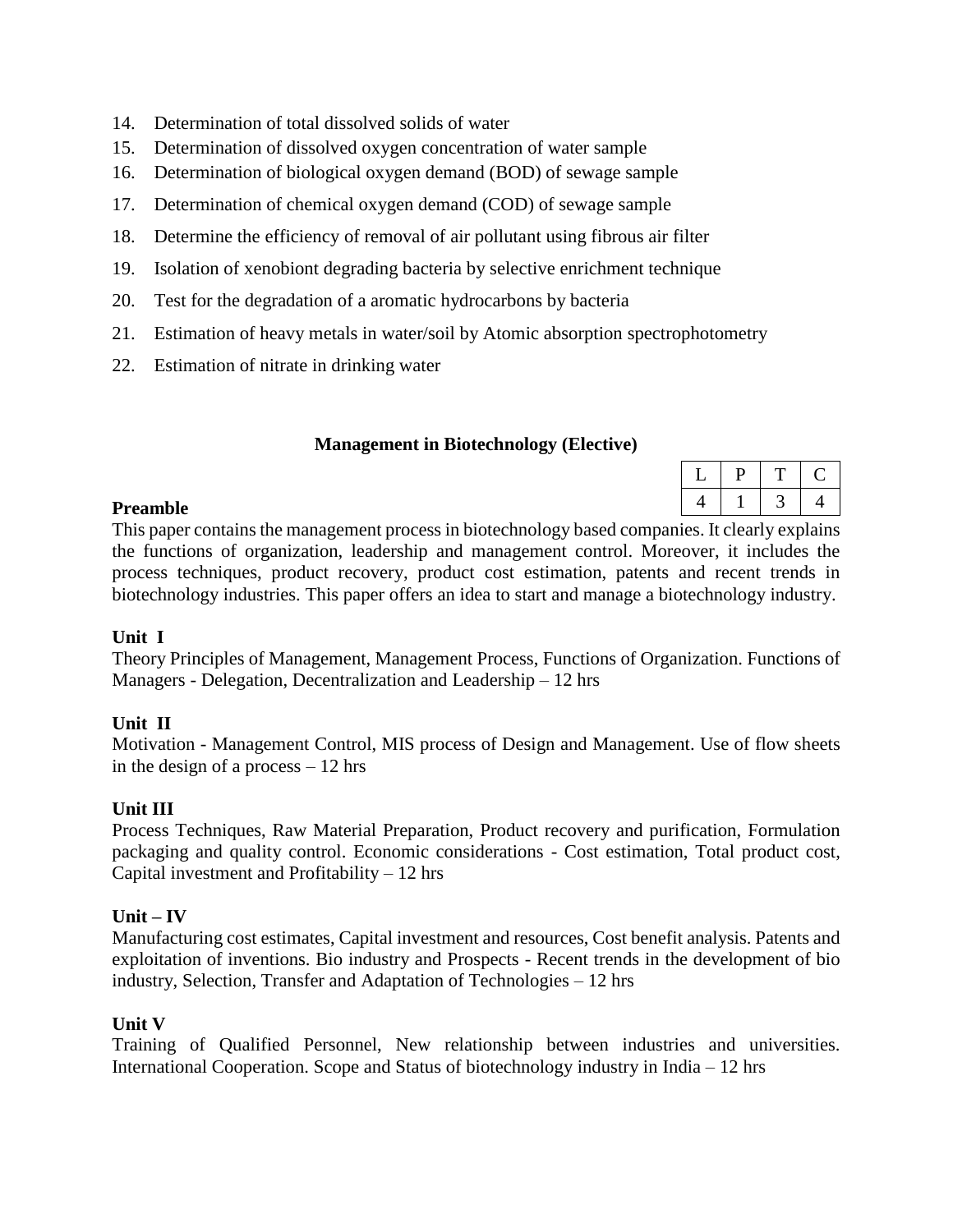#### **References**

1. Craig Shimasaki, Biotechnology Entrepreneurship: Starting, Managing, and Leading Biotech Companies, Academic Press, Elsevier, 2014.

2. Pete Harpum, Portfolio, Program, and Project Management in the Pharmaceutical and Biotechnology Industries, Wiley Interscience, 2011.

#### **Stem Cells and Regenerative Biology (Elective)**

|  | ч |
|--|---|

#### **Preamble**

This paper deals about the stem cells and its importance in regeneration biology. It includes the techniques to characterize the stem cells and growth factors to maintain the stem cell culture. In addition, it explains the interaction between the stem cells and cancer. Obviously, this paper provides an idea for students to do innovative research in the field of stem cell biology and it offers job opportunity in cell culture institutes and companies.

#### **Unit I**

Stem cell, Embryonic stem cells, Embryonic germ cell, Bone marrow stem cells, Adult stem cell, Differentiation. Introduction to concepts in Stem cell biology (renewal, potency, etc.). Stem cell characterizations: Isolation & Characterizations, Markers & their identification, Growth factor requirements and their Maintenance in culture. Pluripotency and Reprogramming – 12 hrs

#### **Unit II**

Hematopoietic Stem Cell. Induced Pluripotent Stem (Ips) Cell Technology. Epigenetic memory in iPS cells. Epigenetic controls of stem cells. Early embryonic development. Lymphoid cell differentiation and maturation. Cell cycle regulators in stem cells. Molecular mechanisms of self-renewal, pluri/multipotency and lineage differentiation. Molecular basis of pleuripotency and stem cell niche – 12 hrs

#### **Unit III**

The human umbilical cord: A source of stem cells. Isolation of mesenchymal stem cell (MSCs) from the umbilical cord. *In vitro* Differentiation potential of Umbilical cord mesenchymal stem cell. In vivo applications of UCSC. Cord blood stem cells transplantation: Advantages and Disadvantages. Cord blood banking – 12 hrs

#### **Unit IV**

Generation and Manipulation of Mouse Embryonic Stem Cells. Generation and Manipulation of Human Embryonic Stem Cells. Animal Models of Regeneration (Hydra, Planaria, Earthworm, Zebra fish, etc.)  $-12$  hrs

#### **Unit V**

Cancer Stem Cell- The origin of cancer stem cells, the impact of cancer stem cell concept on cancer therapy. Epigenetics and Reprogramming in Stem Cell Biology. Stem Cell Gene Therapy. Stem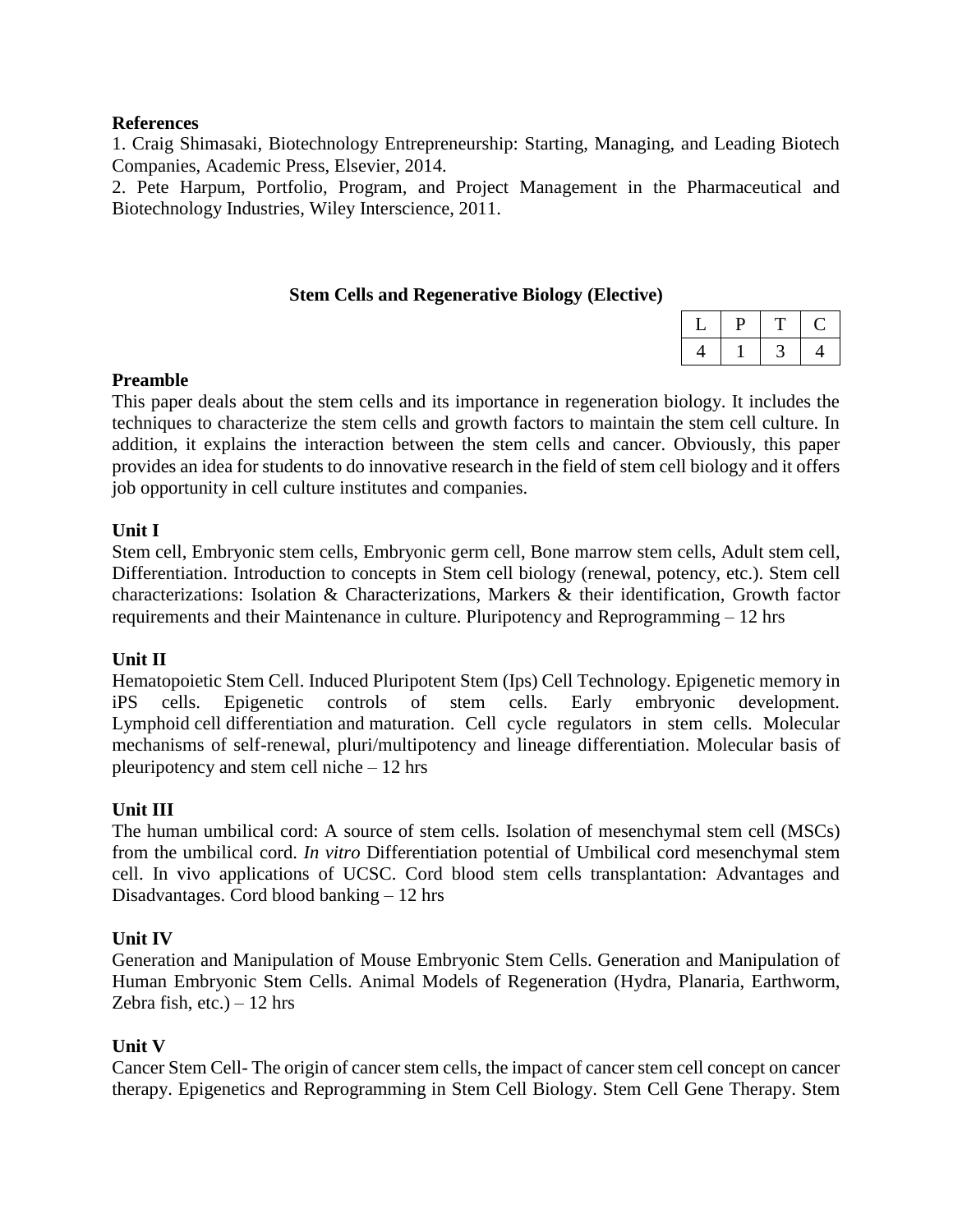cell therapy for neurodegenerative diseases. Stem cell therapy for cardiac regeneration. Clinical cell transplantation for leukemia. Ethical issues associated with stem cell biology – 12 hrs

#### **References**

1.Regenerative Medicine and Cell Therapy (Hossein Baharvand, Nasser Aghdami. 2012)

2. Principles of Regenerative Medicine 2nd Edition (Anthony Atala, Robert Lanza, James A. Thomson &Robert Nerem. 2010)

3. Stem Cells (Anna Wobus & Kenneth Boheler. 2008)

4. Essentials of Stem Cell Biology 2nd Edition (Robert Lanza. 2009)

5. Kursad Turksen, Adult and Embryonic Stem Cells, Humana press.

6. Carlson, B. M. (2007). Principles of Regenerative Biology. Elsevier Inc.. pp. 400. ISBN 978-0- 12-369439-3.

7. Reddien, P. W.; Alvarado, A. S. (2004). "Fundamentals of planarian regenerations". Annual Review of Cell and Developmental Biology 20: 725-757.

8. Reya, T; Morrison, SJ; Clarke, MF; Weissman, IL (2001 Nov 1). "Stem cells, cancer, and cancer stem cells.". Nature 414 (6859): 105–11.

9. Heppner, GH; Miller, BE (1983). "Tumor heterogeneity: biological implications and therapeutic consequences". Cancer metastasis reviews 2 (1): 5-23.

#### **SEMESTER X**

#### **Research Methodology (Core)**

#### **Preamble**

This paper includes the methods to do an innovative research. Also, it covers types of research, sources for literature survey, how to write a research project proposal and scientific papers. This paper is very helpful for students who are willing to do an innovative research.

#### **Unit I**

Research: Meaning-Purpose-Types of research-Steps in Research: Identification, selection and formulation of research problem. Formulation of hypothesis- types of hypothesis and testing of the hypothesis – 14 hrs

#### **Unit II**

Literature Survey: sources of information- Primary, Secondary, Tertiary sources – journals, reviews, books, monographs etc. bibliography. Web resources-E-Journal, Journal access, TOC alerts, Citation index, Impact factor, H-Index, E-Consortium, UGC infonet, E-Books, Internet discussion groups and communities, Scirus, Pubmed, Google Scholar, ChemIndustry, Wiki Databases, Science Direct, SciFinder, Scopus – 15 hrs

#### **Unit III**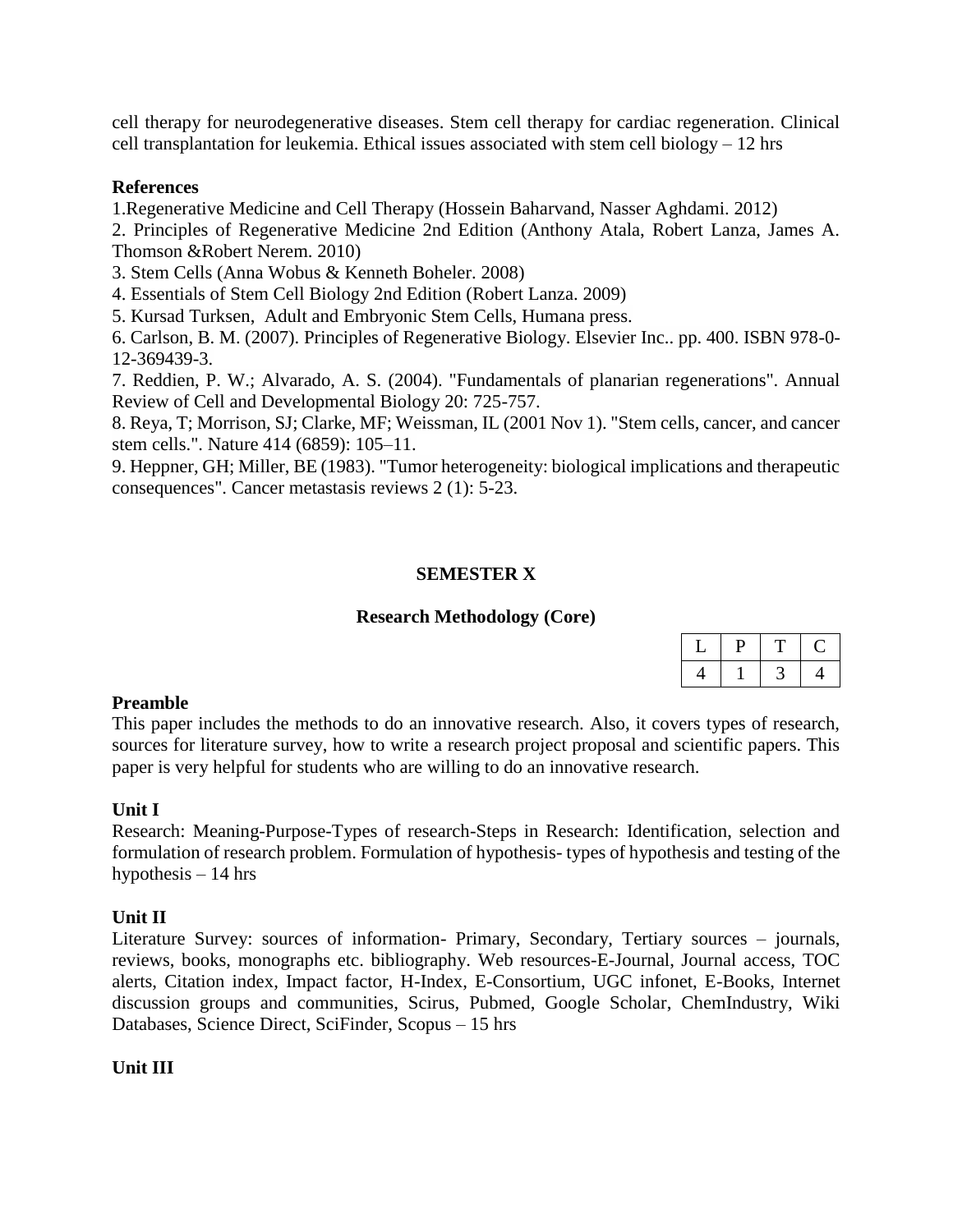Research Proposal: Purpose and scope, Sponsor identification, format, Proposal development, structure of research proposal-style of write up. Research Report: Types of reports, Technical report, Popular report, Contents-Styles of reporting- Steps in drafting reports, Editing the final draft, Evaluating the final draft  $-15$  hrs

### **Unit IV**

Scientific Papers, Short Communication, Research Articles, Review Articles, Book Reviews; Justification for scientific contributions, Bibliography, Description of methods, conclusions, the need for illustration, style, Synopsis, Thesis writing. Presentations: Oral and Poster, Publications of scientific works in Journals, Proceedings and Chapters in Book, Plagiarism – 15 hrs

### **Unit V**

Categories of Research - Fundamental, basic, applied adaptive, operational, action research. Level of research, Collaborative research, Participatory research. Identification of research problems. Formulation of research project proposals. Monitoring and Evaluation – 15 hrs

### **References**

- 1. Dawson, Catherine, 2002, Practical Research Methods, New Delhi, UBS Publishers'Distributors.
- 2. Kothari, C.R.,1985, Research Methodology- Methods and Techniques, New Delhi, Wiley Eastern Limited.
- 3. Kumar, Ranjit, 2005, Research Methodology-A Step-by-Step Guide for Beginners,(2nd.ed.),Singapore, Pearson Education.
- 4. Thesis and Assignment writing Anderso J.berry H.D. & Poole M. Wiley Eastern Limited, New Delhi.
- 5. Davis, G.B. and C.A. Parkar 1997. Writing the doctoral dissertation. Barrons Educational series, 2nd edition, Pp 160. ISBN : 0812098005.
- 6. Duncary, P.2003. Authoring a Ph.D. thesis: how to plan, draft, wirite and finish a doctoral dissertation. Plagrave Macmillan, Pp256. ISBN 1403905843.
- 7. Krathwohl, D. R. (1993). How to prepare a research proposal. (3rd edition). Syracuse, NY: Syracuse University Press.
- 8. Fundamentals of Computers by Rajaraman, Prentice Hall India Pvt. Limited.
- 9. Microsoft Office Word 2007: Complete Concepts and Techniques by Gary B. Shelly, Thomas J. Cashman, Misty E. Vermaat, Cengage Learning Inc.

#### **Bioethics, IPR and Entrepreneurship (Core)**

**Preamble**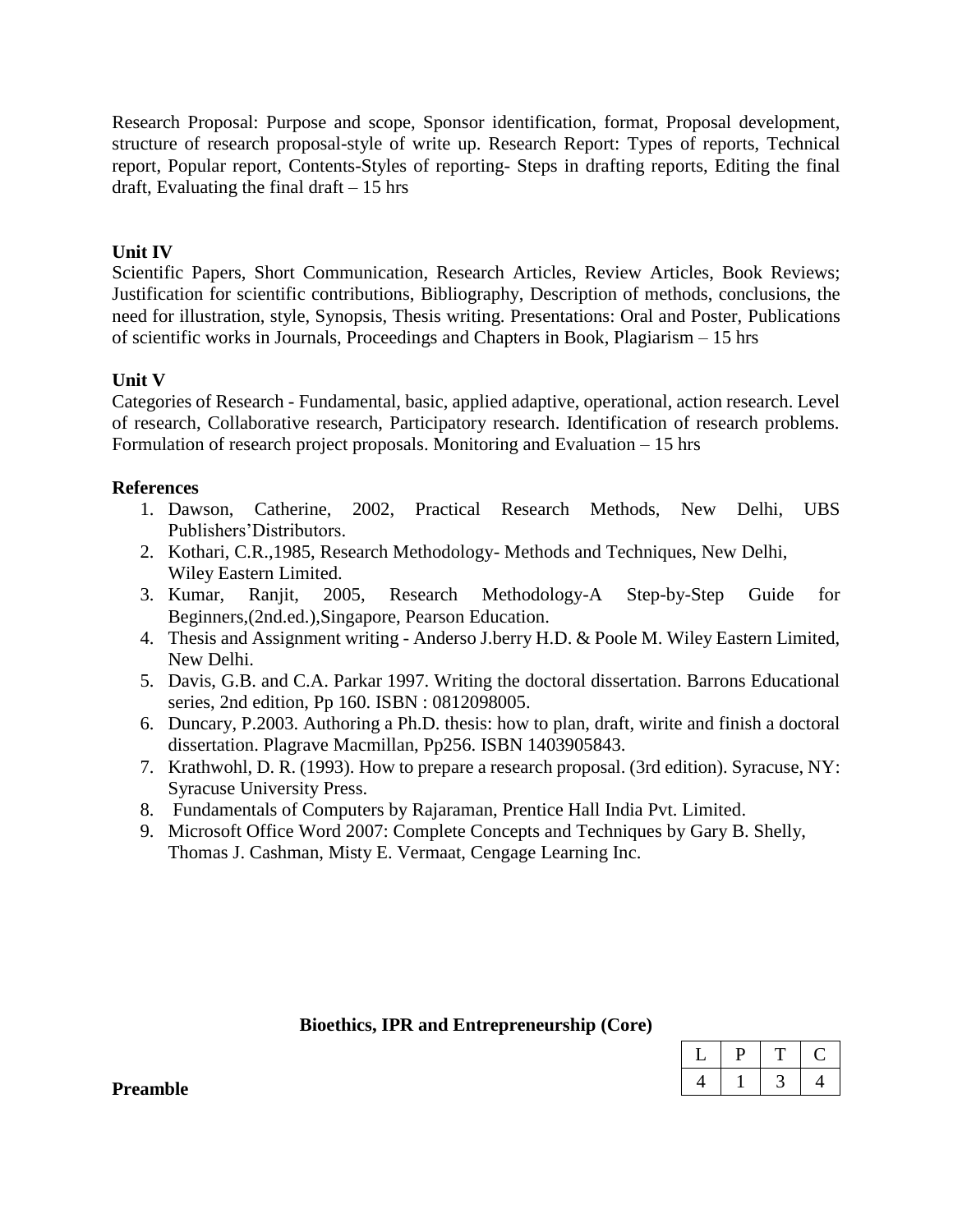The paper covers the risks, ethics and safety of biotechnology based research and products related to human health care, agriculture, animals, etc. In addition, it also includes the application of patent, entrepreneurship and IPR. This paper offers opportunity to start biotechnology based companies.

### **Unit I**

Biotechnology, Society, Risks, Ethics and Patenting. Benefits of Biotechnology, ELSI of Biotechnology, Recombinant therapeutic products for human health care. Genetic Modifications Recombinant foods, Safety of GM foods. Release of genetically engineered organisms-Human embryonic stem cell research-cloning – 15 hrs

### **Unit II**

Patents, Introduction, Basis of Patentability, Non Patentable Inventions, Patent Application Procedure in India, Treaties and Conventions of Patents, Patent Cooperation Treaty, TRIPS and Pharmaceutical Industry, issues and prospects. Other Forms of IPR, Definition, Different forms of IPR, Benefits of IPR system. WTO, GATT, Objectives, Structural format of WTO - Economic Impact of WTO, WTO Agreements, Benefits of WTO in relation to biotechnology – 15 hrs

### **Unit III**

Biosafety, definitions, Biosafety levels, Framework of biosafety regulation in India; Structure and functions of Committees; DBT Guidelines on biosafety in conducting research in biotechnology. Regulations of Genetically modified Organisms in India, Biosafety regulation for transgenic plants and animals, labeling of GM foods – 15 hrs

### **Unit IV**

Bioethics, Definition, Bioethics of IPR, Ethical criteria in Biotechnology, Animal ethics; Guidelines for use of lab animals in medical Colleges, Licensing of animal house, Human cloning, Ethical issues, Ethical clearance norms for conducting studies on human subjects  $-14$  hrs

### **Unit V**

Structure of a Company, Start-up of a Company, New Product Development. Market Research. Sales & Marketing Principles. Intellectual Property Principles in Biotechnology. Health Care, Overview and Role of Government in Biotechnology. Ethical and Other Legal Issues in Biotechnology  $-15$  hrs

- 1. Biosafety, Traylor, Fredric & Koch, 2002. Michigan sate University pub., USA
- 2. Contemporary issues in Bioethics, Beauchamp & Leroy, 1999. Wards worth Pub. Co. Belmont, California.
- 3. www.ipr-helpdesk.org/